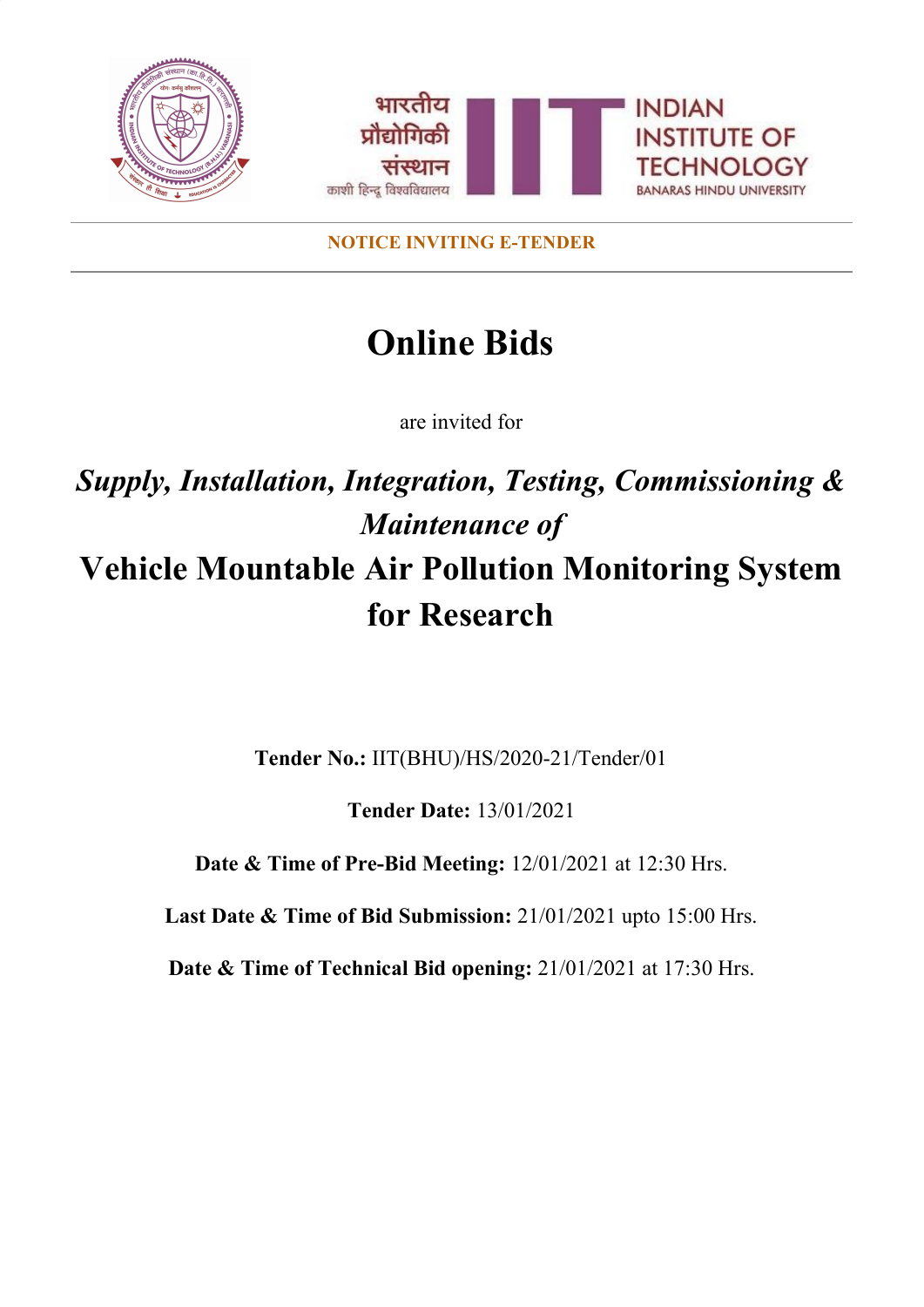

## **NOTICE INVITING E-TENDER**

On behalf of the Director, IIT(BHU) Varanasi, online bids from manufactures or their 'authorized' dealers, who have been authorized to quote in response to this NIT for the following are invited:

| SI.<br>No. | Tender Ref. No.<br>and Date | Specifications & Quantity of the item                                    |               |              |          | <b>Earnest</b><br><b>Deposit</b><br>submitted | to | <b>Money</b><br>be |
|------------|-----------------------------|--------------------------------------------------------------------------|---------------|--------------|----------|-----------------------------------------------|----|--------------------|
| l 1.       | $\text{IIT(BHU)/HS}/2020$   | Supply,                                                                  | Installation, | Integration, | Testing, | Rs. 24,000.00 (Rupees                         |    |                    |
|            | $-21/T$ ender/01            | Commissioning & Maintenance of Vehicle mountable<br>Twenty Four Thousand |               |              |          |                                               |    |                    |
|            | Dated: 13.01.2021           | Air Pollution Monitoring System for Research<br>Only)                    |               |              |          |                                               |    |                    |

Tender Documents may be downloaded from Central Public Procurement Portal <http://eprocure.gov.in/eprocure/app> or IIT(BHU) website <https://www.iitbhu.ac.in/tenders>. Prospective Bidders can access tender documents on the CPP Portal, select the appropriate tender and fill them with all relevant information and submit the completed tender document online on the website [http://eprocure.gov.in/eprocure/app](http://eprocure.gov.in/eprocure/app%20a) as per the schedule given in the next page.

Prospective bidders who have not enrolled/registered on e-procurement should enrol/register before participating through the website [http://eprocure.gov.in/eprocure/app.](http://eprocure.gov.in/eprocure/app.%20The) The portal enrollment is free of cost. Bidders are advised to go through instructions provided at 'Instructions for online Bid Submission'.

No manual bids will be accepted. All bids, both Technical and Financial should be submitted on the E**procurement portal.**

The Tender should be addressed to **The Head, Department of Humanistic Studies, Indian Institute of Technology (BHU), Varanasi – 221005, U.P.**, and should be submitted online on or before the last date and time of Bid opening date as mentioned in the critical data sheet.

The Institute shall not be responsible for any delay in submitting online Bids. The Institute reserves the right to accept or reject any bid, cancel the Tender without assigning any reason thereof. No correspondence in this *regard will be entertained.*

Earnest Money shall be forfeited, if it is found at any stage that information/particulars regarding supply of tendered item (s) is false.

**Sd/-**

**Head, Department of Humanistic Studies, Indian Institute of Technology (BHU), Varanasi – 221005 E-mail:[head.hss@iitbhu.ac.in](mailto:head.hss@iitbhu.ac.in)**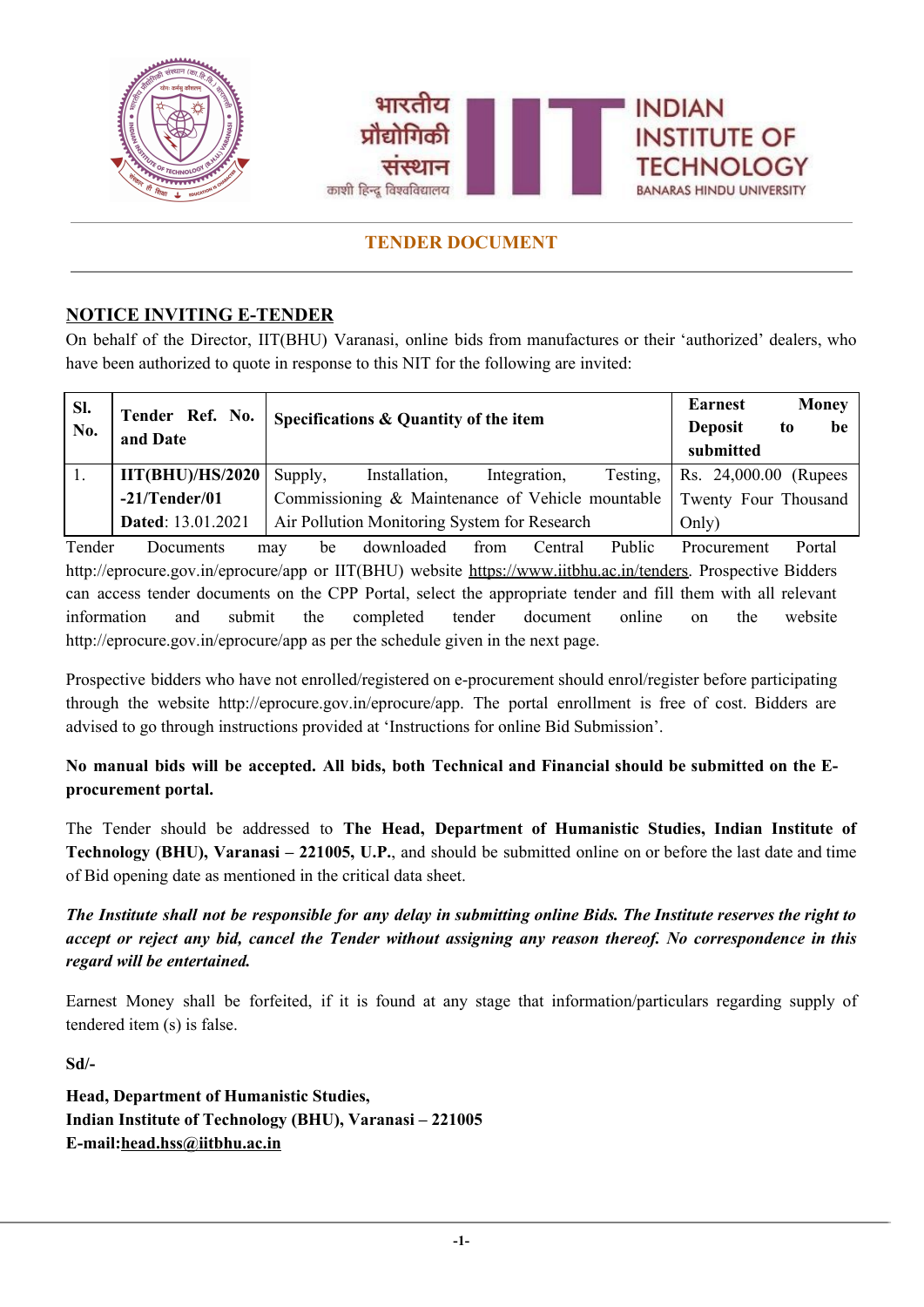



# <span id="page-2-0"></span>TABLE OF CONTENTS

| <b>TABLE OF CONTENTS</b>                                |    |
|---------------------------------------------------------|----|
| <b>CRITICAL DATA SHEET</b>                              | 4  |
| <b>INVITATION FOR BIDS</b>                              | 6  |
| <b>SECTION A: INSTRUCTION FOR ONLINE BID SUBMISSION</b> | 7  |
| 1. Registration                                         | 7  |
| 2. Searching for Tender Documents                       | 7  |
| 3. Preparation of Bids                                  | 8  |
| 4. Submission of Bids                                   | 8  |
| 5. Assistance to Bidders                                | 9  |
| 6. General Instructions to the Bidders                  | 9  |
| <b>SECTION B: INSTRUCTIONS TO BIDDERS</b>               | 11 |
| 1. Introduction                                         | 11 |
| 2. The Bidding Documents                                | 11 |
| 3. Preparation of Bids                                  | 12 |
| 4. Submission of Bids                                   | 14 |
| 5. Bid Opening and Evaluation of Bids                   | 15 |
| <b>SECTION C: GENERAL CONDITION OF CONTRACT</b>         | 19 |
| <b>SECTION D: SPECIAL CONDITIONS OF CONTRACT</b>        | 29 |
| <b>SECTION E: CHECKLIST FOR BID/TENDER UPLOADING</b>    | 33 |
| <b>SECTION F - DECLARATION CERTIFICATE</b>              | 34 |
| <b>SECTION G - TECHNICAL SPECIFICATIONS</b>             | 35 |
| <b>SCHEDULE OF REQUIREMENTS</b>                         | 35 |
| <b>ANNEXURES</b>                                        | 36 |
| <b>ANNEXURE I</b>                                       | 36 |
| <b>ANNEXURE II</b>                                      | 37 |
| <b>ANNEXURE - II A</b>                                  | 37 |
| <b>ANNEXURE - II B</b>                                  | 38 |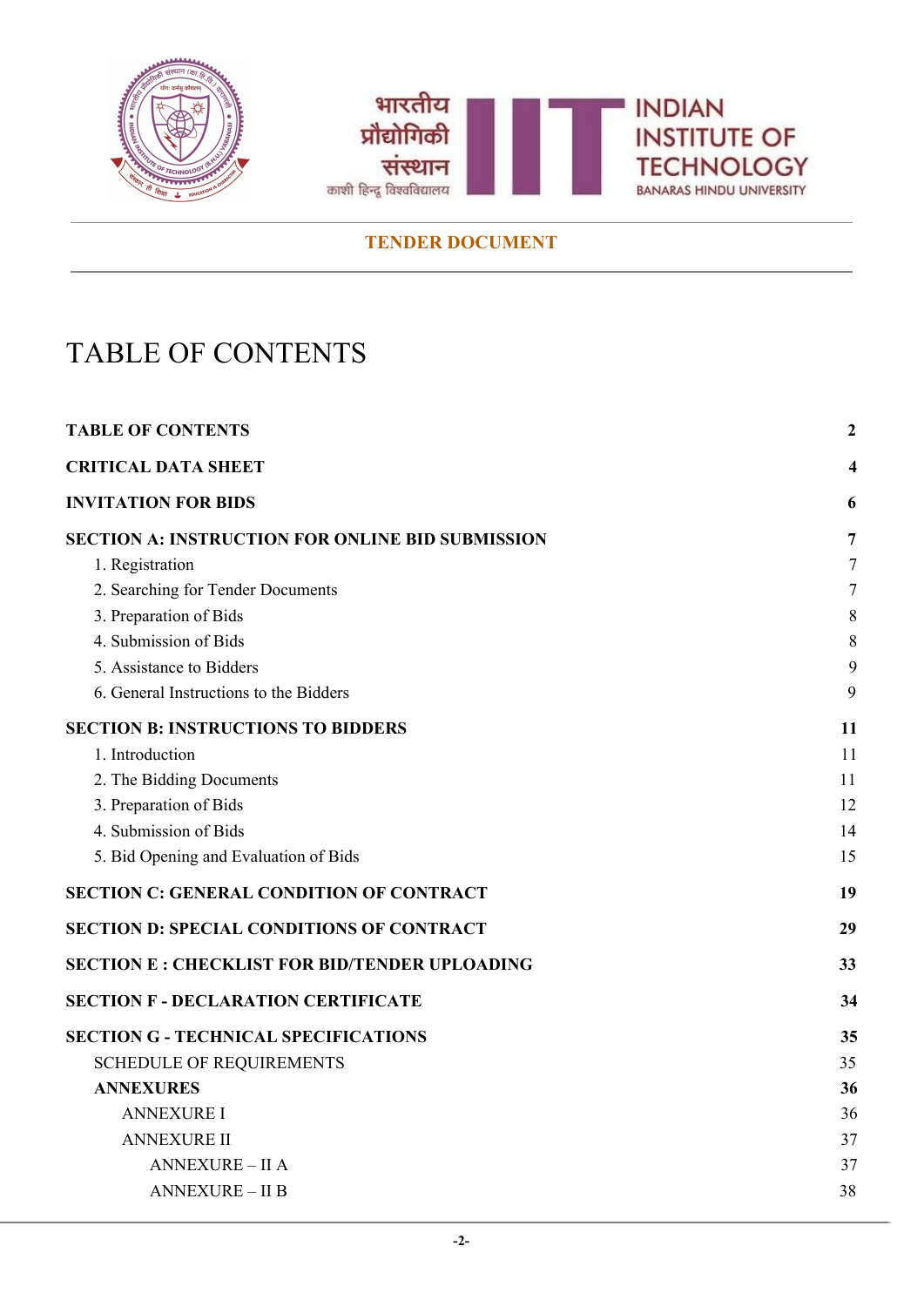



| $ANNEXURE - II C$                                                | 39 |
|------------------------------------------------------------------|----|
| <b>SECTION H - COMPLIANCE SHEET</b>                              | 40 |
| TENDER FORM (Techno commercial unpriced Bid)                     | 40 |
| <b>TENDER FORM (Priced Bid)</b>                                  | 43 |
| FORMAT OF BANK GUARANTEE FORM                                    | 47 |
| FORMAT FOR PERFORMANCE BANK GUARANTEE (PBG)/PERFORMANCE SECURITY | 49 |
| ANNEXURE III - PREVIOUS SIMILAR ORDER EXECUTED                   | 51 |
| <b>BID SUBMISSION</b>                                            | 52 |
| ANNEXURE IV - PRICE BID (BoQ) FORMAT                             | 53 |
|                                                                  |    |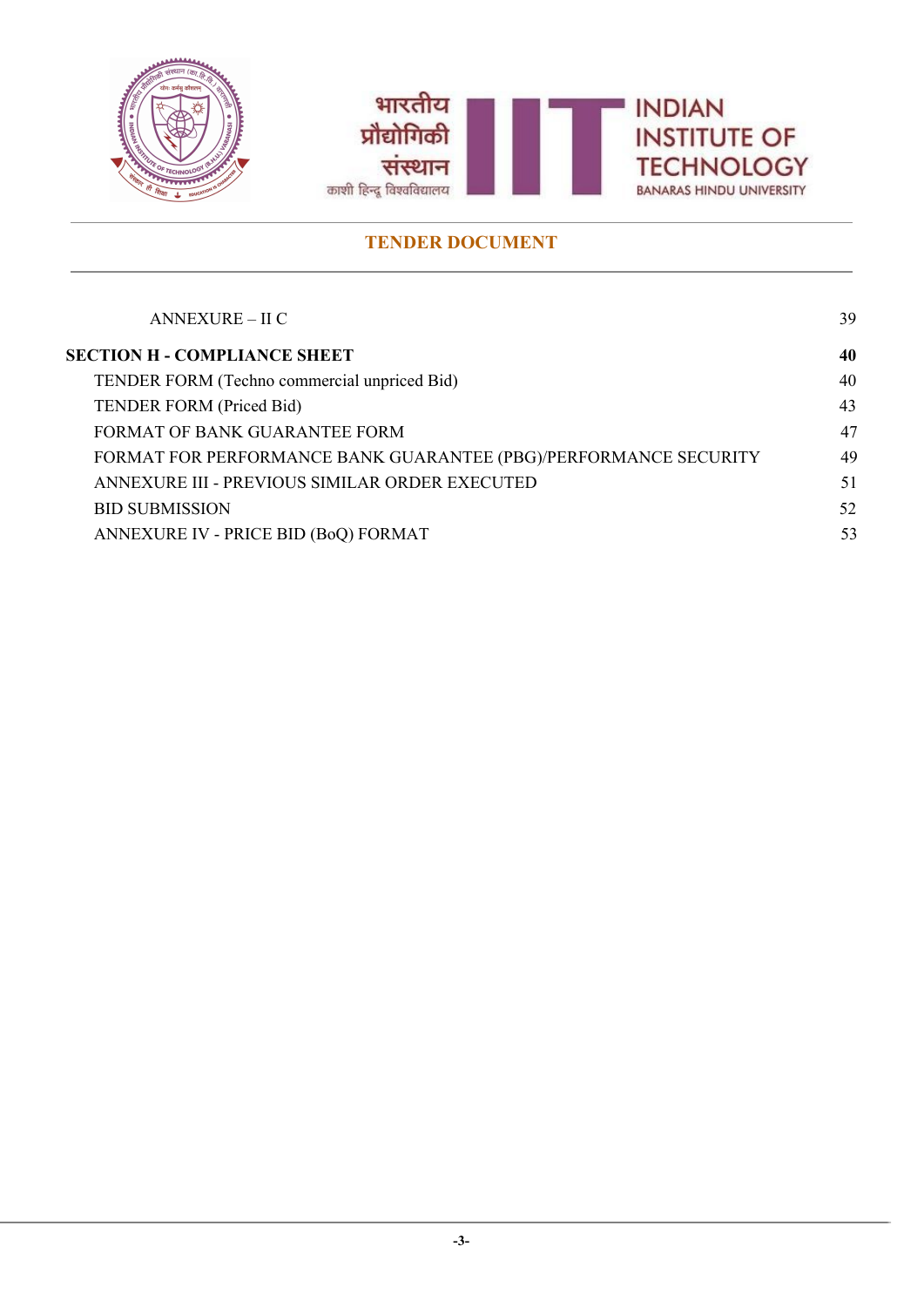



# <span id="page-4-0"></span>CRITICAL DATA SHEET

| Name of Organization                                                                          | Indian Institute of Technology (BHU), Varanasi                       |
|-----------------------------------------------------------------------------------------------|----------------------------------------------------------------------|
| Tender Type(Open/Limited/EOI/Auction/Single)                                                  | Open                                                                 |
| Tender Category(Services/Goods/works)                                                         | Goods                                                                |
| Type/Form of Contract                                                                         | Supply, Installation, Testing, Commissioning, Maintenance<br>(SITCM) |
| Product<br>(Civil<br>Works/Electrical<br>Category<br>Works/Fleet Management/Computer Systems) | <b>Computer Systems</b>                                              |
| Date of Issue/Publishing E-Tender Notice                                                      | 13.01.2021 (13:00 Hrs)                                               |
| Document Download Start Date                                                                  | 13.01.2021 (13:00 Hrs)                                               |
| Last Date and Time for submitting email queries 21.01.2021 (15:00 Hrs.)                       |                                                                      |
| technical<br>specifications<br>regarding<br>and                                               | other Kindly note that all queries are to be sent on the e-mail      |
| conditions of tender document                                                                 | address given at the bottom row of this sheet. No email queries      |
|                                                                                               | shall be entertained after the aforementioned date and time.)        |
| Pre Bid Meeting Date, Time & Venue                                                            | 12.01.2021 (12:30 Hrs)                                               |
| (All E-Mail queries received discussed in the                                                 | Committee Room, Department of Humanistic Studies,                    |
| Pre-Bid Meeting with Prospective Bidders)                                                     | IIT(BHU), Varanasi                                                   |
| Corrigendum, if any                                                                           | 21.01.2021 (12:00 Hrs)                                               |
| Last Date and Time for Uploading of Bids                                                      | 21.01.2021 (15:00 Hrs)                                               |
| Document Download End Date                                                                    | 21.01.2021 (15:00 Hrs)                                               |
| Date and Time of Opening of Technical Bids                                                    | 21.01.2021 (17:30 Hrs)                                               |
| <b>Tender Processing Fee</b>                                                                  | Rs.2000.00 + Rs.360.00 (GST @ 18%)=Rs.2360/-                         |
|                                                                                               | (To be paid through RTGS/NEFT) and                                   |
|                                                                                               | Non-refundable)                                                      |
| <b>EMD</b>                                                                                    | Rs. 24,000.00- (For EMD)                                             |
|                                                                                               | (To be paid through RTGS/NEFT) as per the following                  |
|                                                                                               | details:                                                             |
|                                                                                               | Name of Account - Registrar, IIT(BHU)                                |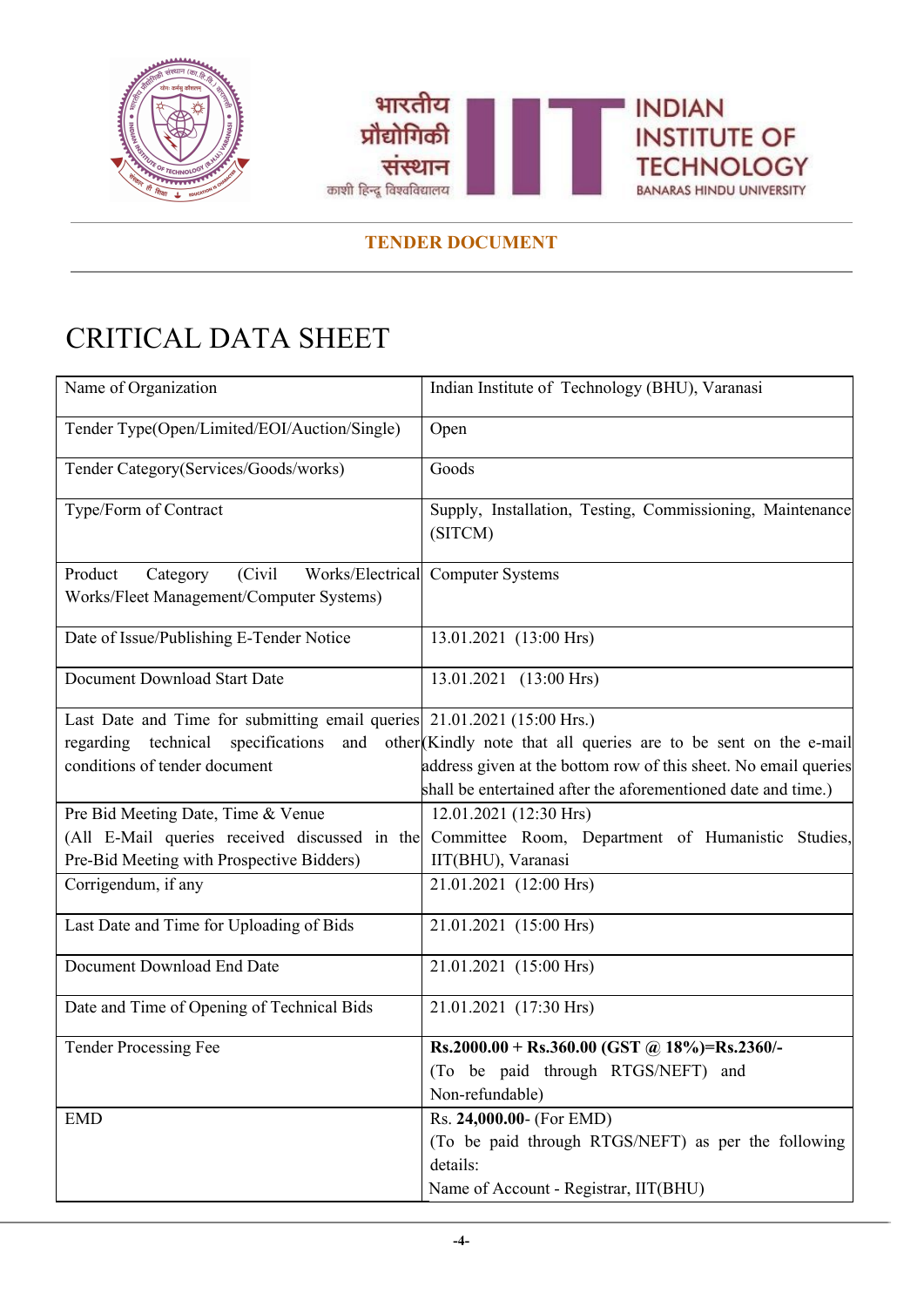



|                                      | Name of the Bank - State Bank of India                 |
|--------------------------------------|--------------------------------------------------------|
|                                      | Name of Branch - IT, BHU, Varanasi                     |
|                                      | Account No. - 32778803937                              |
|                                      | IFSC Code - SBIN0011445                                |
|                                      | The proof of payment of Tender Processing Fee and EMD  |
|                                      | must be scanned and uploaded with Technical Bid.       |
|                                      | Note: Both the transactions are to be done separately. |
| No. of Covers $(1/2/3/4)$            | 02                                                     |
|                                      |                                                        |
| Bid Validity days (180/120/90/60/30) | 30 days (From the date of opening of technical bids)   |
| <b>Address for Communication</b>     | The Head, Department of Humanistic Studies, Indian     |
|                                      | Institute of Technology (Banaras Hindu University),    |
|                                      | Varanasi – 221005, U.P.                                |
| Contact Nos.                         | 9415380577 (For Technical Queries)                     |
|                                      | 9044373532 (For Financial Queries)                     |
| E-mailAddress                        | head.hss@iitbhu.ac.in copy to office.hss@iitbhu.ac.in  |
|                                      |                                                        |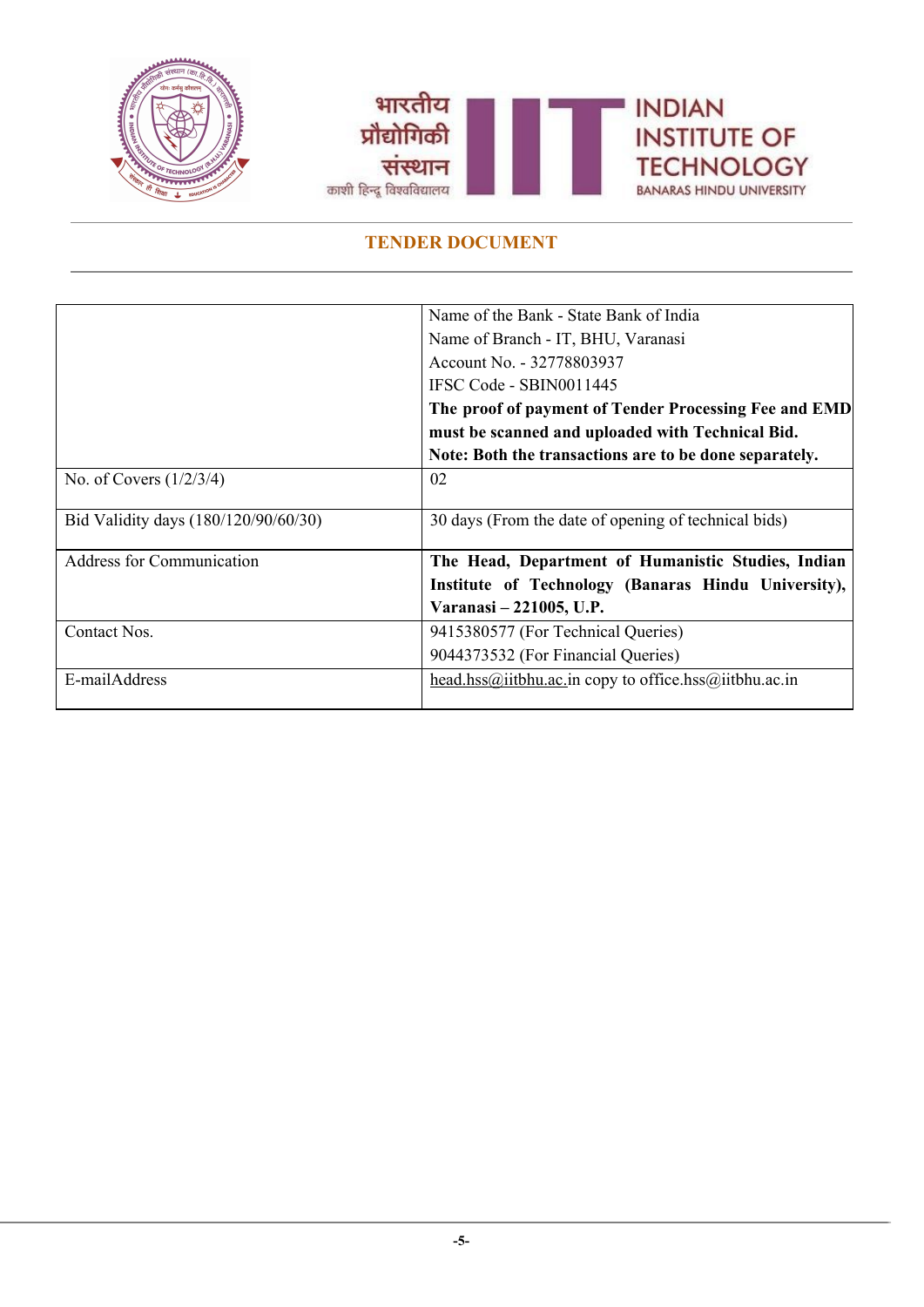



# <span id="page-6-0"></span>INVITATION FOR BIDS

1. Online bids are invited from eligible bidders for the following:

| SI.<br>No. | Tender Ref. No.<br>and Date | Specifications & Quantity of the item                   | <b>Earnest Money</b><br>Deposit to be<br>submitted |
|------------|-----------------------------|---------------------------------------------------------|----------------------------------------------------|
|            | $\text{IIT(BHU)/HS}/2020$   | Installation,<br>Supply,<br>Integration,<br>Testing,    | 24,000.00<br>Rs.                                   |
|            | $-21/T$ ender/01            | Commissioning & Maintenance of Vehicle mountable        | (Rupees<br>Twenty                                  |
|            | Dated: 13.01.2021           | Air Pollution Monitoring System for Research            | Four<br>Thousand                                   |
|            |                             | specifications and quantity<br>(Technical)<br>as<br>per | Only)                                              |
|            |                             | Annexure enclosed with this document)                   |                                                    |

- 1. Interested eligible Bidders may obtain further information from IIT (BHU) website: <https://www.iitbhu.ac.in/tenders> or from Central Public Procurement Portal (CPPP) [https://eprocure.gov.in/eprocure/app.](https://eprocure.gov.in/eprocure/app)
- 2. Intending bidders are advised to visit IIT (BHU) website <https://www.iitbhu.ac.in/tenders> and CPPP website <https://eprocure.gov.in/eprocure/app> regularly till the last date of BID submission for any corrigendum / addendum/ amendment.
- 3. Earnest Money Deposit is to be deposited electronically by RTGS/NEFT in the account of Registrar, IIT (BHU) in the Bank details mentioned above. Bidders are required to upload the scanned copy of online payment submission details of Tender fees and EMD at the time of Technical Bid Preparation.
- 4. This Tender Document contains the following:
	- A. Instructions for Online Bid Submission
	- B. Instruction to Bidders
	- C. General conditions of contract (GCC)
	- D. Special Condition of Contracts
	- E. Check-list for Bid/Tender submission
	- F. Declaration Certificate
	- G. Technical specifications for the complete project (Annexure I)
	- H. Compliance Sheet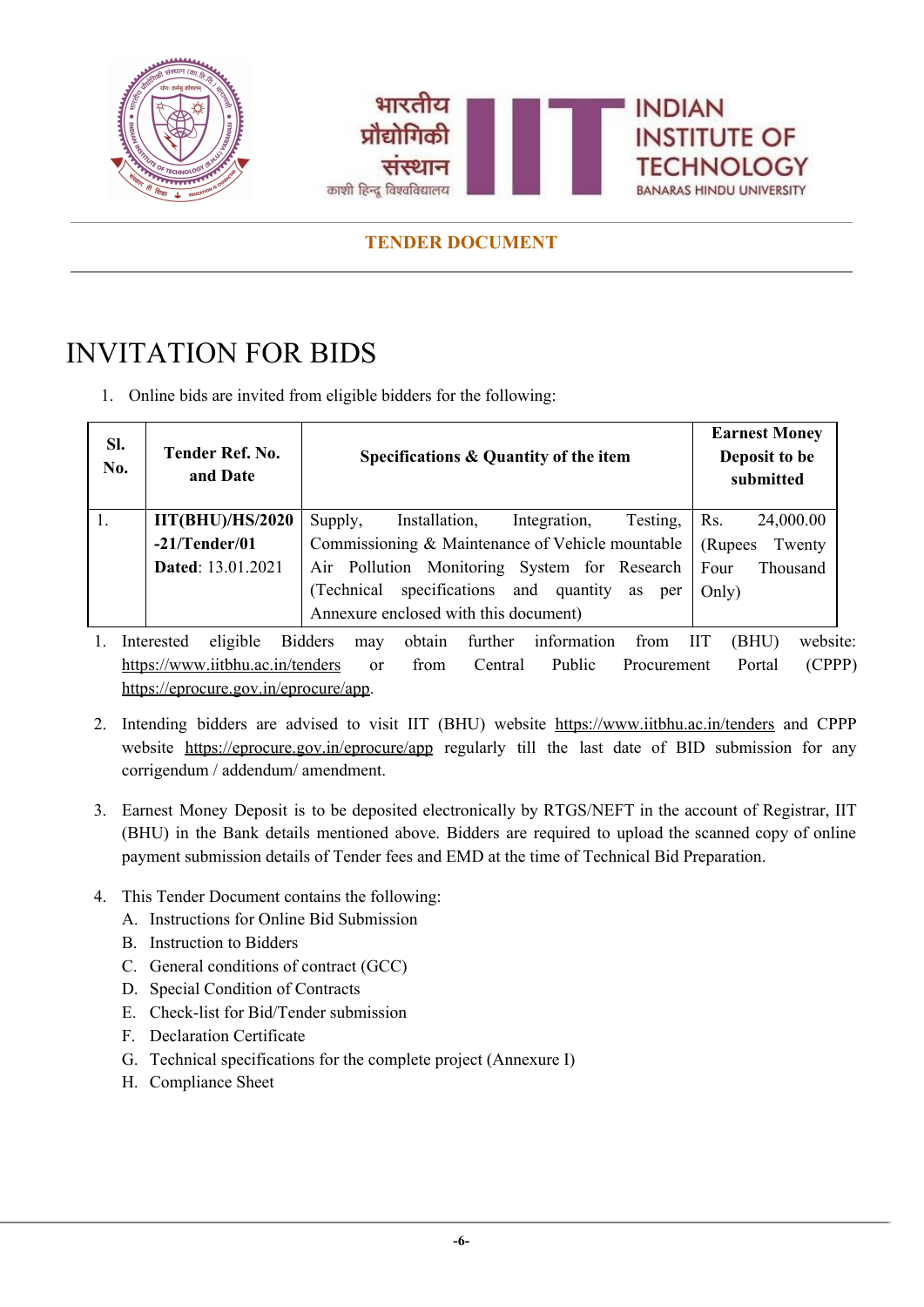

# <span id="page-7-0"></span>SECTION A: INSTRUCTION FOR ONLINE BID SUBMISSION

As per the directives of Department of Expenditure, this tender document has been published on the Central Public Procurement Portal [\(URL:http://eprocure.gov.in/eprocure/app\).](http://eprocure.gov.in/eprocure/app)The bidders are required to submit soft copies of their bids electronically on the CPP Portal, using valid Digital Signature Certificates. The instructions given below are meant to assist the bidders in registering on the CPP Portal, prepare their bids in accordance with the requirements and submitting their bids online on the CPP Portal.

More information useful for submitting online bids on the CPP Portal may be obtained at: <http://eprocure.gov.in/eprocure/app>.

## <span id="page-7-1"></span>1. Registration

- 1. Bidders are required to enroll on the e-Procurement module of the Central Public Procurement Portal (URL: [http://eprocure.gov.in/eprocure/app\)](http://eprocure.gov.in/eprocure/app) by clicking on the link "Click here to Enroll". Enrolment on the CPP Portal is free of charge.
- 2. As part of the enrolment process, the bidders will be required to choose a unique username and assign a password for their accounts.
- 3. Bidders are advised to register their valid email address and mobile numbers as part of the registration process. These would be used for any communication from the CPP Portal.
- 4. Upon enrolment, the bidders will be required to register their valid Digital Signature Certificate (Class II or Class III Certificates with signing key usage) issued by any Certifying Authority recognized by CCA India (e.g. Sify / TCS / nCode / eMudhra etc.), with their profile.
- 5. Only one valid DSC should be registered by a bidder. Please note that the bidders are responsible to ensure that they do not lend their DSCs to others which may lead to misuse.
- 6. Bidder then logs in to the site through the secured log-in by entering their user ID / password and the password of the DSC / eToken.

## <span id="page-7-2"></span>2. Searching for Tender Documents

1. There are various search options built in the CPP Portal, to facilitate bidders to search active tenders by several parameters. These parameters could include Tender ID, organization name, location, date, value, etc. There is also an option of advanced search for tenders, wherein the bidders may combine a number of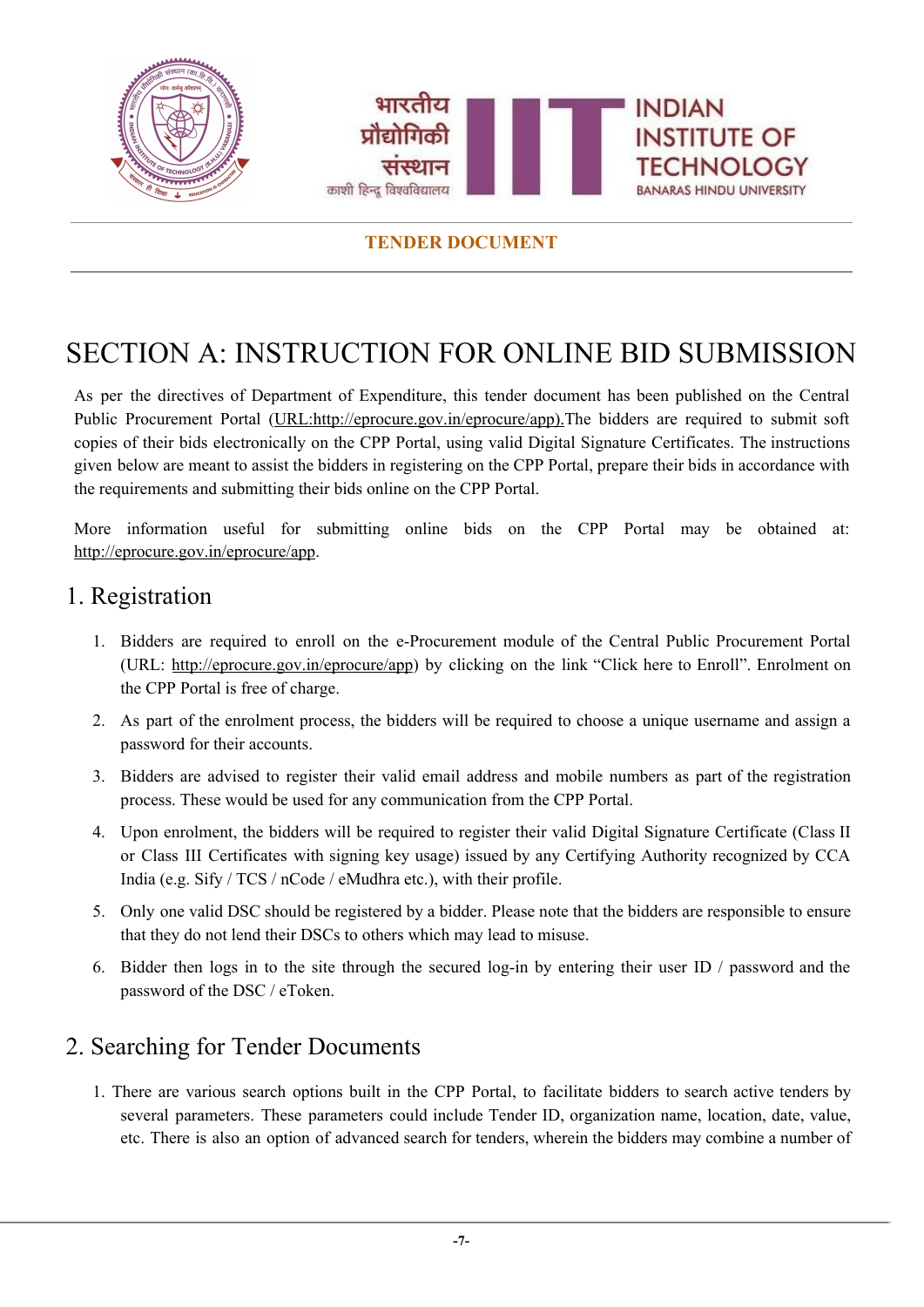

search parameters such as organization name, form of contract, location, date, and other keywords etc. to search for a tender published on the CPP Portal.

- 2. Once the bidders have selected the tenders they are interested in, they may download the required documents/tender schedules. These tenders can be moved to the respective 'My Tenders' folder. This would enable the CPP Portal to intimate the bidders through SMS/ e-mail in case there is any corrigendum issued to the tender document.
- 3. The bidder should make a note of the unique Tender ID assigned to each tender, in case they want to obtain any clarification / help from the Helpdesk.

## <span id="page-8-0"></span>3. Preparation of Bids

- 1. Bidders should take into account any corrigendum published on the tender document before submitting their bids.
- 2. Please go through the tender advertisement and the tender document carefully to understand the documents required to be submitted as part of the bid. Please note the number of covers in which the bid documents have to be submitted, the number of documents-including the names and content of each of the documents that need to be submitted. Any deviations from these may lead to rejection of the bid.
- 3. Bidders, in advance, should get ready the bid documents to be submitted as indicated in the tender document/schedule and generally, they can be in PDF/ XLS/ RAR/ DWF formats. Bid documents may be scanned with 100 dpi with black and white option.
- 4. To avoid the time and effort required in uploading the same set of standard documents which are required to be submitted as a part of every bid, a provision of uploading such standard documents (e.g. PAN card copy, annual reports, auditor certificates etc.) has been provided to the bidders. Bidders can use "My Space" which is available to them to upload such documents. These documents may be directly submitted from the "My Space" area while submitting a bid, and need not be uploaded again and again. This will lead to a reduction in the time required for the bid submission process.

## <span id="page-8-1"></span>4. Submission of Bids

- 1. Bidders should login to the site well in advance for bid submission so that he/she uploads the bid in time i.e. on or before the bid submission time. Bidder will be responsible for any delay due to other issues.
- 2. The bidder has to digitally sign and upload the required bid documents one by one as indicated in the tender document.
- 3. Bidders have to select the payment options "on-line" to pay the tender fee/ EMD as applicable and enter details of the instrument. Whenever EMD/ Tender fees are sought, bidders need to pay the tender fee and EMD separately on-line through RTGS.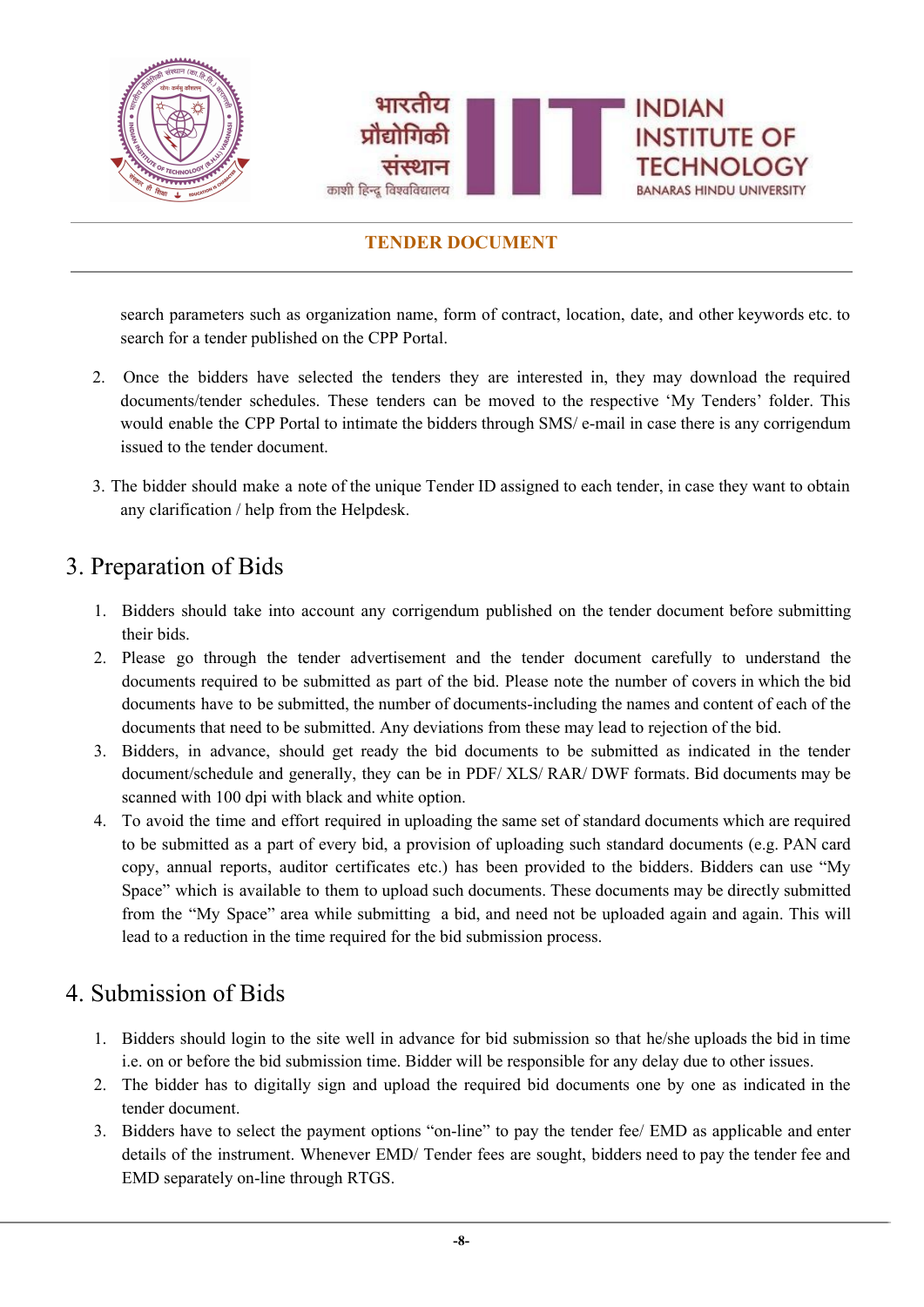

- 4. A standard BoQ format has been provided with the tender document to be filled by all the bidders.
- 5. Bidders are requested to note that they should necessarily submit their price bids in the format provided and no other format is acceptable. Bidders are required to download the BoQ file, open it and complete the white coloured(unprotected) cells with their respective financial quotes and other details (such as name of the bidder). No other cells should be changed. Once the details have been completed, the bidder should save it and submit it online, without changing the filename. If the BoQ file is found to be modified by the bidder, the bid will be rejected.
- 6. The server time (which is displayed on the bidders' dashboard) will be considered as the standard time for referencing the deadlines for submission of the bids by the bidders, opening of bids etc. The bidders should follow this time during bid submission.
- 7. All the documents being submitted by the bidders would be encrypted using PKI encryption techniques to ensure the secrecy of the data. The data entered cannot be viewed by unauthorized persons until the time of bid opening. The confidentiality of the bids is maintained using the secure Socket Layer128 bit encryption technology. Data storage encryption of sensitive fields is done.
- 8. The uploaded tender documents become readable only after the tender opening by the authorized bid openers.
- 9. Upon the successful and timely submission of bids, the portal will give a successful bid submission message  $\&$  a bid summary will be displayed with the bid no. and the date  $\&$  time of submission of the bid with all other relevant details.
- 10. Kindly add a scanned PDF of all relevant documents in a single PDF file of compliance sheet.

## <span id="page-9-0"></span>5. Assistance to Bidders

- 1. Any queries relating to the tender document and the terms and conditions contained therein should be addressed to the Tender Inviting Authority for a tender or the relevant contact person indicated in the tender.
- 2. Any queries relating to the process of online bid submission or queries relating to CPP Portal in general may be directed to the 24x7 CPP Portal Helpdesk. The contact number for the helpdesk is 18002337315.

## <span id="page-9-1"></span>6. General Instructions to the Bidders

- 1. The tenders will be received online through the portal [http://eprocure.gov.in/eprocure/app.](http://eprocure.gov.in/eprocure/app) In the Technical Bids, the bidders are required to upload all the documents in **.pdf format**.
- 2. Possession of a Valid ClassII/ III Digital Signature Certificate (DSC) in the form of smartcard/ etoken in the company's name is a prerequisite for registration and participating in the bid submission activities through <https://eprocure.gov.in/eprocure/app>. Digital Signature Certificates can be obtained from the authorized certifying agencies, details of which are available in the website https://eprocure.gov.in/eprocure/app under the link "Information about DSC''.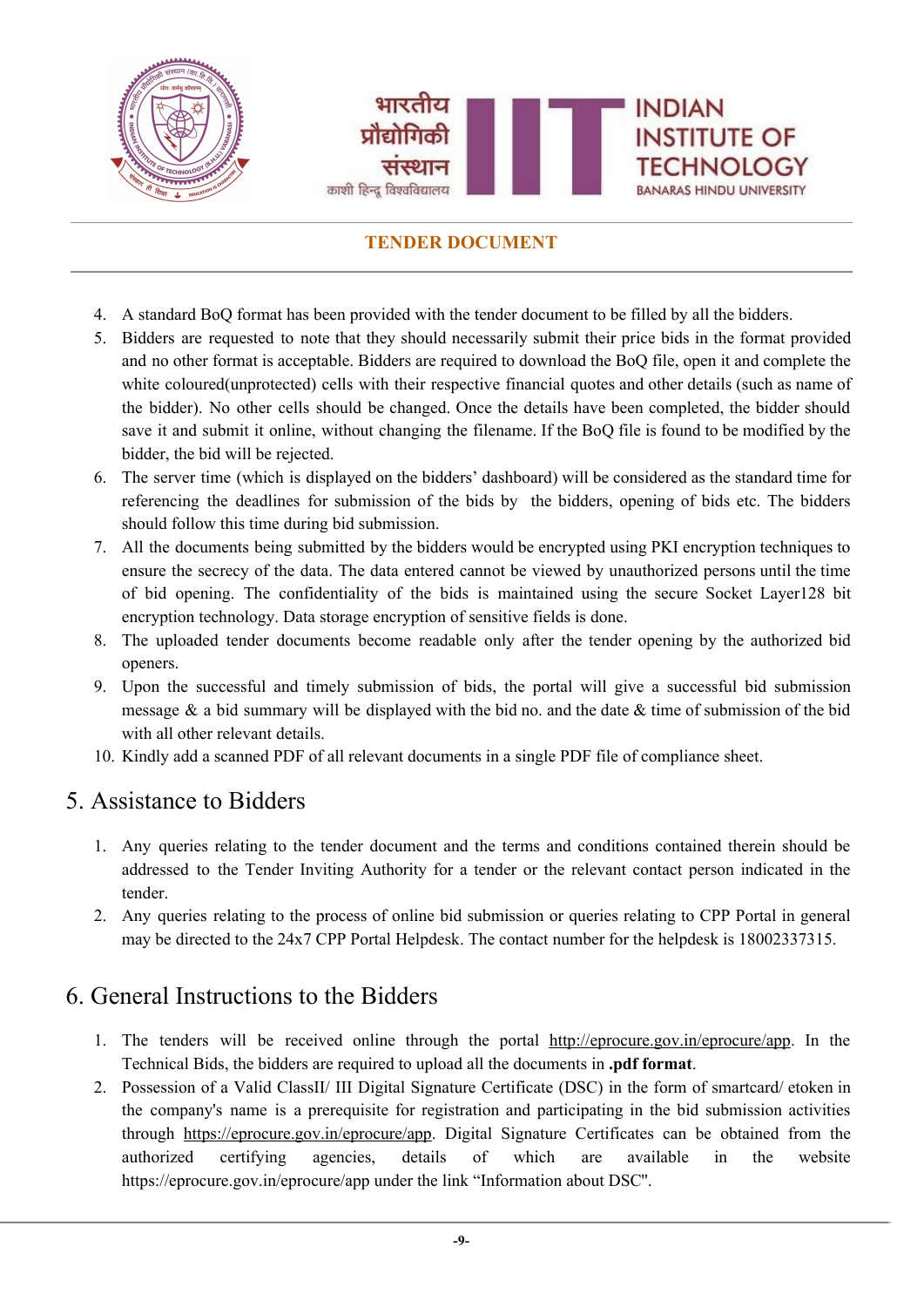

3. Tenderer are advised to follow the instructions provided in the 'Instructions to the Tenderer for thee-submission of the bids online through the Central Public Procurement Portal for eProcurement [at](https://eprocure.gov.in/eprocure/app) [https://eprocure.gov.in/eprocure/app.](https://eprocure.gov.in/eprocure/app)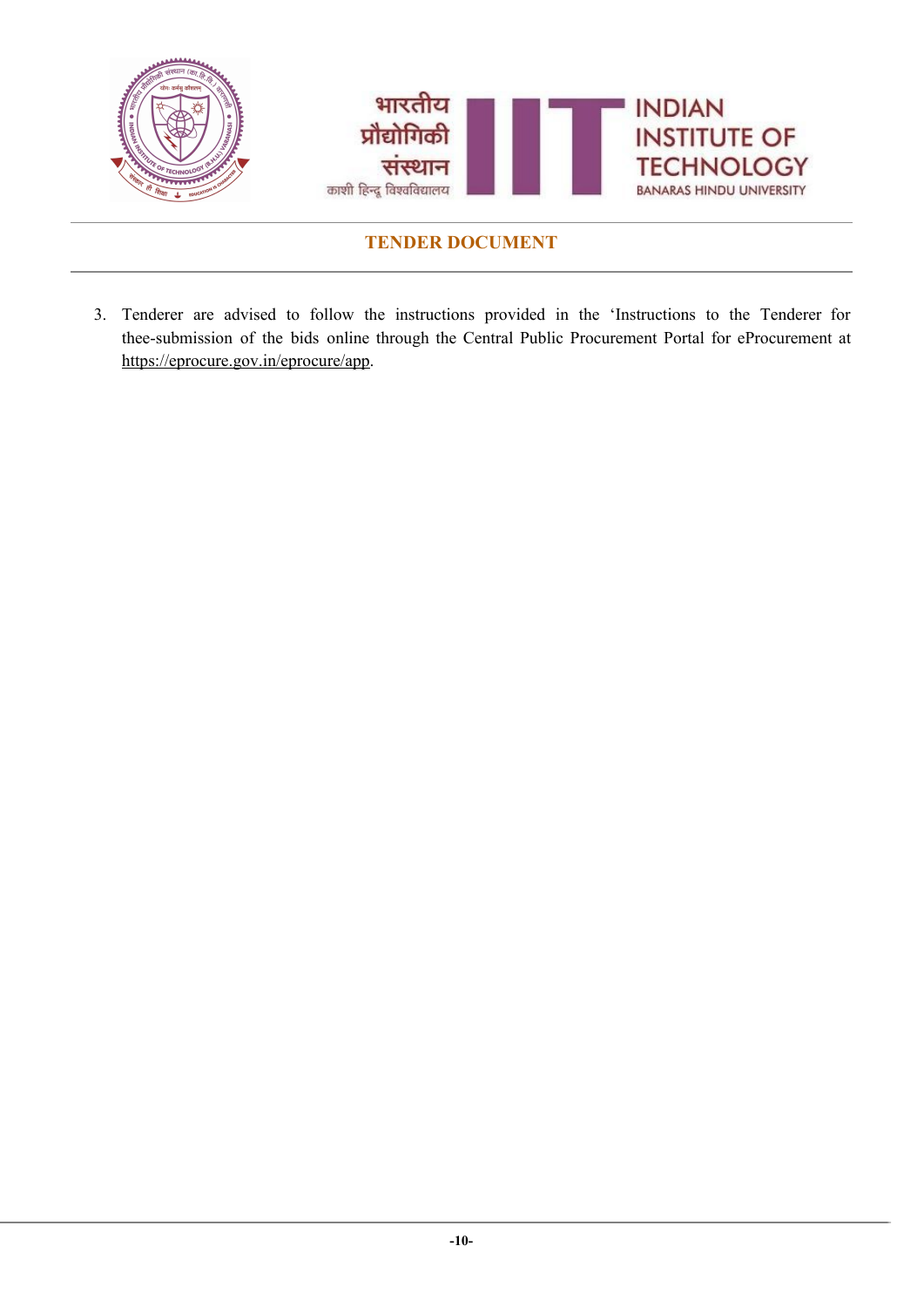



# <span id="page-11-0"></span>SECTION B: INSTRUCTIONS TO BIDDERS

## <span id="page-11-1"></span>1. Introduction

### **1. Scope of Work**

Supply, Installation, Integration, Testing, Commissioning & Maintenance of Vehicle mountable Air Pollution Monitoring System for Research

### **2. Cost of Bidding**

The Bidder shall bear all costs associated with the preparation and submission of its bid, and "the Purchaser", will in no case be responsible or liable for these costs, regardless of the conduct or outcome of the bidding process.

## <span id="page-11-2"></span>2. The Bidding Documents

### **3.1 Tender Processing Fee**

The tender processing fee (Rs. 2000/- +  $\text{GST@18\%}$ ) should be submitted ONLINE as per the bank details mentioned in the critical data sheet. Further, the proof of online payment must be uploaded with Technical Bid.

#### **3.2 Earnest Money Deposit (E.M.D.)**

The E.M.D. of Rs. 24,000.00 (Rupees Twenty Four Thousand Only) should be submitted ONLINE as per the bank details mentioned in the critical data sheet. Further, the proof of online payment must be uploaded with Technical Bid.

#### **4. Content of Bidding Documents**

- **4.1** The goods required, bidding procedures and contract terms are prescribed in the bidding documents. In addition to Invitation of Bids, the bidding documents shall include:
	- (a) Instructions for Online Bid Submission
	- (b) Instruction to Bidders (ITB);
	- (c) General Conditions of Contract (GCC);
	- (d) Special Conditions of Contract (SCC)
	- (d) Schedule of requirements;
	- (e) Tender form (technical bid).
	- (f) Tender form (price bid)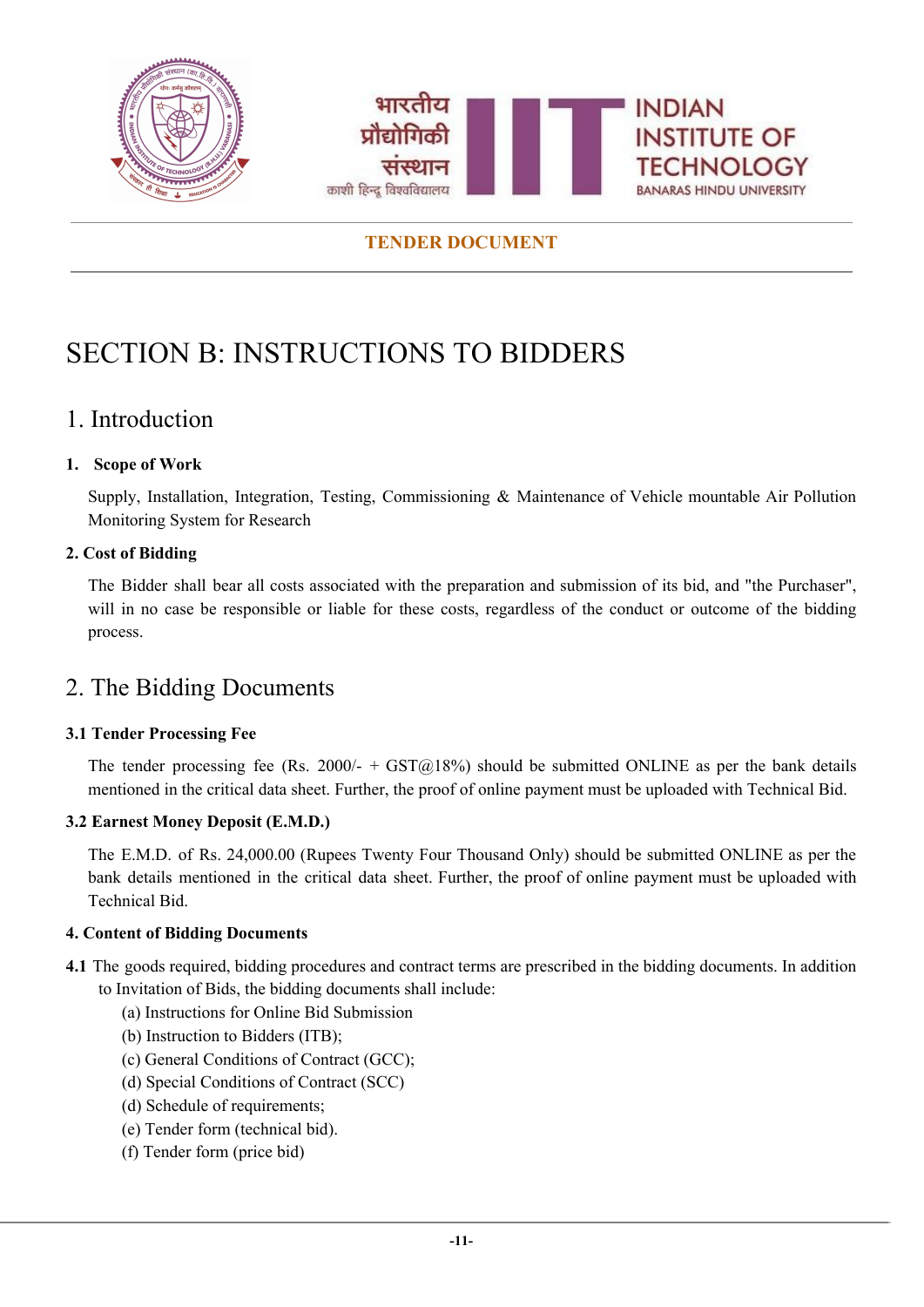

**4.2** The Bidder is expected to examine all instructions, forms, terms, and specifications in the bidding documents. Failure to furnish all information required by the bidding documents or submission of a bid not substantially responsive to the bidding documents in every respect will be at the Bidder's risk and may result in rejection of its bid.

#### **5. Amendment of Bidding Documents**

- **5.1** At any time prior to the deadline for submission of bids, the Purchaser may, for any reason, whether at its own initiative or in response to a clarification requested by a prospective bidder, modify the bidding documents by amendment.
- **5.2** All prospective bidders who have received the bidding documents will be notified of the amendment in writing, which will be binding on them.
- **5.3** In order to allow prospective bidders reasonable time within which to take the amendment into account in preparing their bids, the Purchaser, at its discretion, may extend the deadline for the submission of bids.

## <span id="page-12-0"></span>3. Preparation of Bids

#### **6. Language of Bid**

The bid prepared by the Bidder, as well as all correspondence and documents relating to the bid exchanged by the Bidder and the Purchaser shall be written in English language.

#### **7. Documents Comprising the Bid**

- **7.1 Techno commercial unpriced bid and priced Bids:** The bids are to be submitted/uploaded in two parts i.e. Techno commercial unpriced bid and priced Bids.
	- **(a)** Techno commercial unpriced bid along with Tender Processing Fee & Earnest Money Deposit (submitted ONLINE in the aforementioned bank account of Institute) as shown in invitation to bids shall be submitted through CPP Portal. If the proof of payment of Tender Processing Fee & EMD is not uploaded along with the technical bid, such bid will not be considered.
	- **(b)** Priced bid.
- **7.2 Techno commercial unpriced bid:** The Techno commercial unpriced bid prepared by the bidder shall be provided in the following Model Response format and scanned documents uploaded under cover 1:

#### **Model Response format**

**(a)** Standing of each Bidder Manufacturer/Dealer and past experience in supply of the material (certificates to be enclosed), proof of manufacturing Unit/Dealership along with all the documents required for proving the credentials regarding the fulfilment of essential pre-bid criteria.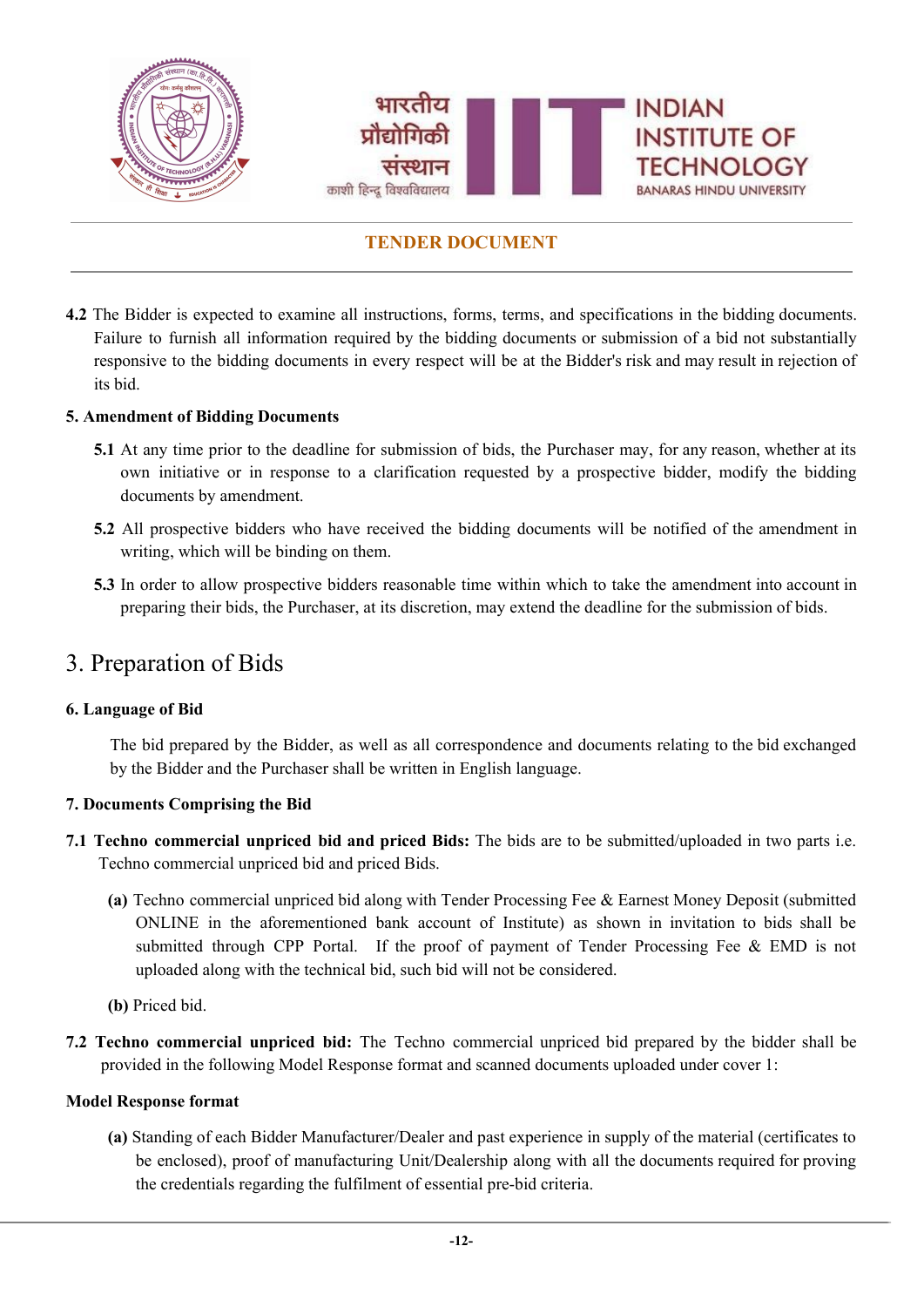

- **(b)** List of other Govt. Departments, Public Sector units and Central Autonomous Bodies for which the bidder is supplying material or having the similar type of contracts and a certificate regarding the satisfactory performance of the contract (in the Annexure III format).
- **(c)** Copy of the audited balance sheet, P&L account of the vendor for the previous three financial years starting from the financial year 2017-18 indicating the turnover in supply of the relevant materials/service.
- **(d)** Details of Permanent Account Number and latest income tax clearance certificate.
- **(e)** Details of GST No. along with a copy of certificate to be attached.
- **(f)** Submission of samples if required, for all items indicated in the schedule of requirements. The make of items proposed to be supplied should be indicated in the format of the schedule of requirements and submitted along with the techno commercial un-priced bid without indicating the pricing components.
- **(g)** Willingness to execute all orders which are placed to meet emergency requirement on priority basis. The Bidder shall note that standards for workmanship, material and equipment, and references to brand names designated by the Purchaser in the schedule of requirements are intended to be descriptive only and not restrictive. The Bidder may substitute alternative standards, brand names and/or catalogue numbers in his bid, provided that it demonstrates to the Purchaser's satisfaction that the substitutions ensure substantial equivalence to those designated in the Technical Specifications.

#### **7.3 Price Bid**

The price bid shall comprise the techno commercial bid along with the price component indicating the Unit prices for each and every item indicated in the schedule of requirements and a scanned copy of completely filled BoQ to be uploaded under cover 2.

- **(a)** The prices quoted must be net per unit as shown in the Schedule and must include all charges for delivery at the designated location i.e. FOR IIT (BHU), Varanasi
- **(b)** The rate must be stated for each item separately both in words and figures. If there is a discrepancy between the price quoted in word and figures the higher price quoted will be treated as final.
- **(c)** Quoted prices should be firm and inclusive of taxes/duties, freight and forwarding charges, handling charges, loading and unloading charges, and insurance charges etc. However, the prices must be reflected clearly in BoQ format by mentioning basic rate, GST, Freight charges, Any other Taxes/Duties/Levies and exemptions thereon as applicable to IITs.
- **(d)** The prices once accepted by the Institute shall remain valid till the successful execution of the order and till supplies are fully effected and accepted for 12 **months** from the date of acceptance of tender whichever is later. The Institute shall not entertain any increase in the rates during the period. However,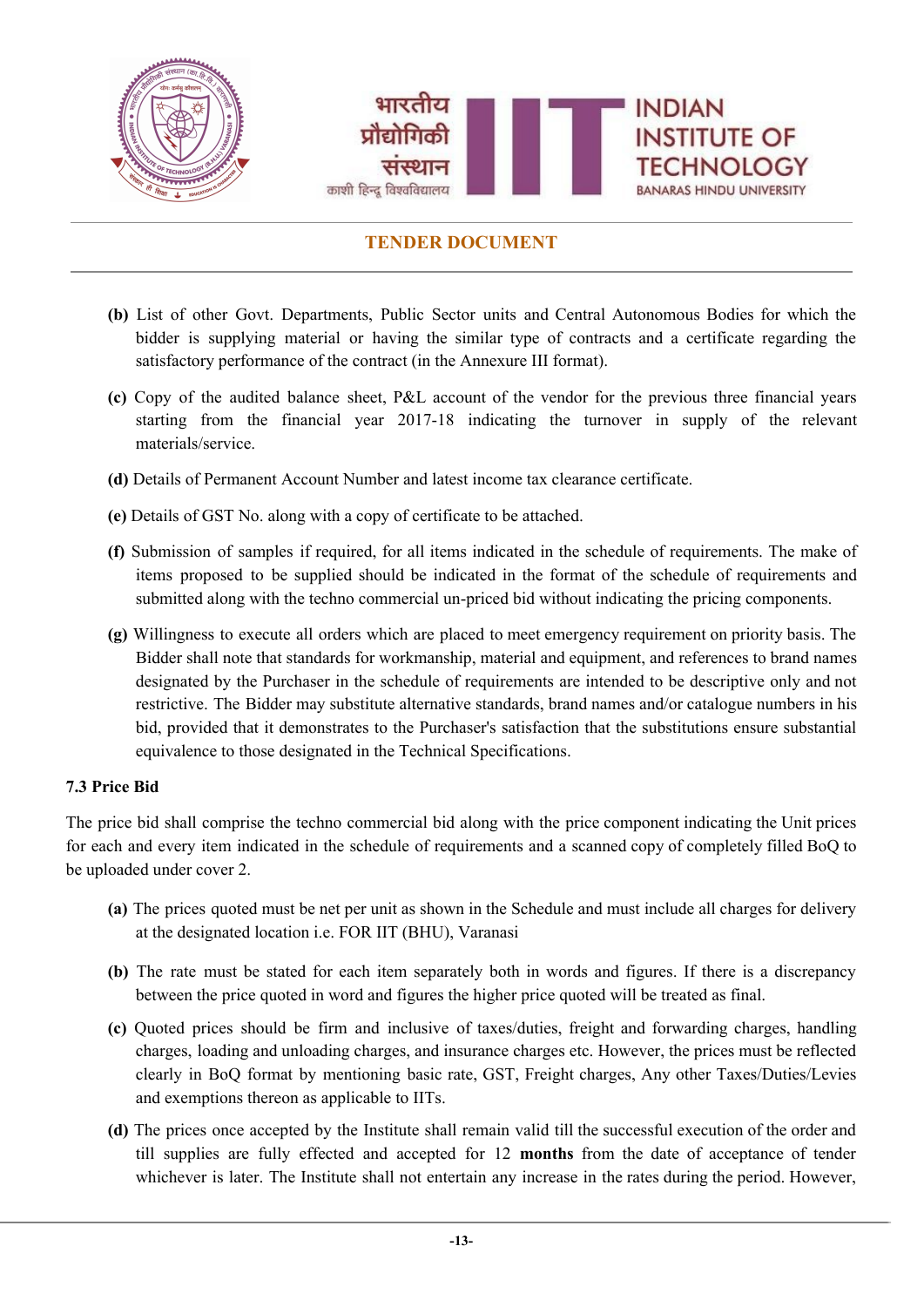

in the event there is a reduction or increase in Government levy/duties/taxes during the period of execution of the order, the rates shall be suitably adjusted with effect from the date notifying the said reduction or increase in the Government levy/taxes/duty, if any.

#### **8. Bid Prices**

- **8.1** The Bidder shall indicate on the Schedule of requirements (BoQ), the unit prices of the goods it proposes to supply under the Contract and enclose it with the priced bid.
- **8.2** Prices indicated on the Price Schedule shall be entered separately in the following manner:
	- (i) The prices quoted must be net per unit as shown in the schedule of requirements and must include all charges for delivery at the designated stores.
	- (ii) Any Indian duties, GST and other taxes which will be payable on the goods, if this Contract is awarded;
- **8.3** Prices quoted by the Bidder shall be fixed during the Bidder's performance of the Contract and not subject to variation on any account.

#### **9. Bid Currencies**

Prices shall be quoted in Indian Rupees only.

#### **10. Period of Validity of Bids**

- **10.1** Bids shall remain valid for **180** days after the date of bid opening prescribed by the Purchaser. A bid valid for a shorter period shall be rejected by the Purchaser as non-responsive.
- **10.2** In exceptional circumstances, the Purchaser may solicit the Bidder's consent to an extension of the period of validity. The request and the responses thereto shall be made in writing. A Bidder may refuse the request without forfeiting its EMD. A Bidder granting the request will not be required nor permitted to modify the bid.
- **10.3** Bid evaluation will be based on the bid prices without taking into consideration the above modifications.

## <span id="page-14-0"></span>4. Submission of Bids

**11.** The tender has to be submitted ONLINE before the due date. The offers received after the due date and time will not be considered. **No manual bids will be considered**.

#### **12. Deadline for Submission of Bids**

**12.1** Bids must be received by the Purchaser ONLINE not later than the time and date specified in the Invitation for Bids.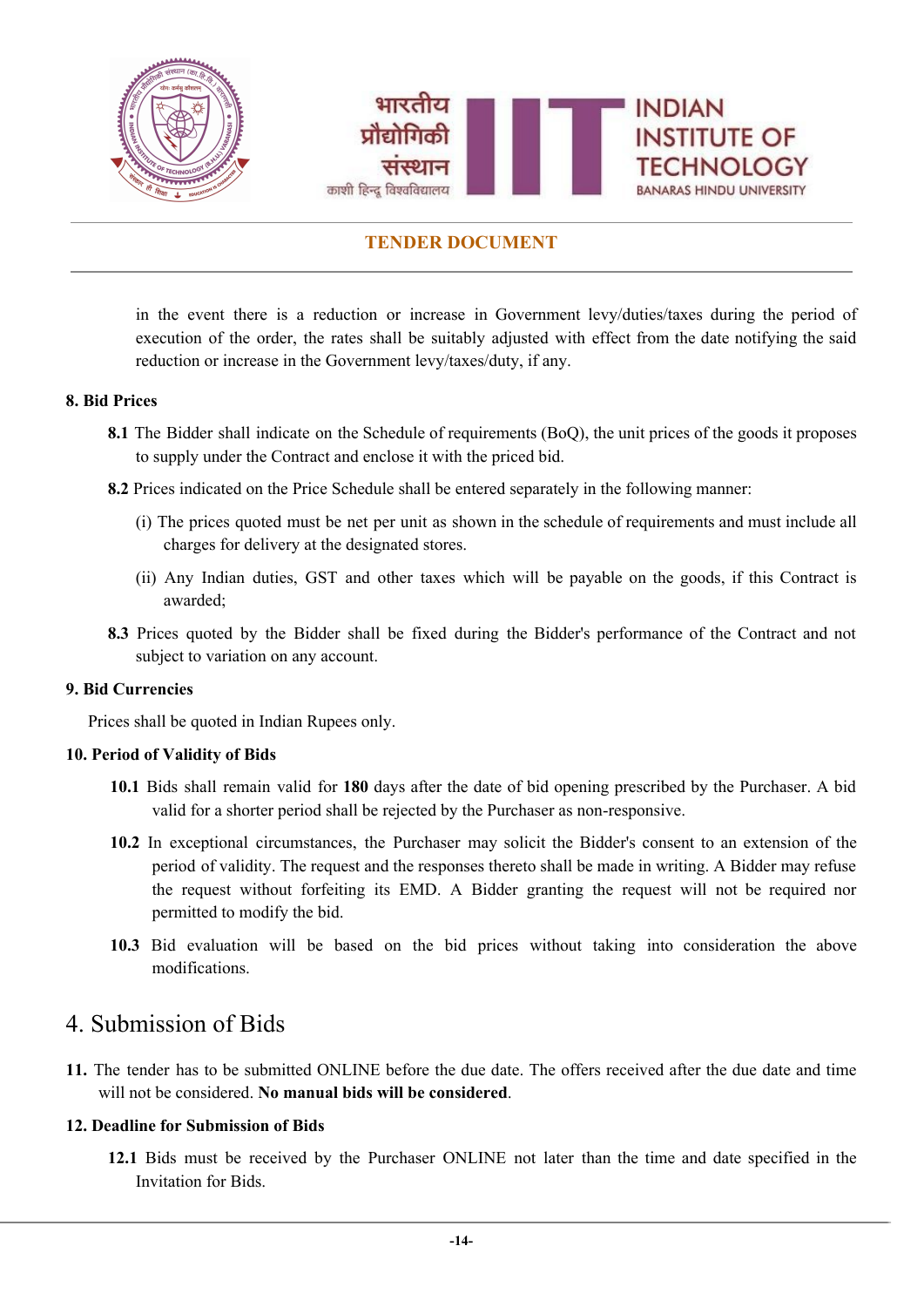

**12.2** The Purchaser may, at his discretion, extend this deadline for submission of bids by amending the bid documents in which case all rights and obligations of the Purchaser and Bidders previously subject to the deadline will thereafter be subject to the deadline as extended.

#### **13. Late/Delayed Bids**

The offers received after the due date and time will not be considered.

#### **14. Modifications and Withdrawal of Bids**

- **14.1** The Bidder may modify or withdraw its bid after the ONLINE bid's submission, as per the provision of CPP Portal.
- **14.2**No bid may be modified subsequent to the deadline for submission of bids. No documents will be accepted in support of essential pre-bid criteria after the last date of submission of bids.
- **14.3** No bid may be withdrawn in the interval between the deadline for submission of bids and the expiry of the period of bid validity specified by the Bidder on the bid form. Withdrawal of a bid during this interval may result in the Bidder's forfeiture of its EMD.

## <span id="page-15-0"></span>5. Bid Opening and Evaluation of Bids

#### **15. Opening of Techno commercial un-priced Bids**

The purchaser will open all techno commercial un-priced bids (Cover 1) in the first instance.

#### **16. Clarification of Bids**

- **16.1** During evaluation of the bids, the purchaser may, at its discretion, ask the Bidder for clarification of its bid. The request for clarification and the response shall be in writing and no change in price or substance of the bid shall be sought, offered or permitted.
- **16.2** No Bidder shall contact the purchaser on any matter relating to its bid from the time of the bid opening to the time the contract is awarded. If the Bidder wishes to bring additional information to the notice of the Institute, it should be done in writing.
- **16.3** Any effort by a Bidder to influence the purchaser in its decisions on bid evaluation, bid comparison or contract award decisions may result in rejection of the Bidder's bid.

#### **17. Evaluation of Techno commercial unpriced Bid**

**17.1** Prior to the detailed technical evaluation, the purchaser will determine the substantial responsiveness of each bid. A substantially responsive bid is one, which conforms to all the terms and conditions of the Bidding Documents without material deviations and meets all the essential pre-bid criteria. If any bidder does not meet the essential pre-bid criteria as laid down in the Instruction to Bidders, then his bid will be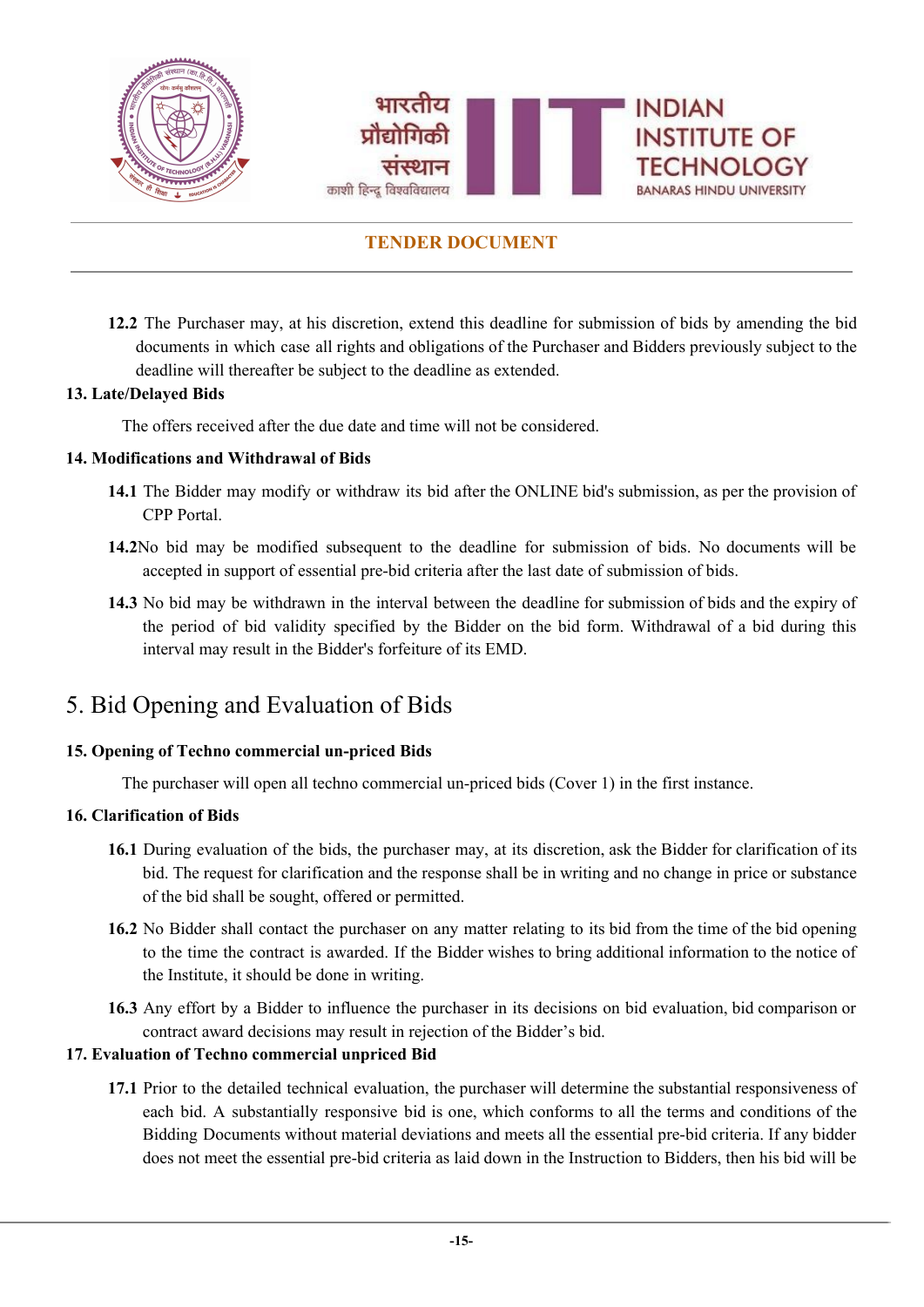

summarily rejected. No documents will be accepted in support of essential pre-bid criteria after the last date of submission of bids. The purchaser will reject a bid determined as not substantially responsive.

- **17.2** The bidders may be called for discussion and may be allowed to modify their technical bids to suit the organization's requirement. The idea is to arrive at a threshold level of acceptability above which all the bidders shall be treated on par. Those whose technical specifications do not reach the threshold level of acceptability shall be rejected as technically unsuitable. The price bids of the bidders who finally emerge as technically acceptable shall be opened, evaluated and the contract awarded to the lowest evaluated bidder.
- **17.3** The bidders short-listed by the purchaser based on meeting the essential pre-bid criteria and detailed evaluation regarding satisfying the technical criteria laid down in this tender document may be called for detailed discussions with a team selected for the purpose, at a specified date, time and venue, if needed.

#### **18. Opening of Priced Bids**

- **18.1** The Purchaser will open the Priced Bids of only those bidders who meet the essential pre-bid criteria and whose techno commercial un-priced bids have been found to be substantially responsive.
- **18.2** The priced Bids of the technically qualified bidders shall be opened by the tender committee.

#### **19. Evaluation and Comparison of priced Bids**

- **19.1** Arithmetical errors will be rectified on the following basis: If there is a discrepancy between words and figures, whichever is the higher of the two shall be taken as bid price. If the Vendor does not accept the correction of errors, its bid will be rejected.
- **19.2** Bidders shall state their bid price for the payment schedule outlined in the Clause 14 of General Conditions of Contract. Bids will be evaluated on the basis of this base price**.** Bidders are, however, permitted to state an alternative payment schedule and indicate the reduction in bid price they wish to offer for such alternative payment schedule. The purchaser may consider the alternative payment schedule offered by the selected Bidder but it may not be binding on the purchaser**.**
- **19.3** The purchaser, at its option may ask some more bidders to match the rates of the lowest bidder for creating parallel suppliers.
- **19.4** The currency that shall be used for bid evaluation and comparison purposes to convert all bid prices expressed in various currencies into a single currency is:**Indian Rupees**
- **19.5**The source of determining the exchange rate shall be: **Reserve Bank of India, reference rate archive**.

**19.6** The date for the exchange rate shall be: **Last day for submission of Bids**.

#### **20. Purchasers right to accept any bid and to reject any bid or all bids**

The Purchaser reserves the right to accept or reject any bid, and to annul the bidding process and reject all bids at any time prior to award of Contract, without thereby incurring any liability to the affected Bidder or bidders or any obligation to inform the affected Bidder or bidders of the grounds for the Purchaser's action.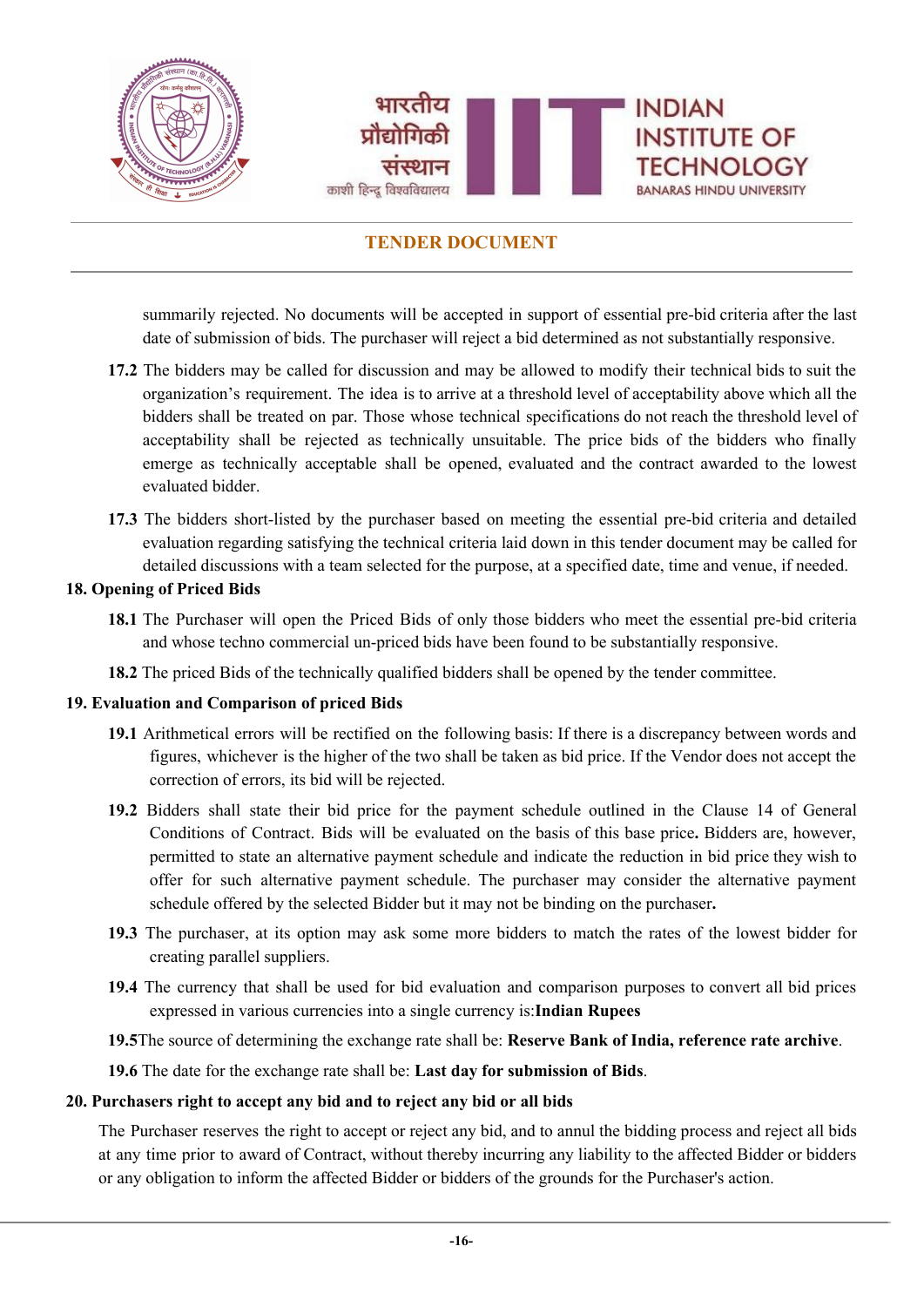

### **21. Award Criteria**

Subject to Clause 19, the purchaser will award the Contract to the successful Bidder whose bid has been determined to be substantially responsive and has been determined as the best evaluated bid provided further that the Bidder is determined to be qualified to perform the Contract satisfactorily.

#### **22. Notification of Award**

Prior to the expiration of the period validity, the purchaser will notify the successful Bidder in writing by e-mail or fax, to be confirmed in writing by e-mail/speed post or hand delivered letter, that its bid has been accepted.

#### **23. Factors Affecting the Award of Supply**

- **23.1** The bidder should have its own Contract support facilities. The support facilities should be fully owned and managed by the bidder or the OEM.
- **23.2** Conformity with the Request for Bid/Tender required and conditions.
- **23.3** The assessment based on the response to Model Response Outline.
- **23.4** The assessment of the capability of the bidder to meet the terms and conditions.
- **23.5** The bidders must have executed similar orders, for which the bidder is quoting, as indicated in clause 1 for Govt./Semi-Govt./Autonomous Organizations.
- **23.6** The cost and the discount offered, if any.

#### **24. Fall clause**

- **24.1** The price quoted by the supplier should not be higher than the maximum retail price, if any, for the stores and the same shall not be higher than the price usually charged by the supplier for stores of the same nature, class or description to any other purchaser.
- **24.2** The price charged for the stores supplied under the contract by the supplier shall in no event exceed the lowest price at which the supplier sells the stores of identical description to any other person during the period till performance of all supply orders placed during the currency of the contract is completed. If at any time during the period the supplier reduces the sale price of such stores or sells such stores to any other person including his dealers at a price lower than the price chargeable under the contract, he shall forthwith notify such reduction or sale to the purchaser and the price payable under the contract for these items of stores supplied after the date of coming into force of such reduction or sale shall stand correspondingly reduced.
- **24.3** If it is discovered that the supplier has contravened the above conditions, then without prejudice to any other action which might be taken against him, it shall be lawful for the purchaser to (a) revise the price at any stage so as to bring it in conformity with sub-clause(24.1) above, or (b) to terminate the contract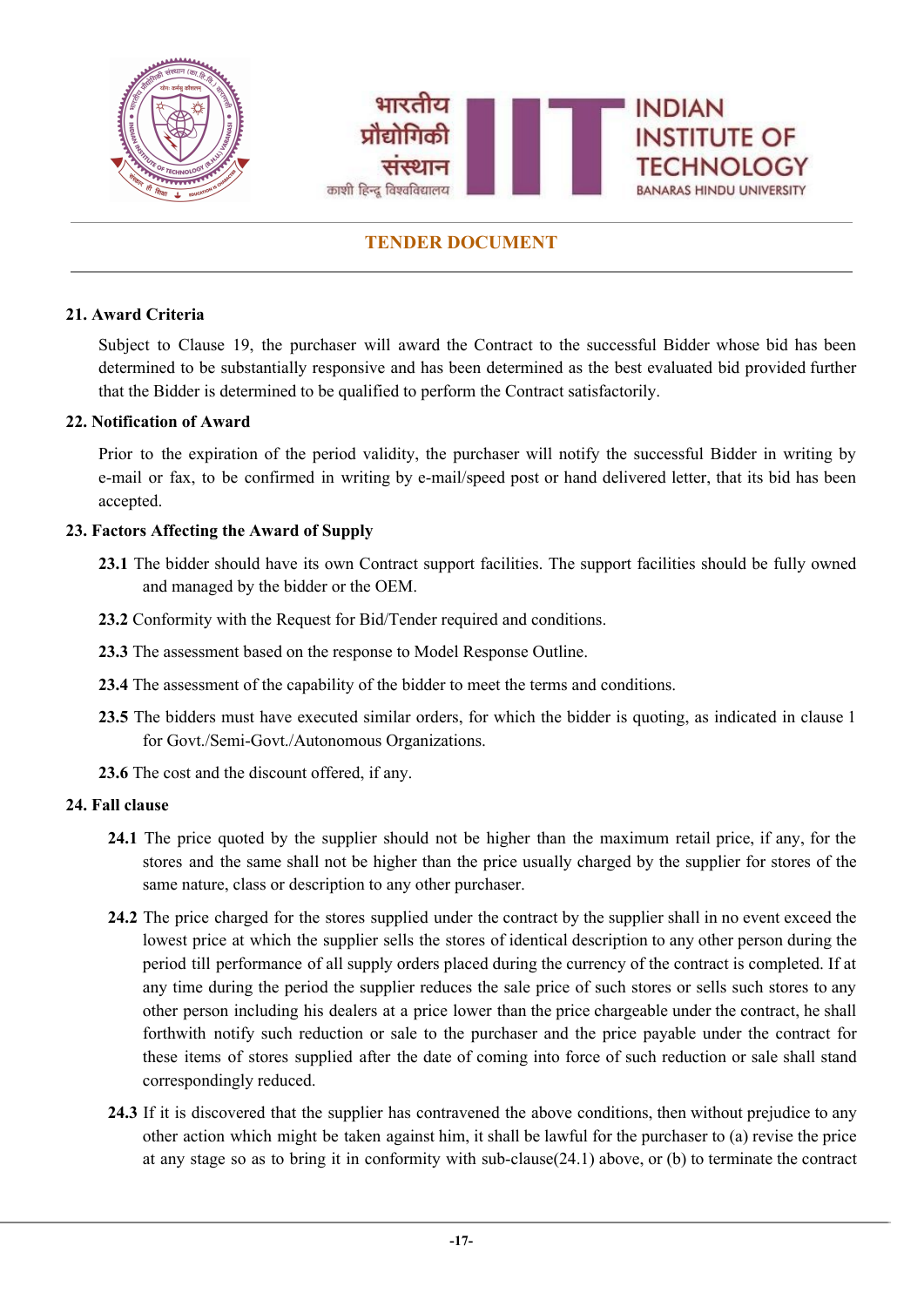

and purchase the items of stores at the risk and cost of the supplier and in that event the provisions of Clause 28 of General Conditions of Contract shall, as far as possible, be applicable or recover the loss.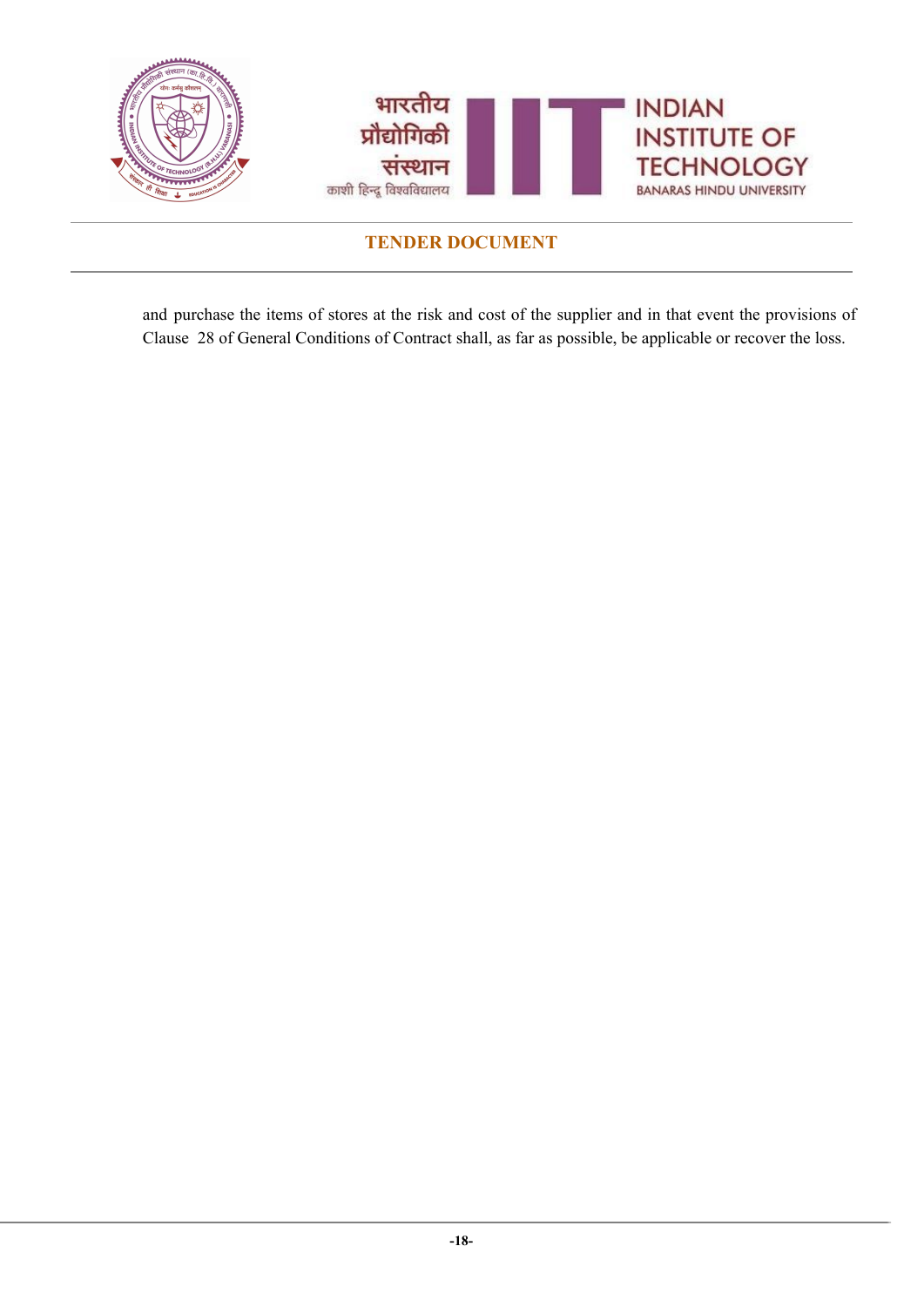



# <span id="page-19-0"></span>SECTION C: GENERAL CONDITION OF CONTRACT

### **1. Definitions**

In this Contract, the following terms shall be interpreted as indicated:

(a) "The order" means the agreement entered into between the Purchaser and the Supplier including all the attachments and appendices and all documents incorporated as per notification of award.

(b) "The Contract Price" means the price payable to the Supplier under the Contract for the full and proper performance of its contractual obligations;

(c) "The Goods" means all the items, which the Supplier is required to supply to the Purchaser under the Contract;

(d) "Services" means services ancillary to the supply of the Goods, such as transportation and insurance, and any other incidental services training and other obligations of the Supplier covered under the Contract;

(e) "GCC" means the General Conditions of Contract contained in this section.

(f) "The Purchaser" means the organization purchasing the Goods i.e. IIT (BHU), VARANASI.

(g) "The Purchaser's country" is India.

(h) "The Supplier" means the individual or firm supplying the Goods and Services under this Contract.

(i) "Day" means calendar day.

### **2. Application**

These General Conditions shall apply to the extent that they are not superseded by provisions in other parts of the Contract.

#### **3. Standards**

The Goods supplied under this Contract shall conform to the standards mentioned in the Technical Specifications, and, when no applicable standard is mentioned, to the authoritative standard appropriate to the Goods' country of origin and such standards shall be the latest issued by the concerned Institution.

#### **4. Use of Contract Documents and Information**

**4.1** The Supplier shall not, without the Purchaser's prior written consent, disclose the Contract, or any provision thereof, or any specification, plan, drawing, pattern, sample or information furnished by or on behalf of the Purchaser in connection therewith, to any person other than a person employed by the Supplier in performance of the Contract. Disclosure to any such employed person shall be made in confidence and shall extend only so far as may be necessary for purposes of such performance.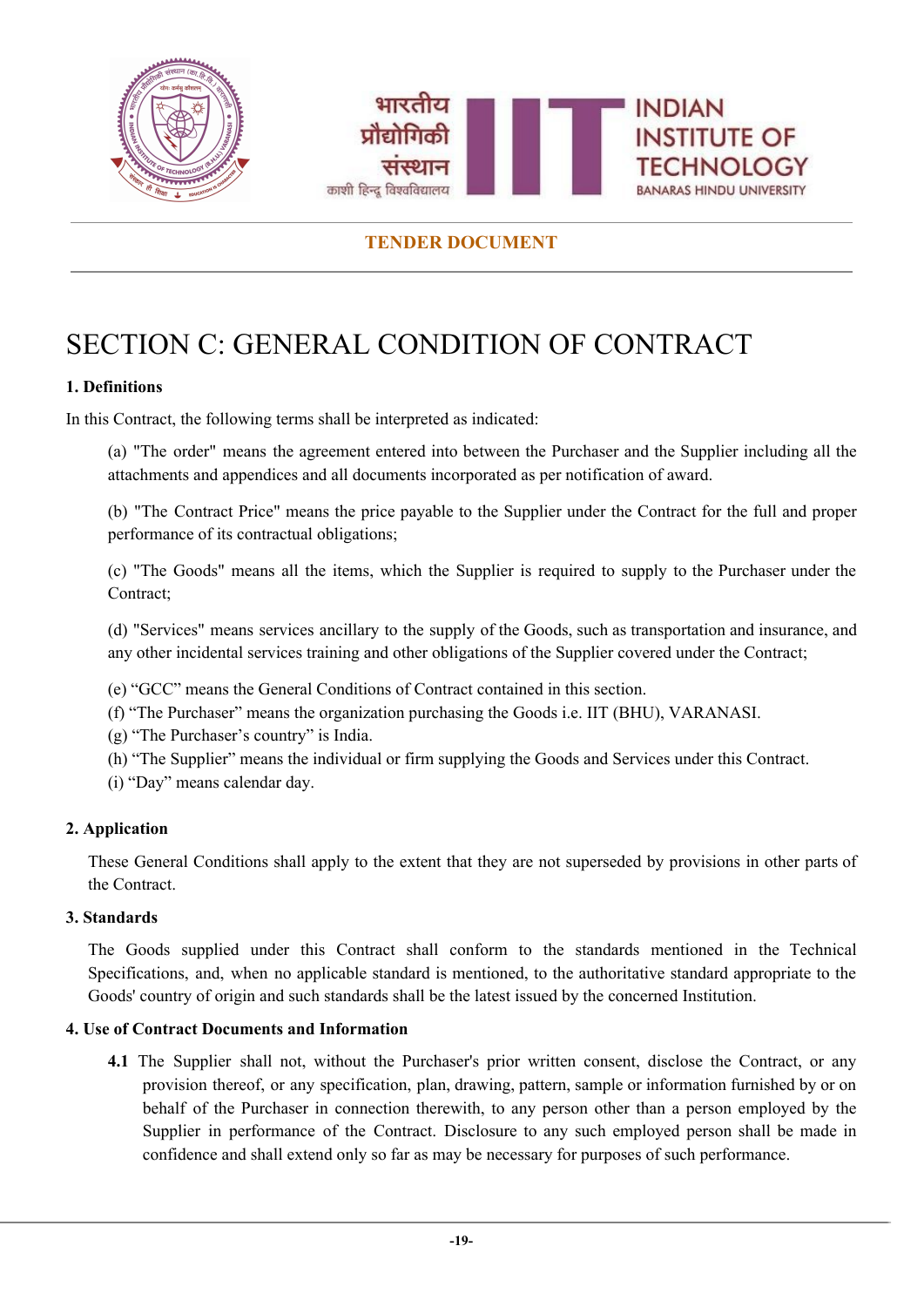

- **4.2** The Supplier shall not, without the Purchaser's prior written consent, make use of any document or information except for purposes of performing the Contract.
- **4.3** Any document, other than the Contract itself, shall remain the property of the Purchaser and shall be returned (in all copies) to the Purchaser on completion of the Supplier's performance under the Contract if so required by the Purchaser.

### **5. Patent Rights**

The Supplier shall indemnify the Purchaser against all third-party claims of infringement of patent, trademark or industrial design rights arising from use of the Goods or any part thereof in India.

#### **6. Submission of the bids.**

- **6.1** All bids complete in all respect must be submitted online on or before the Bid Closing date and time as mentioned on Critical Data Sheet. Tenders received without earnest money etc. shall be rejected.
- **6.2**Tender documents are available on IIT (BHU) website: [www.iitbhu.ac.in/](http://www.iitbhu.ac.in/)or from Central Public Procurement Portal (CPPP) [https://eprocure.gov.in/eprocure/app.](https://eprocure.gov.in/eprocure/app)
- **6.3** Interested bidders may submit their bid through Central Public Procurement Portal (CPPP) <https://eprocure.gov.in/eprocure/app>.

#### **7. Inspections and Tests**

- **7.1** The Purchaser or its representative shall have the right to inspect and/or to test the Goods to confirm their conformity to the Contract specifications at no extra cost to the Purchaser.
- **7.2** The inspections and tests may be conducted on the premises of the Supplier or its subcontractor(s), at point of delivery and/or at the Goods final destination. If conducted on the premises of the Supplier or its subcontractor(s), all reasonable facilities and assistance, including access to drawings and production data shall be furnished to the inspectors at no charge to the Purchaser.
- **7.3** Should any inspected or tested Goods fail to conform to the specifications, the Purchaser may reject the goods and the Supplier shall either replace the rejected Goods or make alterations necessary to meet specification requirements free of cost to the Purchaser.
- **7.4** The Purchaser's right to inspect, test and, where necessary, reject the Goods after the Goods' arrival at Project Site shall in no way be limited or waived by reason of the Goods having previously been inspected, tested and passed by the Purchaser or its representative prior to the Goods shipment.
- **7.5** Nothing in GCC Clause 7 shall in any way release the Supplier from any warranty or other obligations under this Contract.

#### **8. Consequences of rejection**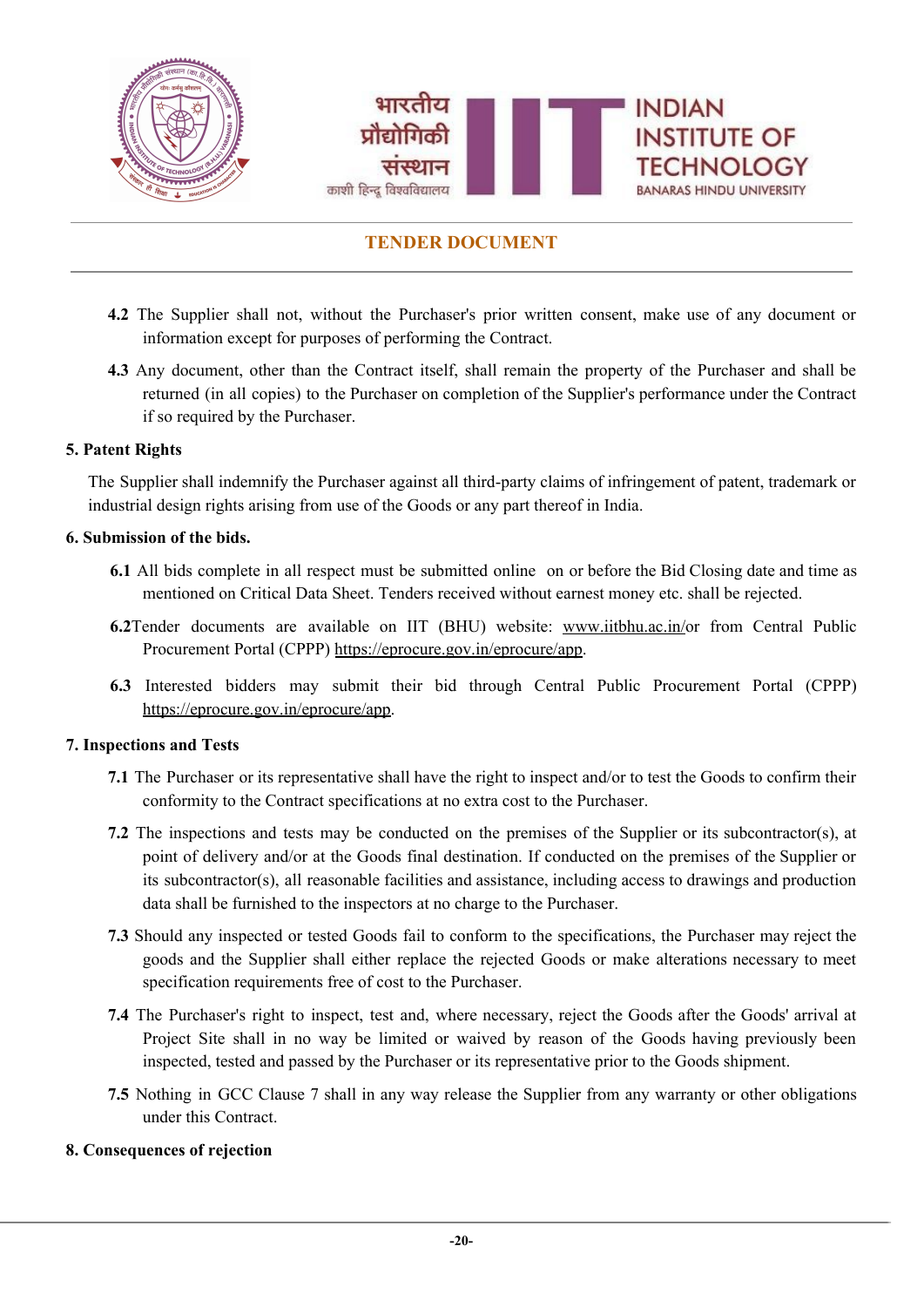

If in the event the stores are rejected by the purchaser at the destination and the supplier fails to make satisfactory supplies within the stipulated period of delivery, the purchaser will be at liberty to:

- **(a)** Allow the supplier to resubmit the stores in replacement of those rejected, within a specified time without any extra cost to the purchaser or
- **(b)** Reject the material, which shall be final and binding on the contractor.
- **(c)** Procure the rejected materials of comparable quality from the open market/Govt. stores and the supplier shall be liable to pay the difference in price over the RC prices or get the amount adjusted from the outstanding bills of the supplier, if any or EMD.

#### **9. Packing**

- **9.1** The Supplier shall provide such packing of the Goods as is required to prevent their damage or deterioration during transit to their final destination as indicated in the Contract. The packing shall be sufficient to withstand, without limitation, rough handling during transit and exposure to extreme temperatures, salt and precipitation during transit and open storage. Packing case size and weights shall take into consideration, where appropriate, the remoteness of the Goods' final destination and the absence of heavy handling facilities at all points in transit.
- **9.2** The packing, marking and documentation within and outside the packages shall comply strictly with such special requirements as shall be provided for in the Contract including additional requirements, in any subsequent instructions ordered by the Purchaser.

#### **10. Delivery and Documents**

- **10.1** The Supplier shall make delivery of the Goods within **30 days** (or as specified) from the placement of purchase order in pursuance of the notification of award. The purchase order would be placed after assessing the requirements on quarterly basis. However, the supplier shall also arrange to execute all orders on priority basis which would be placed to meet any emergent requirements.
- **10.2** In case the purchaser decides to conclude parallel rate contracts, then the requirements would be split on different firms on equitable basis as per the discretion of the purchaser.
- **10.3** The delivery of Stores shall be affected at the premises of the Institute free of all delivery charges and within the stipulated time and as may be elucidated in the confirmed order, accompanied by a delivery challan. No extension of time for delivery of Stores shall normally be accorded.

The supplier shall mail the following documents to the purchaser with a copy to the insurance company:

- 1. 3 Copies of the Supplier invoice showing contract number, goods' description, quantity unit price, total amount;
- 2. Installation Certificate
- 3. Insurance Certificate if applicable;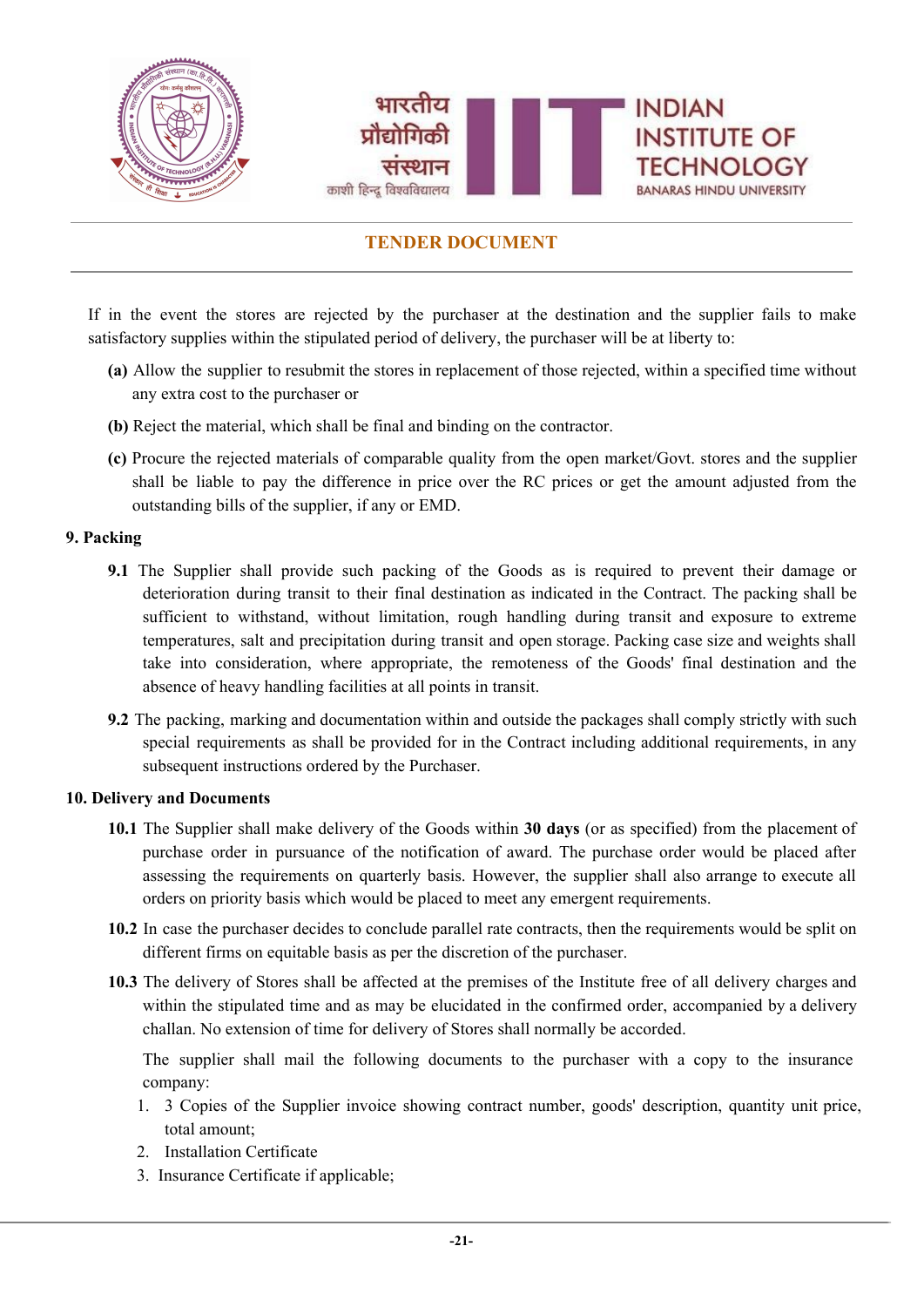

- 4. Manufacturer's/Supplier's warranty certificate;
- 5. Inspection Certificate issued by the nominated inspection agency, if any
- 6. Supplier's factory inspection report; and
- 7. Certificate of Origin (if possible by the beneficiary);
- 8. The above documents should be received by the Purchaser before arrival of the Goods (except where the Goods have been delivered directly to the Consignee with all documents) and, if not received, the Supplier will be responsible for any consequent expenses.

**Time and date of delivery – the essence of the contract:** The time for and the date of delivery of the stores stipulated shall be deemed to be of the essence of the contract and delivery must be completed not later than the date(s) specified.

#### **11. Insurance**

The Goods supplied under the Contract shall be fully insured in Indian Rupees against loss or damage incidental to manufacture or acquisition, transportation, storage and delivery. The insurance shall be obtained by the suppliers in an amount equal to 110% of the value of the goods from "warehouse to warehouse" (final destinations) on "all risks" basis including war risks and strikes.

#### **12. Transportation**

Where the Supplier is required under the Contract to transport the Goods within India defined as Project site, transport to such place of destination in India including insurance, as shall be specified in the Contract, shall be arranged by the Supplier, and the related cost shall be included in the contract Price.

#### **13. Warranty**

- **13.1** The Supplier warrants that the Goods supplied under this Contract are new, unused, of the most recent or current models and that they incorporate all recent improvements in design and materials unless provided otherwise in the Contract. The Supplier further warrants that all Goods supplied under this Contract shall have no defect arising from design, materials or workmanship or from any act or omission of the Supplier that may develop under normal use of the supplied Goods in the conditions prevailing in India.
- **13.2** This warranty shall remain valid for at least **36 months** (or as specified) after the Goods or any portion thereof as the case may be, have been delivered to and accepted at the final destination indicated in the Contract, unless specified otherwise.
- **13.3** The Purchaser shall promptly notify the Supplier in writing of any claims arising under this warranty.
- **13.4** Upon receipt of such notice, the Supplier shall with all reasonable speed, repair or replace the defective Goods or parts thereof, without any extra cost to the Purchaser.
- **13.5** If the Supplier, having been notified, fails to remedy the defect(s) within a reasonable period, the Purchaser may proceed to take such remedial action as may be necessary, at the Supplier's risk and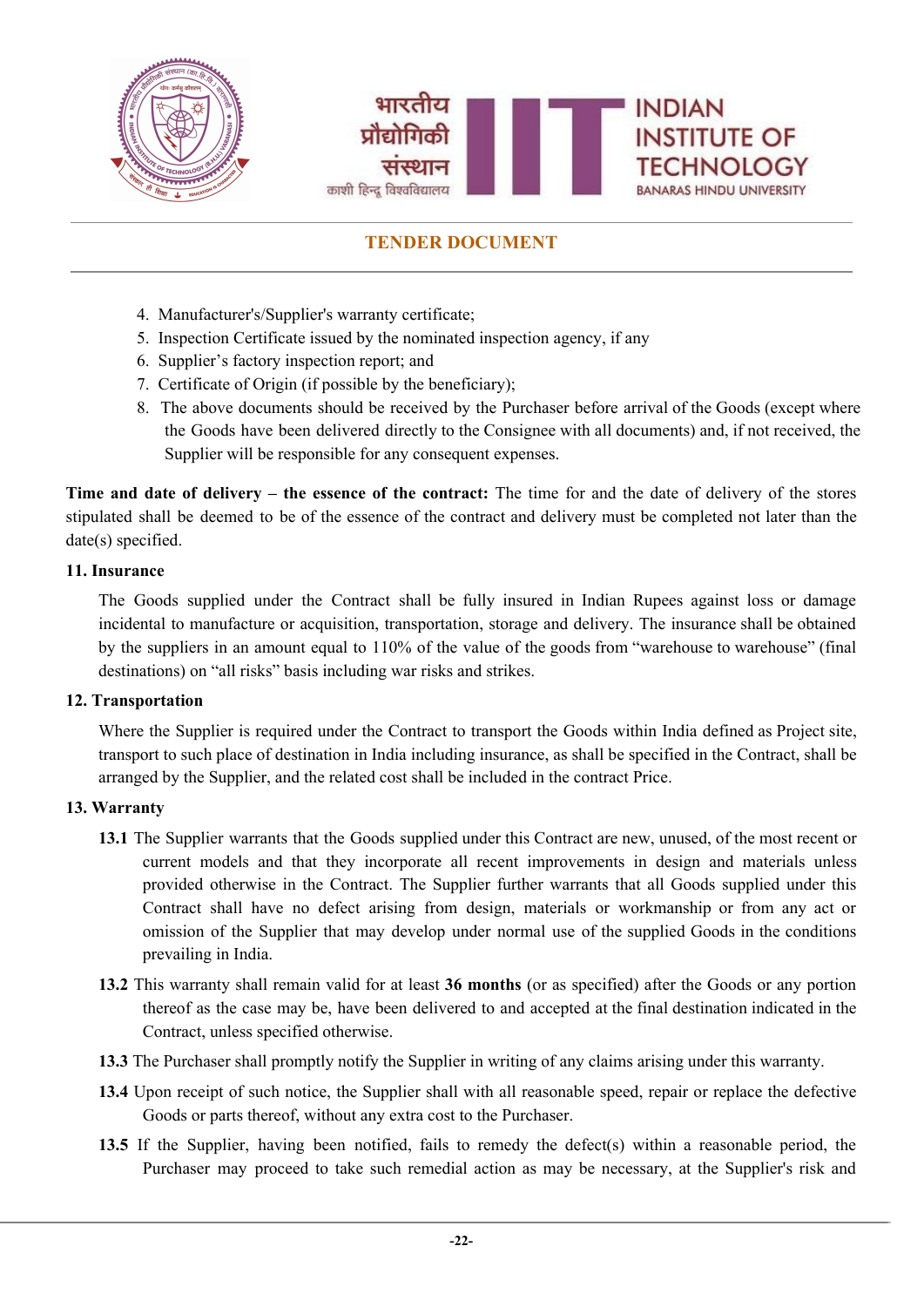

expense and without prejudice to any other rights which the Purchaser may have against the Supplier under the Contract.

#### **14. Payment**

**14.1** The payment shall be made by LC/ Online Payment through RTGS/ NEFT and after inspection of the materials/works and satisfactory performance.

**14.2** The Supplier's request(s) for payment shall be made to the Purchaser in writing, accompanied by an invoice describing, as appropriate, the Goods delivered and the Services performed, and by documents, submitted pursuant to GCC Clause 10, and upon fulfilment of other obligations stipulated in the contract.

#### **15. Prices**

Prices charged by the Supplier for Goods delivered and Services performed under the Contract shall not vary from the prices quoted by the Supplier in his bid. The bidder must mention the applicable taxes/duty and exemptions thereon, if any, as per the Government of India norms. The Institute will provide requisite certificate, for tax exemptions, if any applicable, and required by the bidder as per the applicable Govt. of India norms.

#### **Change Orders**

- **16.1** The Purchaser may at any time, by written order given to the Supplier, make changes within the general scope of the Contract in any one or more of the following:
	- (a) Drawings, designs, or specifications, where Goods to be furnished under the Contract are to be specifically manufactured for the Purchaser;
	- (b) The method of shipping or packing;
	- (c) The place of delivery; and/or
	- (d) The services to be provided by the Supplier.
- **16.2** If any such change causes an increase or decrease in the cost of, or the time required for, the Supplier's performance of any provisions under the Contract, an equitable adjustment shall be made in the Contract Price or delivery schedule, or both, and the Contract shall accordingly be amended. Any claims by the Supplier for adjustment under this clause must be asserted within thirty (30) days from the date of the Supplier's receipt of the Purchaser's change order.

#### **17. Contract Amendments**

Subject to GCC Clause 16, no variation in or modification of the terms of the Contract shall be made except by written amendment signed by the parties.

#### **18. Assignment**

The Supplier shall not assign, in whole or in part, its obligations to perform under the Contract, except with the Purchaser's prior written consent.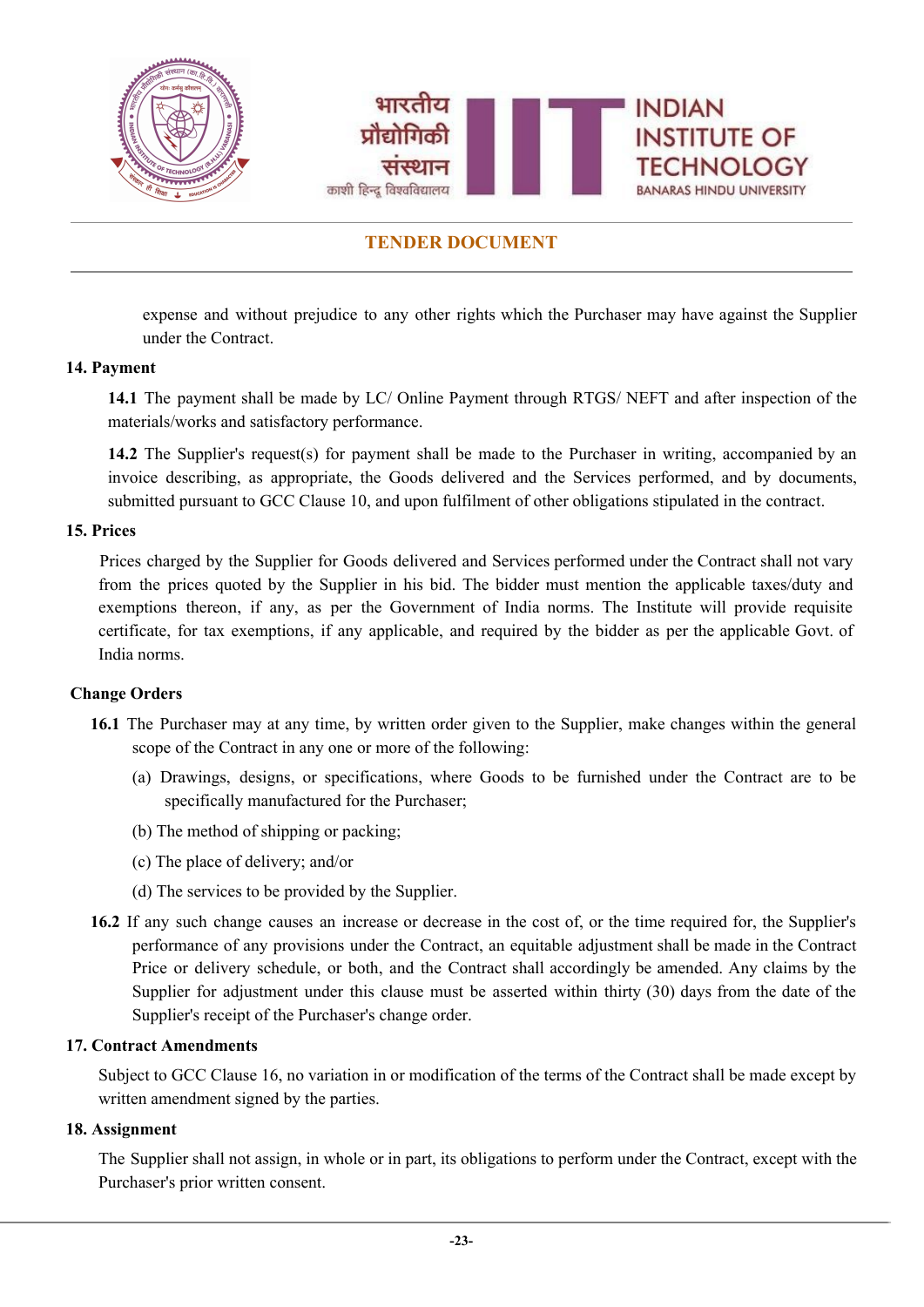

#### **19. Subcontracts**

The Supplier shall notify the Purchaser in writing of all subcontracts awarded under this Contract if not already specified in the bid. Such notification, in his original bid or later, shall not relieve the Supplier from any liability or obligation under the Contract.

#### **20. Delays in the Supplier's Performance**

- **20.1** Delivery of the Goods and performance of the Services shall be made by the Supplier in accordance with the time schedule specified by the Purchaser as per GCC clause 10.
- **20.2** If at any time during performance of the Contract, the Supplier or its sub-contractor(s) should encounter conditions impeding timely delivery of the Goods and performance of Services, the Supplier shall promptly notify the Purchaser in writing of the fact of the delay, its likely duration and its cause(s). As soon as practicable after receipt of the Supplier's notice, the Purchaser shall evaluate the situation and may, at its discretion, extend the Supplier's time for performance with or without liquidated damages, in which case the extension shall be ratified by the parties by amendment of the Contract.
- **20.3** Except as provided under GCC Clause 23, a delay by the Supplier in the performance of its delivery obligations shall render the Supplier liable to the imposition of penalty pursuant to GCC Clause 21, unless an extension of time is agreed upon pursuant to GCC Clause 20.2 without the application of liquidated damages.

#### **21. Penalty**

Subject to GCC Clause 23, if the Supplier fails to deliver any or all of the Goods or to perform the Services within the period(s) specified in the Contract, the Purchaser shall, without prejudice to its other remedies under the Contract, deduct from the Contract Price, as penalty, a sum equivalent to1% per week and the maximum deduction is 10% of the contract price of the delivered price of the delayed Goods or unperformed Services for each week or part thereof of delay until actual delivery or performance. Once the maximum is reached, the Purchaser may consider termination of the Contract pursuant to GCC Clause 22.

#### **22. Termination for Default**

- **22.1** The Purchaser may, without prejudice to any other remedy for breach of contract, by written notice of default sent to the Supplier, terminate the Contract in whole or part:
	- (a) If the Supplier fails to deliver any or all of the Goods within the period(s) specified in the purchase order, or within any extension thereof granted by the Purchaser pursuant to GCC Clause 20; or
	- (b) If the Supplier fails to perform any other obligation(s) under the Contract.
	- (c) If the Supplier, in the judgment of the Purchaser has engaged in corrupt or fraudulent practices in competing for or in executing the Contract.

'For the purpose of this Clause: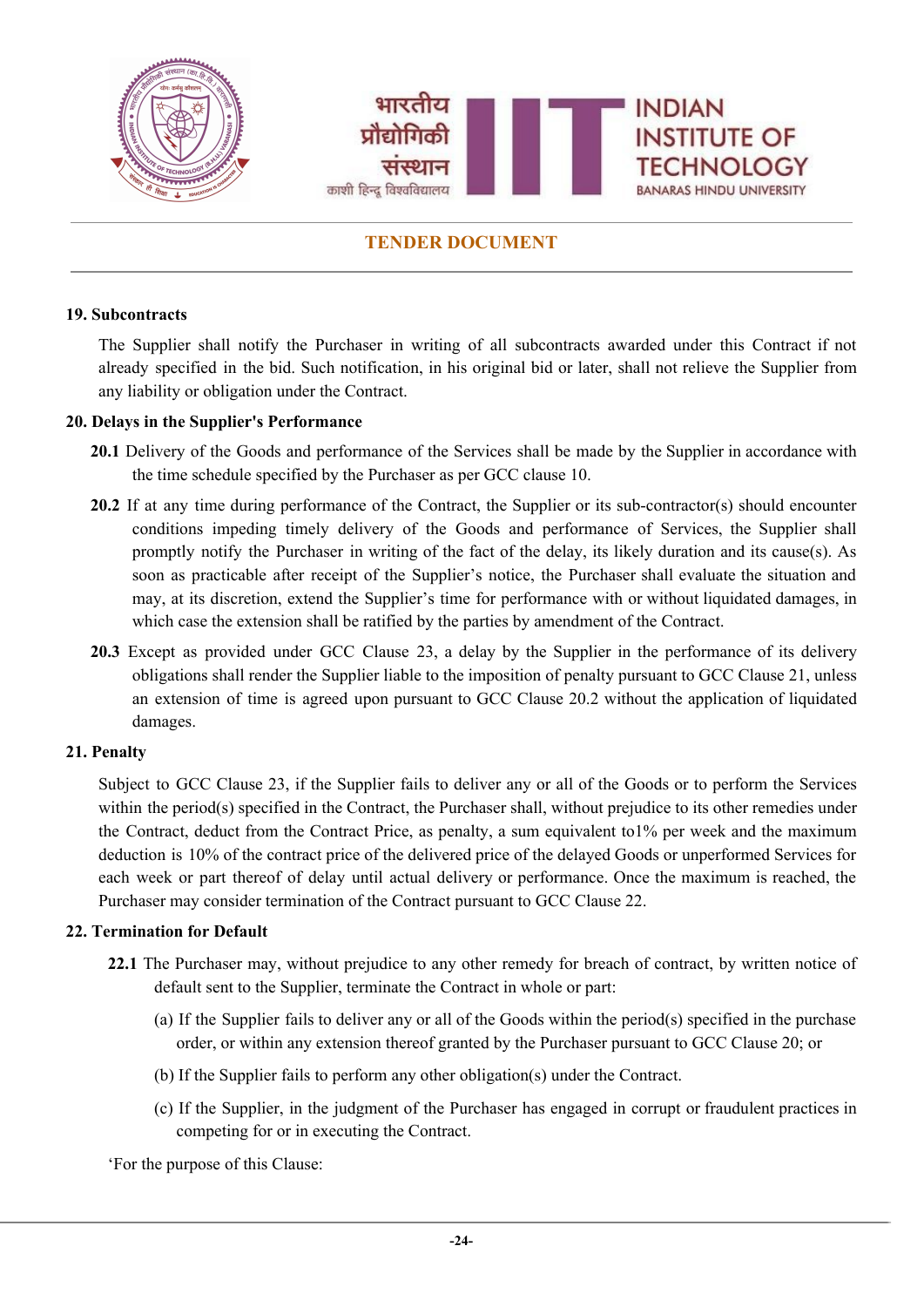

"Corrupt practice" means the offering, giving, receiving or soliciting of anything of value to influence the action of a public official in the procurement process or in contract execution.

"Fraudulent practice: a misrepresentation of facts in order to influence a procurement process or the execution of a contract to the detriment of the Borrower, and includes collusive practice among Bidders (prior to or after bid submission) designed to establish bid prices at artificial non-competitive levels and to deprive the Borrower of the benefits of free and open competition;"

**22.2** In the event the Purchaser terminates the Contract in whole or in part, pursuant to GCC Clause 22.1, the Purchaser may procure, upon such terms and in such manner as it deems appropriate, Goods or Services similar to those undelivered, and the Supplier shall be liable to the Purchaser for any excess costs for such similar Goods or Services. However, the Supplier shall continue the performance of the Contract to the extent not terminated.

#### **23. Force Majeure**

- 23.1 Notwithstanding the provisions of GCC Clauses 20 & 21, the Supplier shall not be liable for imposition of liquidated damages or termination for default, if and to the extent that, its delay in performance or other failure to perform its obligations under the Contract is the result of an event of Force Majeure.
- **23.2** For purposes of this Clause, "Force Majeure" means an event beyond the control of the Supplier and not involving the Supplier's fault or negligence and not foreseeable. Such events may include, but are not limited to, acts of the Purchaser either in its sovereign or contractual capacity, wars or revolutions, fires, floods, epidemics, quarantine restrictions and freight embargoes.
- **23.3** If a Force Majeure situation arises, the Supplier shall promptly notify the Purchaser in writing of such conditions and the cause thereof. Unless otherwise directed by the Purchaser in writing, the Supplier shall continue to perform its obligations under the Contract as far as is reasonably practical, and shall seek all reasonable alternative means for performance not prevented by the Force Majeure event.

#### **24. Termination for Insolvency**

The Purchaser may at any time terminate the Contract by giving written notice to the Supplier, if the Supplier becomes bankrupt or otherwise insolvent. In this event, termination will be without Compensation to the Supplier provided that such termination will not prejudice or affect any right of action or remedy, which has accrued or will accrue thereafter to the Purchaser.

#### **25. Termination for Convenience**

- **25.1** The Purchaser, by written notice sent to the Supplier, may terminate the Contract, in whole or in part, at any time for its convenience. The notice of termination shall specify that termination is for the Purchaser's convenience, the extent to which performance of the Supplier under the Contract is terminated, and the date upon which such termination becomes effective.
- **25.2** The Goods that are complete and ready for shipment within 30 days after the Supplier's receipt of notice of termination shall be accepted by the Purchaser at the Contract terms and prices.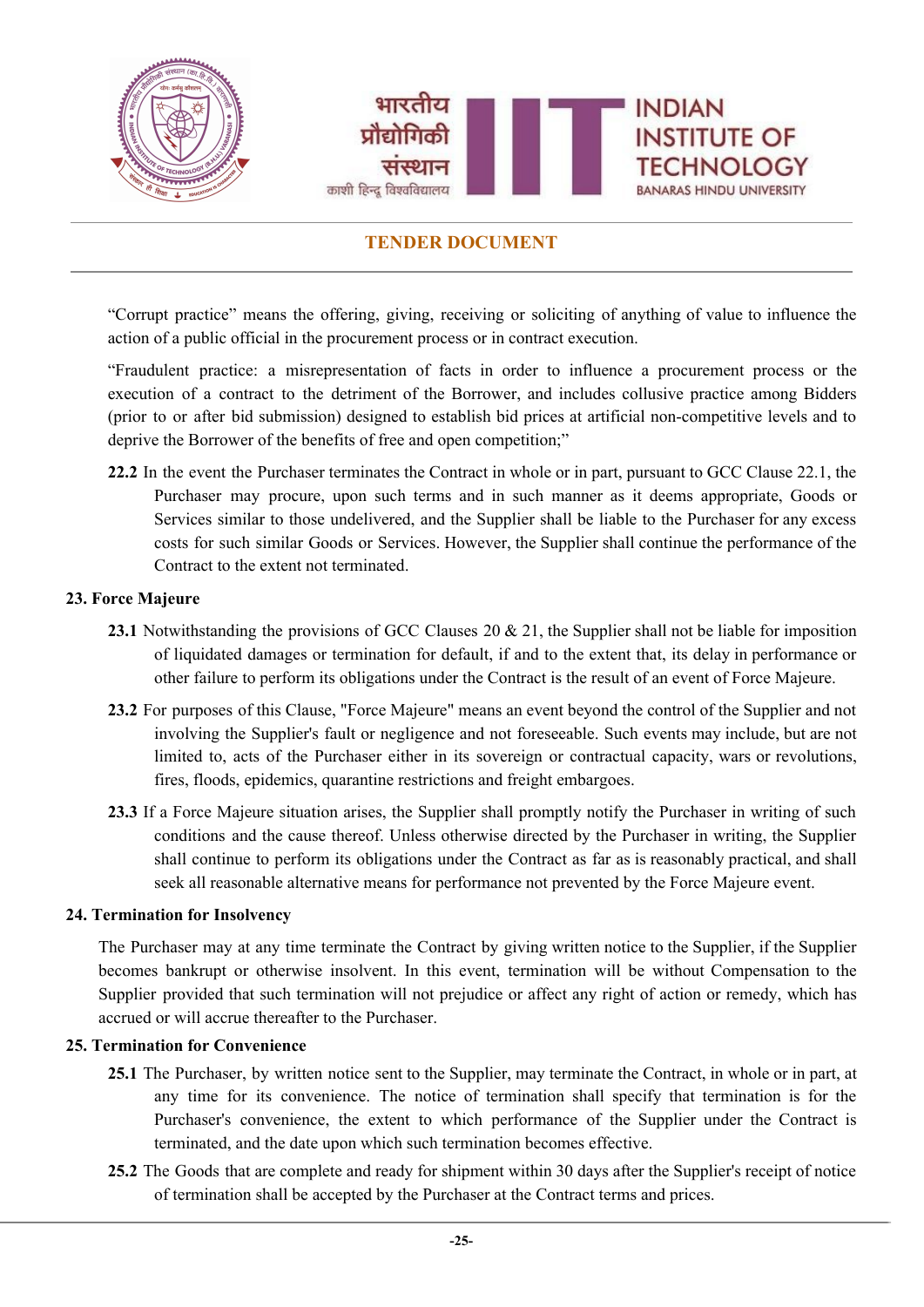

#### **26. Resolution of Disputes**

- 26.1 The Purchaser and the supplier shall make every effort to resolve amicably by direct informal negotiation any disagreement or dispute arising between them under or in connection with the **Contract**
- **26.2** If, after thirty (30) days from the commencement of such informal negotiations, the Purchaser and the Supplier have been unable to resolve amicably a Contract dispute, either party may require that the dispute be referred for resolution to the formal mechanisms as specified below. These mechanisms may include, but are not limited to, conciliation mediated by a third party, adjudication in an agreed national or international forum, and national or international arbitration.
- **26.3** In case of Dispute or difference arising between the Purchaser and a supplier relating to any matter arising out of or connected with this agreement, such disputes or difference shall be settled in accordance with the Arbitration and Conciliation Act, 1996 as amended from time to time.

#### **27. Governing Language**

The contract shall be written in English language. Subject to GCC Clause 28, English language version of the Contract shall govern its interpretation. All correspondence and other documents pertaining to the Contract which are exchanged by the parties shall be written in the same language.

#### **28. Applicable Law**

**28.1** The contract shall be governed by the Law of Contract for the time being in force.

- **28.2** Irrespective of the place of delivery, the place of performance or place of payment under the contract, the contract shall be deemed to have been made at the place from which the acceptance of tender has been issued.
- **28.3** Jurisdiction of Courts: The courts of the place from where the acceptance of tender has been issued shall alone have jurisdiction to decide any dispute arising out of or in respect of this contract.
- **28.4** One-month notice will be given by either party for termination of Contract during the tenure of Contract for breach of Clause or otherwise.

#### **29. Taxes and Duties**

Suppliers shall be entirely responsible for all taxes, duties, license fees, road permits, etc., incurred until delivery of the contracted Goods to the Purchaser.

#### **30. Performance Security:**

- (i) Successful bidder have to furnish **10%** of the order value as a performance security in the shape of Fixed Deposit Receipt / Bank Guarantee in favour of the Registrar, Indian Institute of Technology (BHU) valid for a period of 60 days beyond the end of all warranty period / obligations. Fixed Deposit Receipt / Bank Guarantee should be issued from a scheduled bank in India.
- (ii) Earnest Money Deposit will be refunded to the successful bidder on receipt of Performance Security.

#### **31. Supplier Integrity**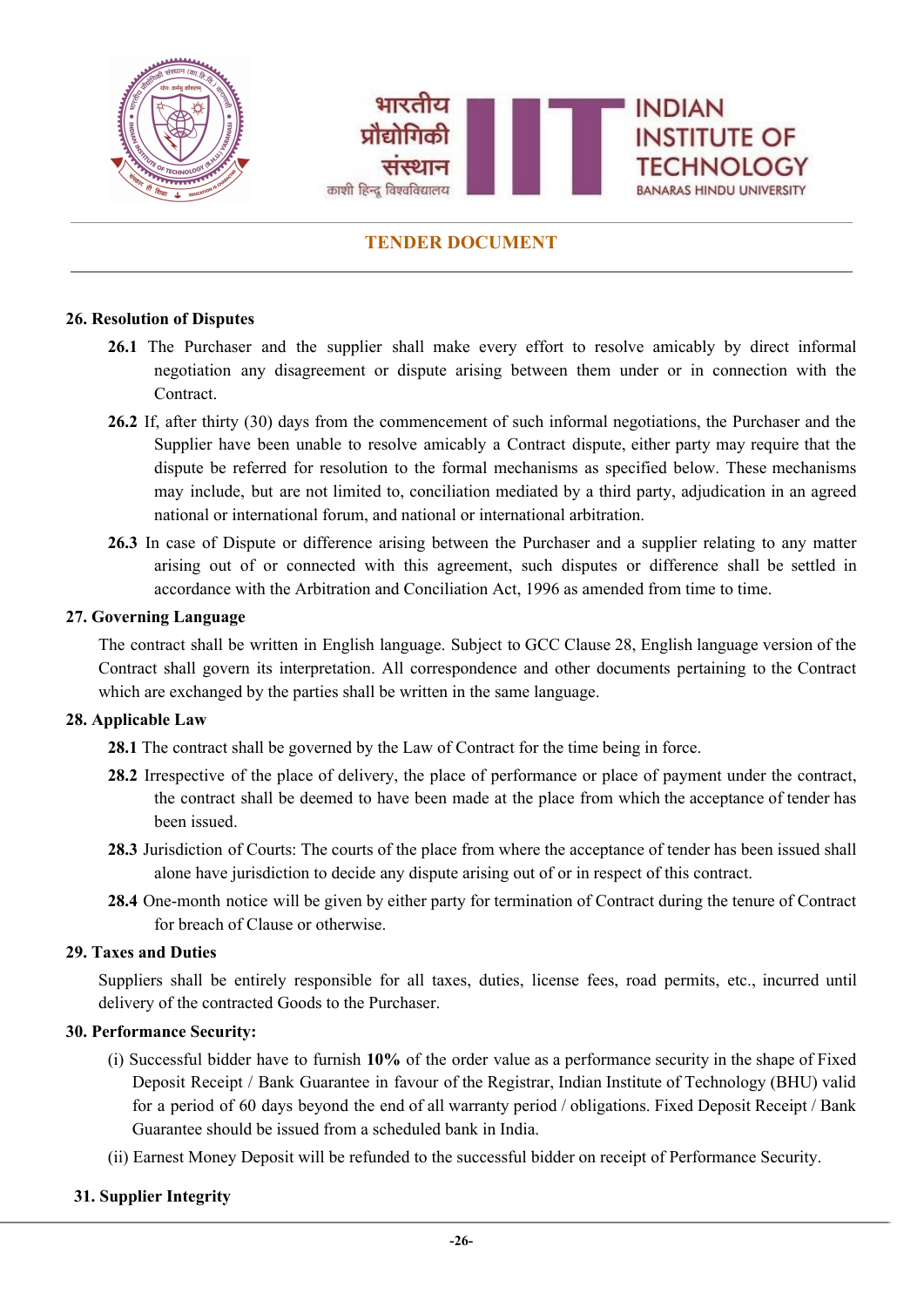

The Supplier is responsible for and obliged to conduct all contracted activities in accordance with the Contract using state of the art methods and economic principles and exercising all means available to achieve the performance specified in the contract.

### **The Institute Reserves the Right To:**

- **1)** Increase or decrease the quantity of the item(s) as per requirement.
- **2)** Reject the quotation in absence of not furnishing the documentary evidence in respect of GST, Income Tax and together with the performance of supplies in various branches/institutions.
- **3)** Reject the quotation in the event of non-furnishing the authentic documentary evidence in respect of Testing reports/ Benchmarking reports / Performance report of the concerned Organization / Institutions about the products being manufactured and marketed. The performance test of the product can be conducted at Institute level also for which charge will have to be borne by the suppliers.
- **4)** Reject the supplies already made, if not found up to the mark. Thorough checking may be adopted to test the correctness of the supply. In such an event further action may call to conform or discard the supply.
- **5)** To reject any addition/alteration in respect of local dealerships intimated by the Principals after consideration of the case by the committee appointed by the Institute for the purpose.
- **6)** The Purchaser may, without prejudice to any other remedy for breach of contract, by written notice of default sent to the Supplier, terminate the Contract in whole or part:
	- (a) If the Supplier fails to deliver any or all of the Goods within the period(s) specified in the purchase order, or within any extension thereof granted by the Purchaser.
	- (b) If the Supplier fails to perform any other obligation(s) under the Contract.
	- (c) If the Supplier, in the judgment of the Purchaser has engaged in corrupt or fraudulent practices in competing for or in executing the Contract.

For the purpose of this Clause:

"Corrupt practice" means the offering, giving, receiving or soliciting of anything of value to influence the action of a public official in the procurement process or in contract execution.

"Fraudulent practice means a misrepresentation of facts in order to influence a procurement process or the execution of a contract to the detriment of the Borrower, and includes collusive practice among Bidders (prior to or after bid submission) designed to establish bid prices at artificial non-competitive levels and to deprive the Borrower of the benefits of free and open competition;"

All disputes are subject to *"Varanasi Jurisdiction"* only.

The decisions of the Institute in all respect shall be final and binding on all. Kindly note that we attach great significance to the list of the organizations of repute where a firm is on rate contract, therefore please enclose certified photocopies of the rate contract.

Please ensure that your offer is complete in all respect as no further clarifications shall be sought from you and is uploaded within the last date mentioned above. **The Institute shall not be responsible for any delay etc.**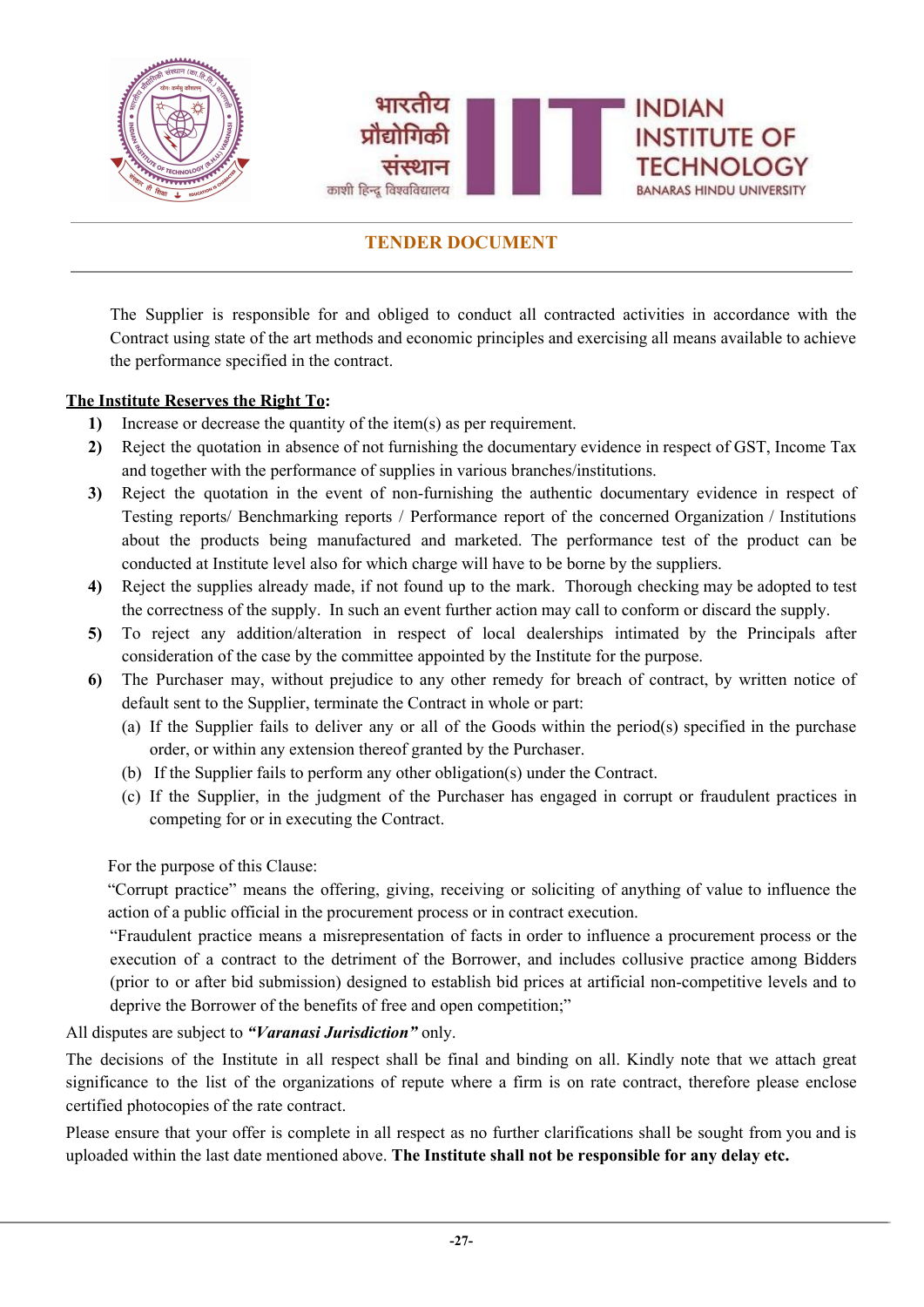

Please mention our bid reference number and due date on the queries for bids otherwise your queries may not be entertained, however, e-mail correspondence is preferred unless specified.

*Sd/-*

*The Head Department of Humanistic Studies Indian Institute of Technology, (Banaras Hindu University)*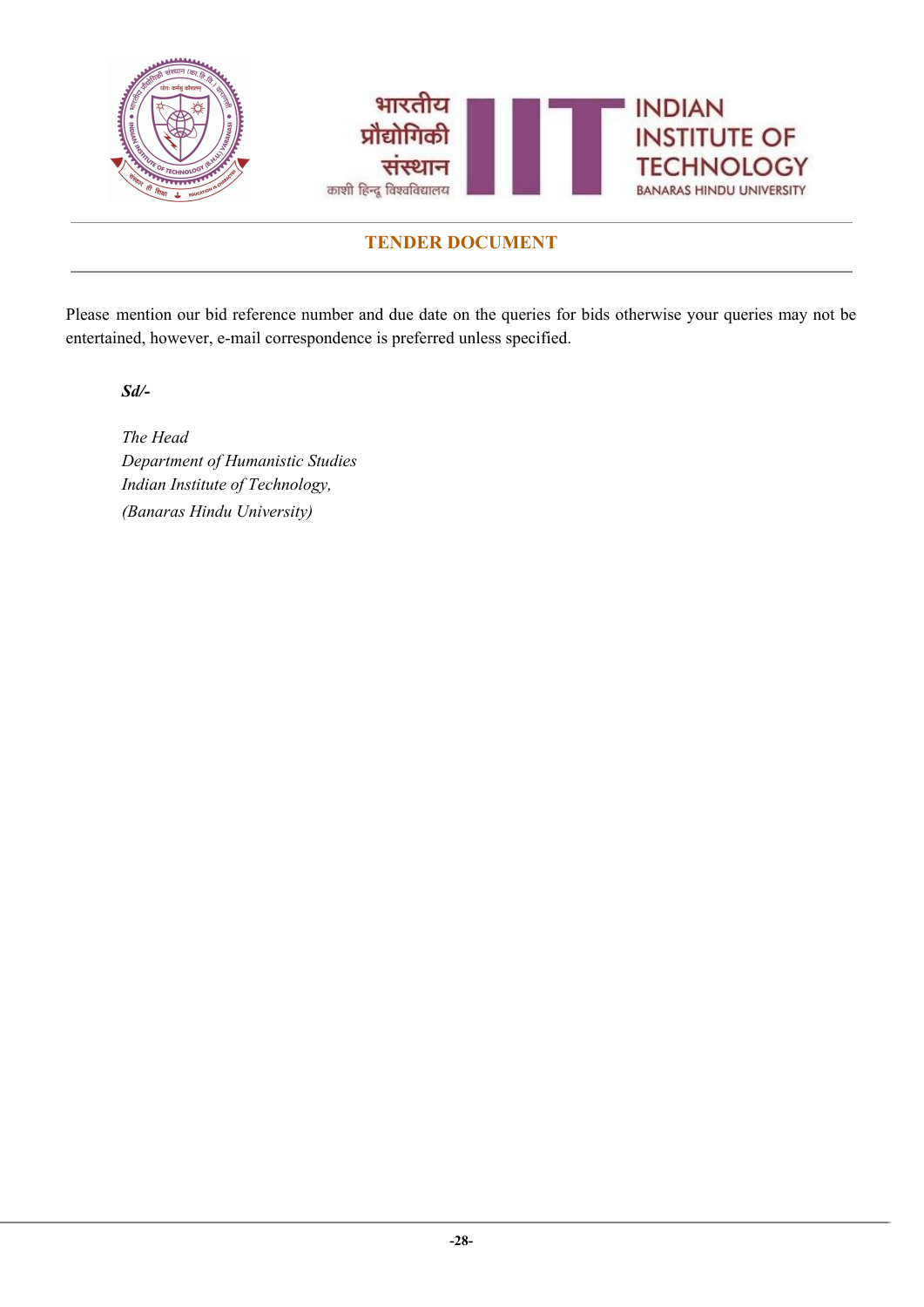



# <span id="page-29-0"></span>SECTION D: SPECIAL CONDITIONS OF CONTRACT

### **1. Essential Pre Bid Criteria**

- i. Bidders should be the manufacturer (OEM) / authorized dealer. Letter of Authorization from original equipment manufacturer (OEM) for the same, specifically for this tender by clearly mentioning the Tender no. and date, should be enclosed in case of authorized dealer participating in the Tender.
- ii. Onsite free of cost demonstration of the product required before the bid submission.
- iii. An undertaking from the OEM is required stating that they would facilitate the bidder on a regular basis with technology/product updates and extend all support for the warranty in confirmation with this bid.
- iv. Non-compliance of tender terms, non-uploading of required documents, lack of clarity of the specifications, contradiction between bidder specifications and supporting literature etc. may lead to rejection of the bid.
- v. In the tender, either the Indian agent on behalf of the Principal/OEM or Principal/OEM itself can bid but both cannot bid simultaneously for the same item/product in the same tender.
- vi. If an agent submits a bid on behalf of the Principal/OEM, the same agent shall not submit a bid on behalf of another Principal/OEM in the same tender for the same item/product.
- vii. A notarized affidavit by the bidder that it has never been black-listed must be uploaded along with the technical Bid under cover 1, failing which the Bid shall be rejected. The original shall be submitted before the award of bid by the lowest evaluated successful bidder.
- viii. Certified Financial Statement of Bidder from a CA such as Balance Sheet and Profit & Loss account of the last three financial years clearly indicating the annual turnover regarding the supply and installation of similar types of items. The annual financial turnover of the bidder must not be less than 1 crore during Last 3 financial years.
	- ix. The bidder must have executed at least one similar nature of works in any IITs/NITs/University/CFTIs with order value of at least Rs. 36 lakhs or two similar nature works of at least Rs. 27 Lakhs or three similar nature works of at least Rs. 18 Lakhs each during the last 3 years. Copies of Purchase Orders along with satisfactory installation certificate to be uploaded under cover 1. Similar Nature work means execution of supply, installation, testing & commissioning of the compute cluster.

### **All documents in support of above essential pre-bid criteria shall be scanned and uploaded under cover 1**

**NOTE: THE BID OF THOSE BIDDERS WHO FAILS TO COMPLY THE ABOVE ESSENTIAL CRITERIA WILL NOT BE CONSIDERED FOR TECHNICAL EVALUATION.**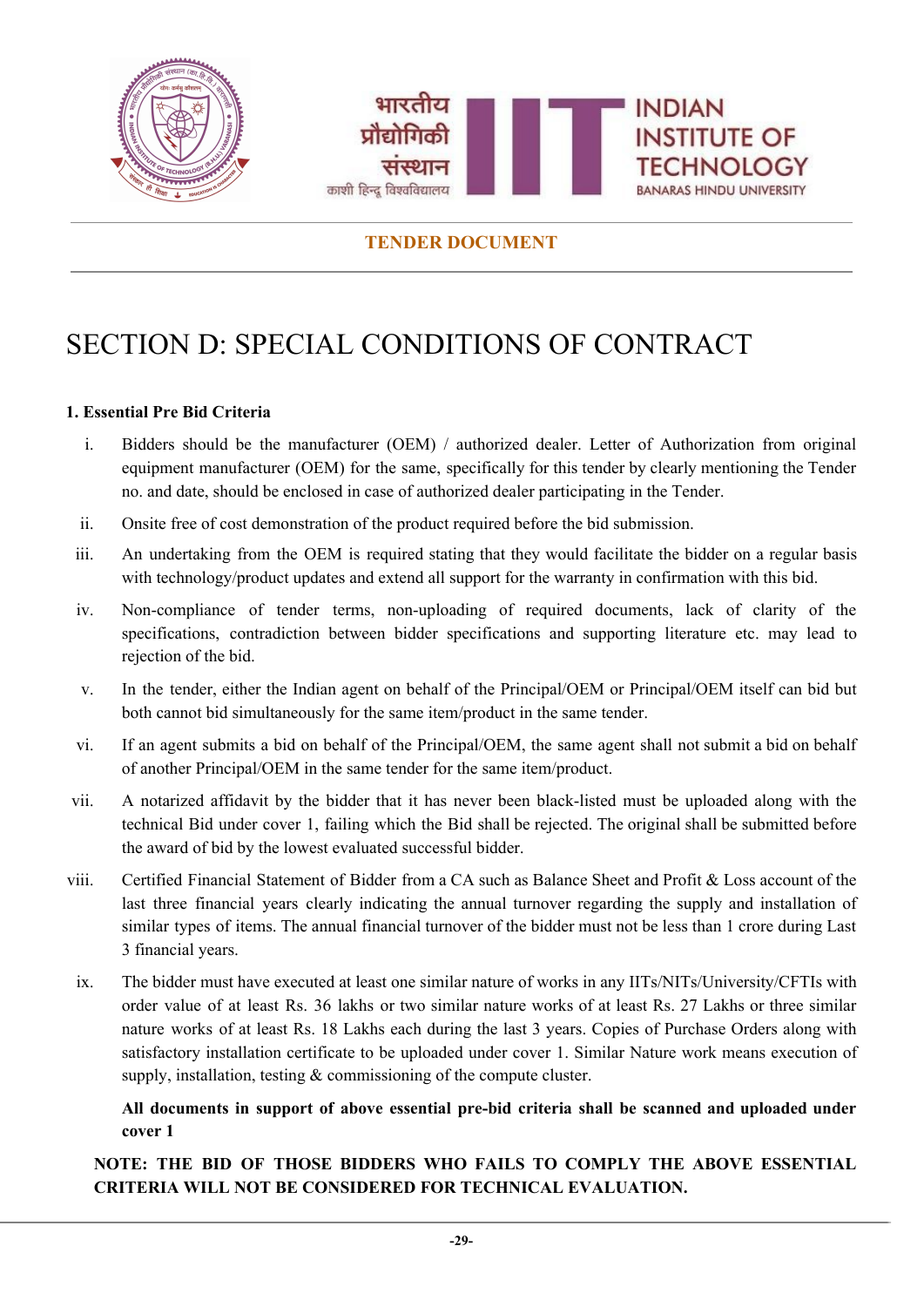



### **2. Documents Comprising the Bid**

The tender/Bid shall be uploaded online in two parts, viz., Technical Bid (Cover 1) and Commercial Bid (Cover 2).

### **I. Technical Bid (Cover 1)**

The following documents are to be scanned and uploaded as part of the Technical Bid as per the tender document:

- (a) Scanned copy of Tender Forms (Techno Commercial Unpriced Bid), Declaration, Bidder's Information Form, and Tender Acceptance Letter;
- (b) Scanned copy of proof for submission of Tender Document Fee/ Earnest Money Deposit/Exemption Certificate, etc.;
- (c) Scanned copy of written confirmation authorizing the signatory of the Bid to commit the Bidder;
- (d) Scanned copy of quoted product brochure.
- (e) Scanned copy of completely filled Annexure III with supporting documents
- (f) Scanned copy of Technical Bid and essential Pre-Bid Documents.
	- i. Scanned copy of documentary evidence establishing the Bidder's qualifications to perform the contract if its bid is accepted and the Bidder's eligibility to bid;
	- ii. Scanned copy of documentary evidence, that the Goods and Related Services to be supplied by the Bidder are of eligible origin and conform to the Bidding Documents, and
- (g) Scanned copy of compliance of Essential pre-bid criteria (given in Section 5) and Technical Compliance Sheet (Annexure II) and any other document required as per the tender;

#### **II. Commercial/Price Bid (Cover 2)**

The commercial bid comprises of:

- (i) Scanned copy of Tender Form (Price Bid)
- (ii) Scanned copy of duly filled Price Bid (Annexure IV) in .pdf format
- (iii) Duly filled priced BoQ in .xls format

The Price bid format is provided as BoQ in .xls format along with this Tender Document at <http://eprocure.gov.in/eprocure/app>. Bidders are advised to download this BoQ and quote their offer/rates in the prescribed column.

The Bidder shall furnish in the Tender Forms information on commissions and gratuities, if any, paid or to be paid to agents or any other party relating to this Bid.

#### **3. Installation & Demonstration**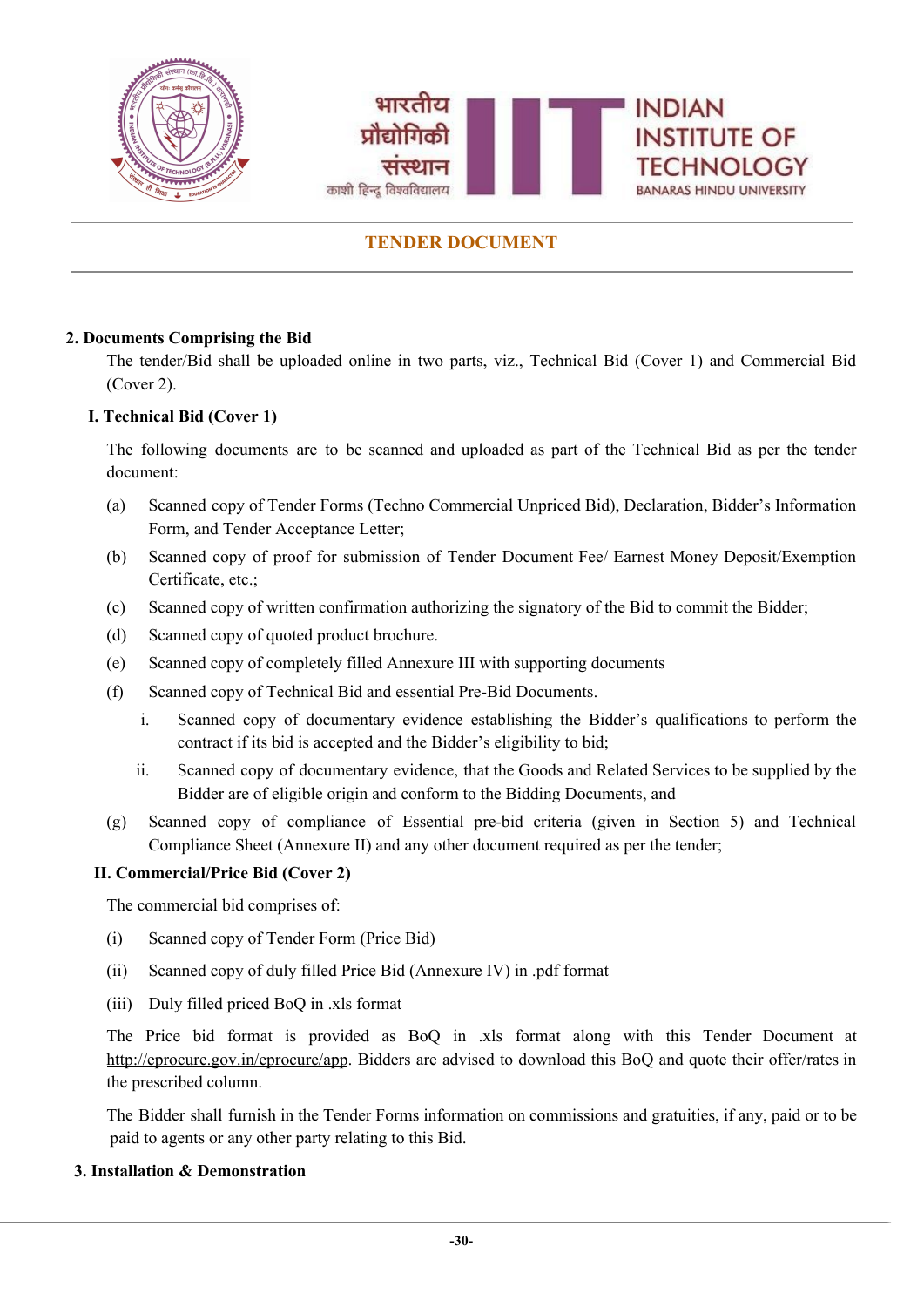

The supplier is required to do the installation and demonstration of the equipment within 15 working days of the arrival of materials at the IIT (BHU) site of installation, otherwise the penalty clause will be the same as per the supply of materials.

### The Compute Cluster will be tested for a period of 2 weeks after installation before acceptance of the **satisfactory installation.**

In case of any mis-happening/damage to equipment and supplies during the carriage of supplies from the origin of equipment to the installation site, the supplier has to replace it with new equipment/supplies immediately at his own risk. Supplier will settle his claim with the insurance company as per his convenience. IIT (BHU) will not be liable to any type of losses in any form.

#### **4. Application Specialist**

The Tenderer should mention in the Techno-Commercial bid the availability and names of Application Specialist and Service Engineers in the nearest regional office.

#### **5. Spares**

The Supplier/OEM is required to commit availability of spares for ten years, whenever required by the purchaser.

#### **6. Training of Personnel**

The supplier shall be required to undertake to provide the technical training to the personnel involved in the use of the equipment at the Institute premises, immediately after completing the installation of the equipment for a minimum period of one week at the supplier's cost.

#### **7. User List**

The bidder must provide the list of users for where they have deployed/provided similar nature of equipment/services in the last 5 years in prescribed format of Annexure III.

#### **8. Manuals/Documents**

1 set of hard copy and 1 set of soft copy in English (preferred as following).

- i. Operating manual
- ii. Servicing & Maintenance manual
- iii. Pre-installation requirements.

#### 10. **Services**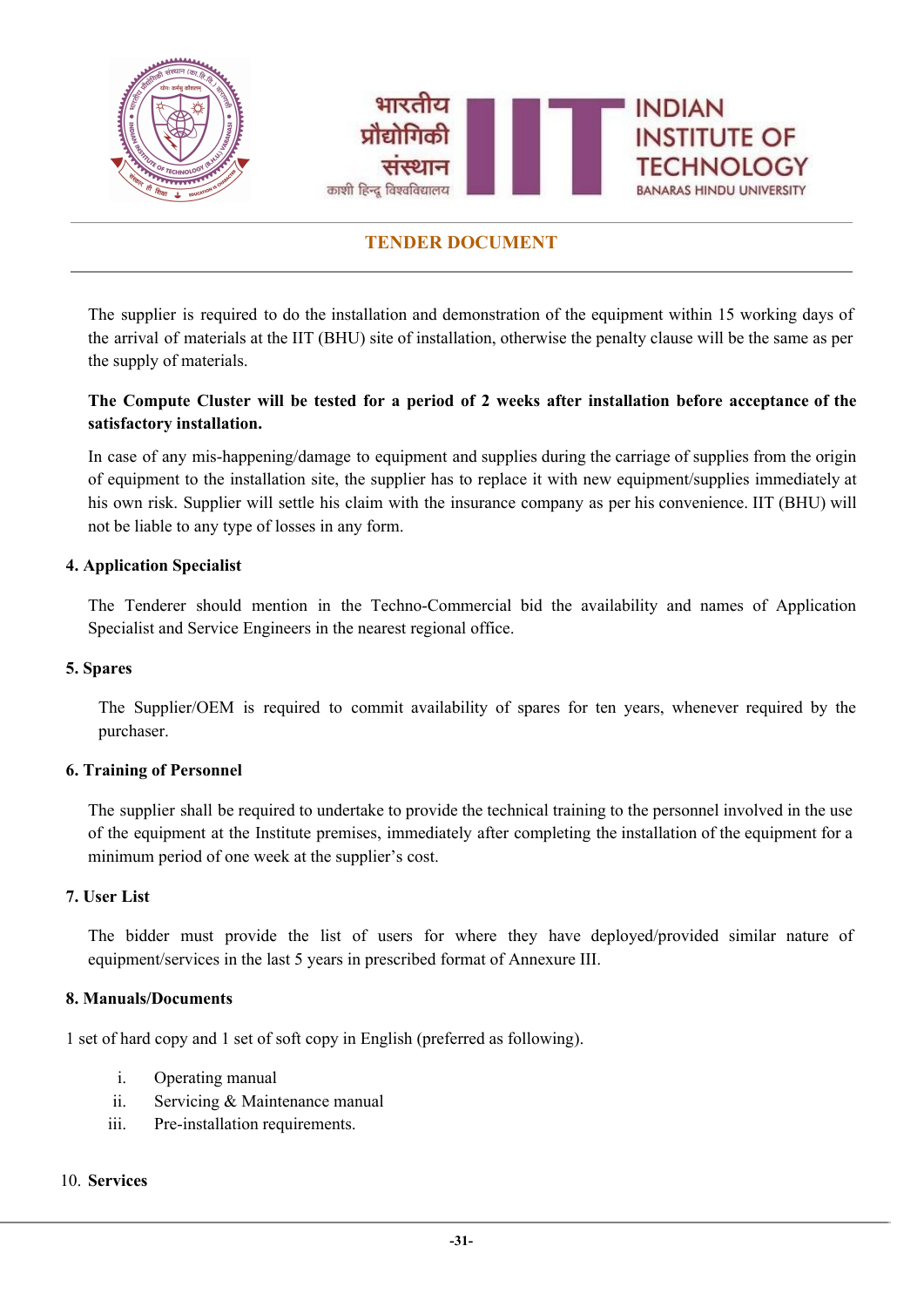

Vendors must submit Factory Acceptance Test procedures supported with relevant printed literature and certificates.

- 11. The Tender document should also indicate what kind of service/maintenance is required for the system. Whether this service has to be carried out by a company engineer or it can be carried by trained service personnel within India. The frequency of visit and the charges should be mentioned.
- 12. The Tender should be enclosed with proper certifications like **Authorization Certificate and Proprietary Certificate** in case of Proprietary items.
- 13. Pre-installation site preparation/inspection requirements to be indicated and specified along with the bid.
- 14. Bid should include FOR IIT(BHU), Varanasi prices. The Institute will provide requisite certificate, if any, required by the bidder as per the applicable Govt. of India norms.
- 15. The vendor provides compliance statements with respect to each technical specification in the tender document duly supported by the manufacturer's literature. Any other claim will not be accepted and may lead to rejection of the bid.
- 16. Printed literature in support of compliance to the prescribed specifications is to be submitted.
- 17. Compliance report needs to be submitted as a part of the technical bid. \
- 18. Exemption is allowed from payment of Tender fees and EMD as per Government of India norms against **submission of currently valid certificate specifically for the item(s) proposed to be procured through this Tender.**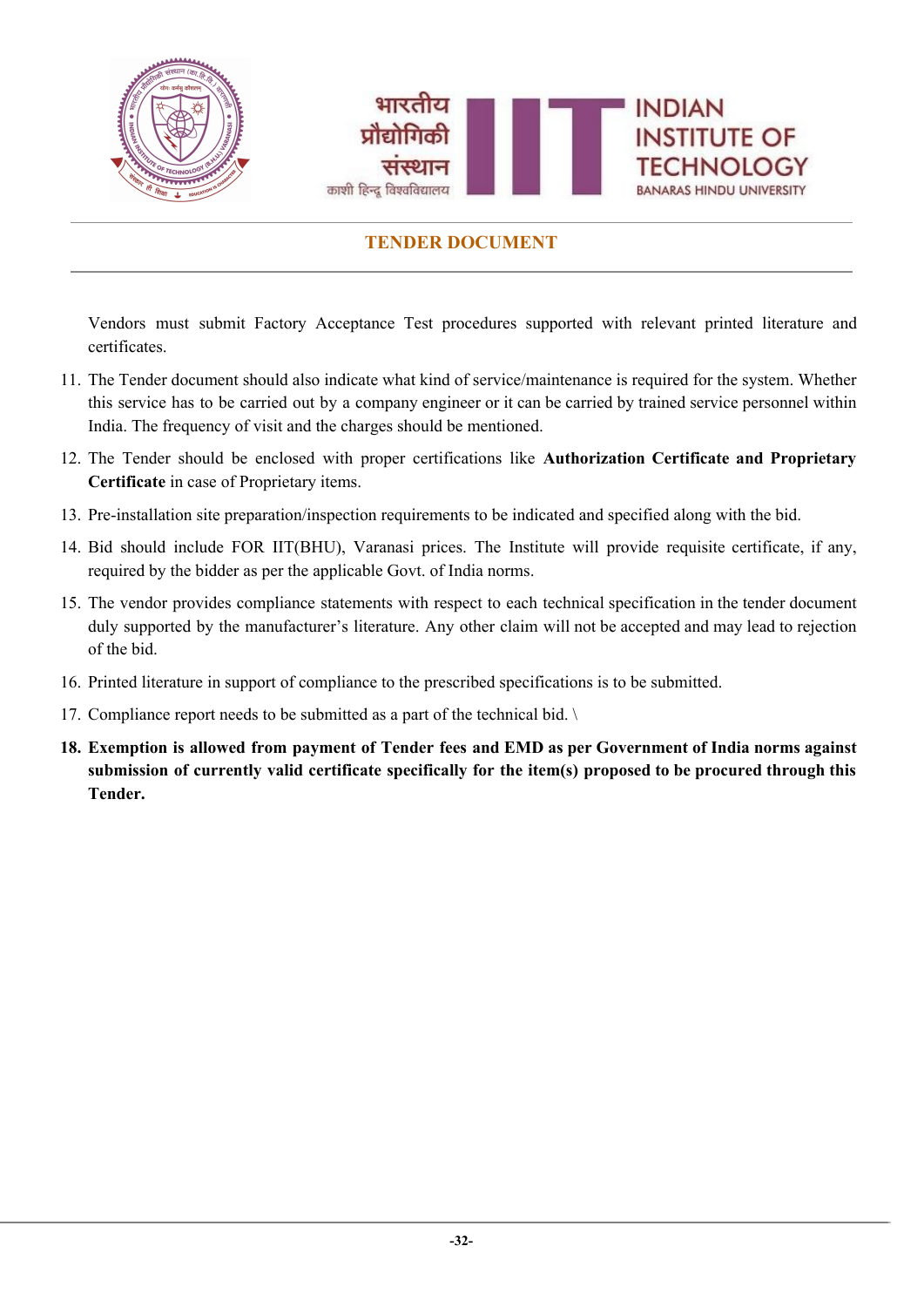



# <span id="page-33-0"></span>SECTION E : CHECKLIST FOR BID/TENDER UPLOADING

## **(The following check-list must be filled in and uploaded with the bid documents)**

| Sl.            | <b>Particulars</b>                                                                                                                                                                                                             | Yes/No |
|----------------|--------------------------------------------------------------------------------------------------------------------------------------------------------------------------------------------------------------------------------|--------|
| No.            | <b>Techno Commercial Unpriced Bid (Cover 1)</b>                                                                                                                                                                                |        |
| $\mathbf{1}$   | Have you uploaded the techno commercial unpriced bid form duly filled in appropriately?                                                                                                                                        |        |
| $\overline{2}$ | Have you uploaded a copy of the last three financial years (starting from the year 2017-18)<br>audited balance sheet and P & L Account of your firm.                                                                           |        |
| $\overline{3}$ | Have you uploaded the details of the PAN, copy of GST registration certificate and OEM<br>authorisation letter specifically for this bid.                                                                                      |        |
| $\overline{4}$ | Have you executed the similar nature of work in the last 3 years with order value as<br>mentioned in essential pre-bid criteria and uploaded the copies of relevant work orders and<br>satisfactory installation certificates. |        |
| 5              | EMD and Tender Processing Fee: Have you transferred online EMD and Tender<br>Processing Fee asked for separately and uploaded their proof of submission.                                                                       |        |
| 6              | Have you uploaded the schedule of requirements indicating the make offered without<br>indicating the pricing components along with the techno commercial unpriced bid?                                                         |        |
| $\overline{7}$ | Have you uploaded the bids both techno commercial unpriced and priced bid separately for<br>each tender?                                                                                                                       |        |
| $8\,$          | Have you enclosed the statement of deviations from financial terms and conditions, if any?                                                                                                                                     |        |
| 9              | Have you submitted the Technical Compliance Sheet?                                                                                                                                                                             |        |
| 10             | Have you attached Manufacturer's Authorization certificate for this Tender?                                                                                                                                                    |        |
| 11             | Have you attached the Declaration on the letterhead of Bidder?                                                                                                                                                                 |        |
| 12             | Have you attached the compliance of Pre-qualification criteria?                                                                                                                                                                |        |
| 13             | Have you attached the signed Tender acceptance letter?                                                                                                                                                                         |        |
|                | Price Bid (Cover 2)                                                                                                                                                                                                            |        |
| $\mathbf{1}$   | Have you signed and uploaded the priced bid form?                                                                                                                                                                              |        |
| $\overline{2}$ | Have you uploaded the schedule of requirements duly priced i.e BoQ and its pdf version?                                                                                                                                        |        |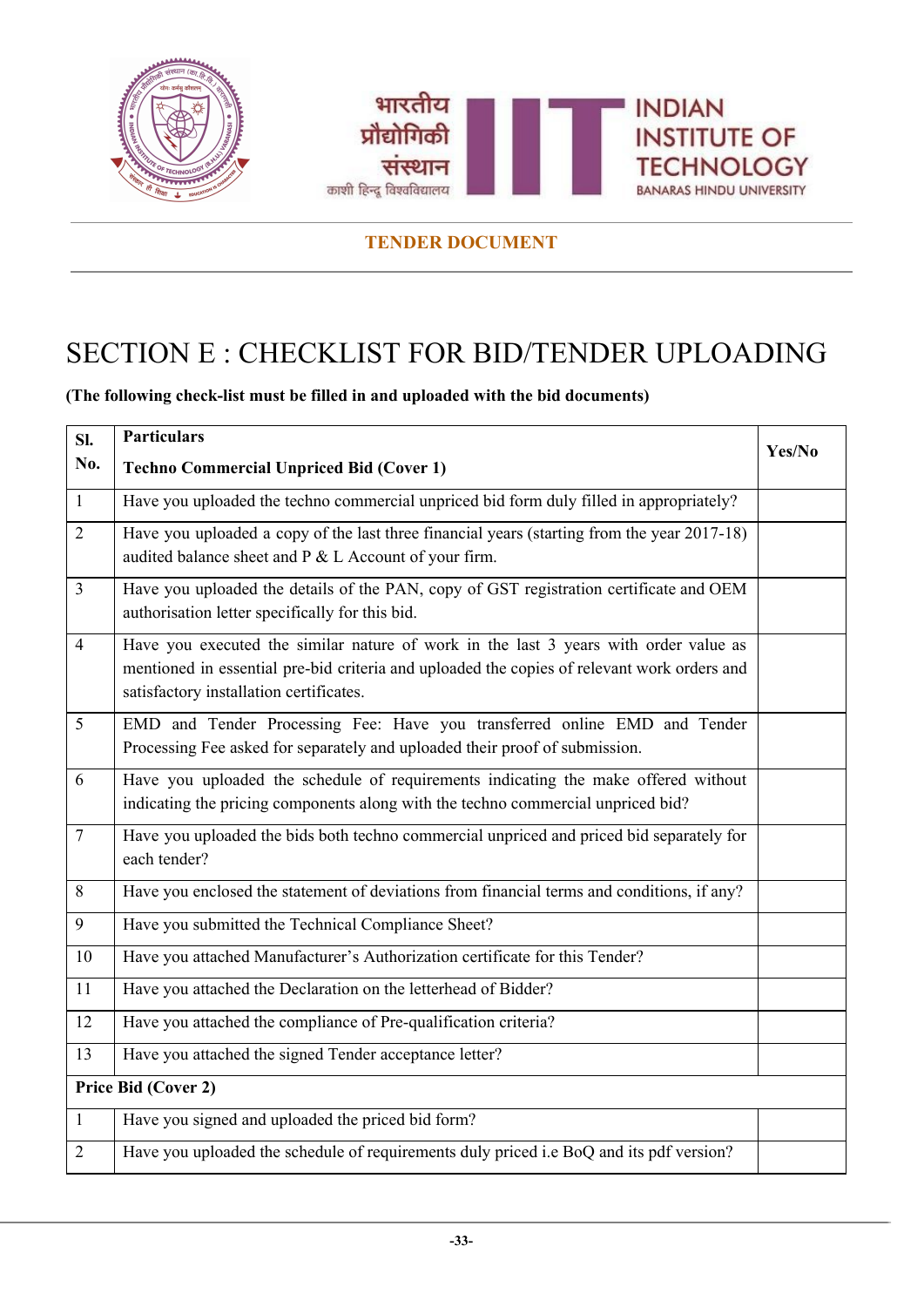



# <span id="page-34-0"></span>SECTION F - DECLARATION CERTIFICATE

*(To be uploaded on the letter head of the firm submitting the bid)*

- 1. I, ------------------------------------------------- Son /Daughter of Shri----------------------------------------------------------------------------------------------------- Proprietor/ Partner/ CEO /MD/ Director/ Authorized Signatory of M/s. ------------------------------------------------------ am competent to sign this declaration and execute this tender document.
- 2. I have carefully read and understood all the terms and conditions of the tender and hereby convey my acceptance of the same.
- 3. The information/ documents furnished along with the above application are true and authentic to the best of my knowledge and belief.
- 4. I/ we/ am well aware of the fact that furnishing any false information/ fabricated document would lead to rejection of my tender at any stage besides liabilities towards prosecution under appropriate law.
- 5. Each page of the tender document and papers submitted by my Company is authenticated, and I take full responsibility for the entire documents uploaded.
- 6. This is certified that our organization has been authorized (Copy uploaded) by the OEM to participate in Tender. We further certify that our organization meets all the conditions of essential eligibility criteria and technical specifications laid down in this tender document. Moreover, OEM has agreed to support on a regular basis with technology / product updates and extend support for the warranty.
- 7. The prices quoted in the price bids are subsidized due to the academic discount given to IIT (BHU), Varanasi.
- 8. We further specifically certify that our organization has not been Black Listed/Delisted or put to any Holiday by any Institutional Agency/Govt. Department/Public Sector Undertaking in the last three years.

---------------------------------------------

Signature of the Authorized Person Date: ----------------------------- Full Name -------------------------

Place: ---------------------------- Company Address with Seal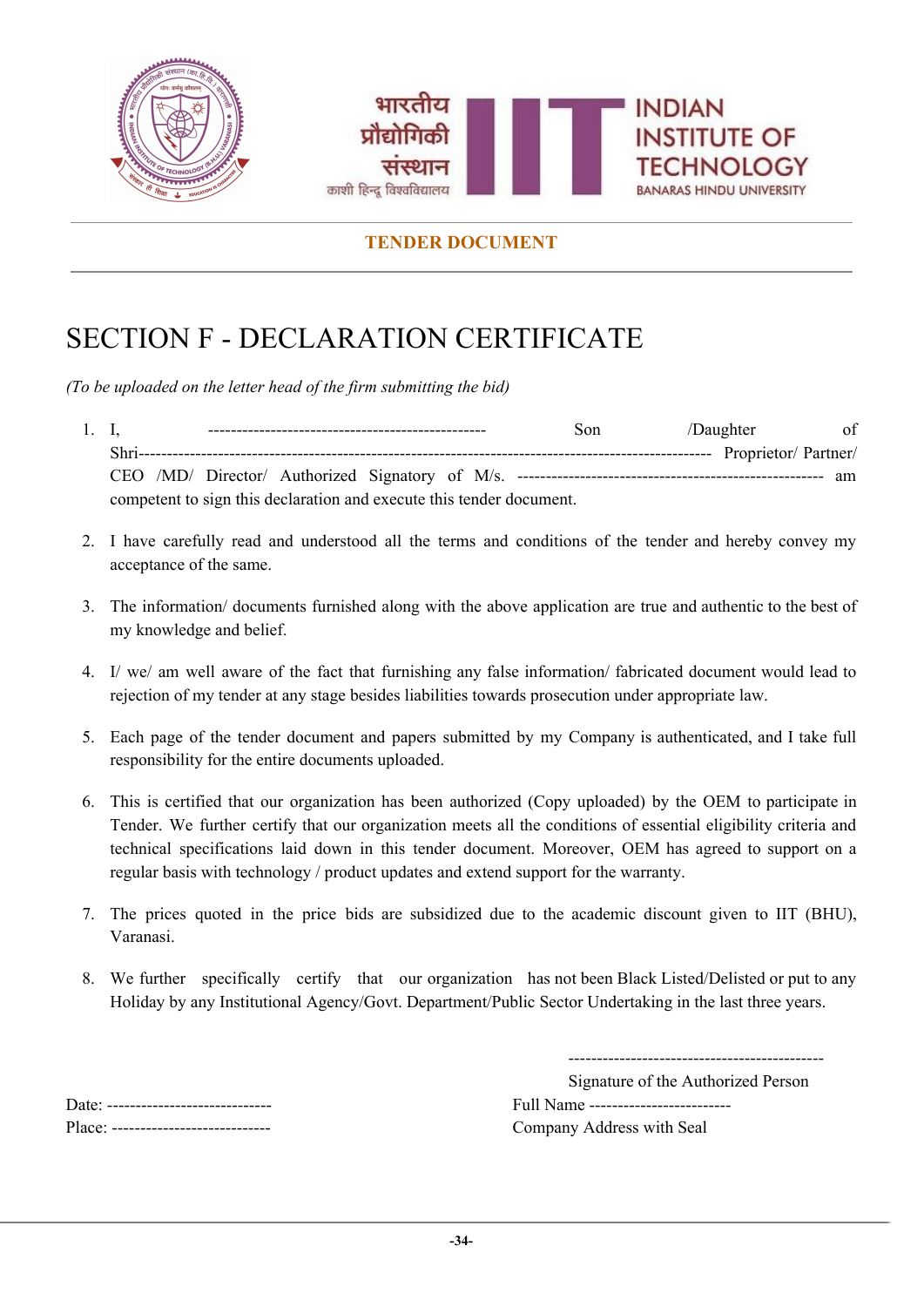

# <span id="page-35-0"></span>SECTION G - TECHNICAL SPECIFICATIONS

## <span id="page-35-1"></span>SCHEDULE OF REQUIREMENTS

**1. Technical Specifications for**

**System as per Annexure – I**

## **2. PRICE BID**

**Price Bid for the system as per Annexure – IV**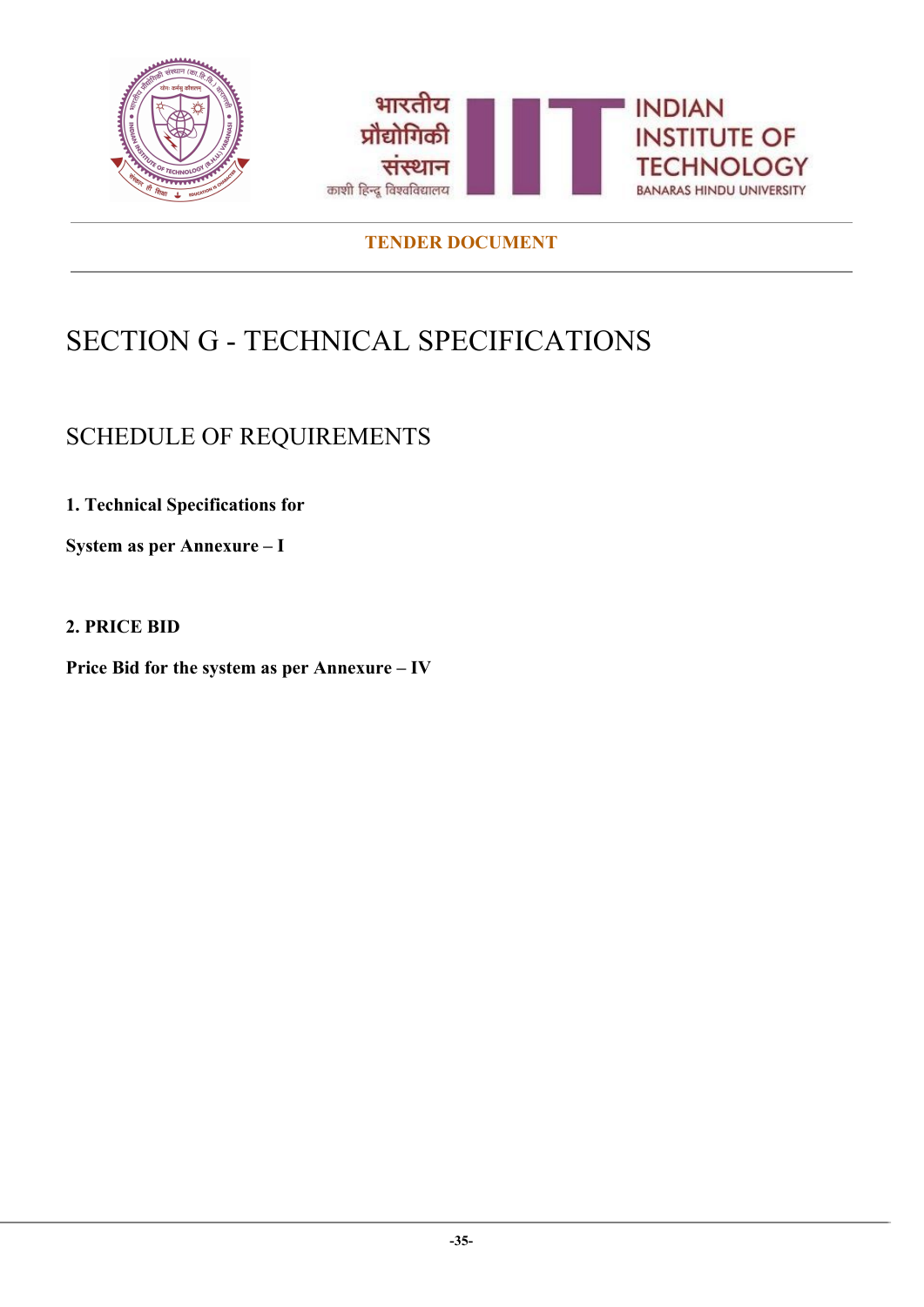



## <span id="page-36-0"></span>ANNEXURES

<span id="page-36-1"></span>ANNEXURE I

## **TECHNICAL SPECIFICATIONS**

## **A. Name of the Services:**

1. Supply, Installation, Integration, Testing, Commissioning & Maintenance of Vehicle mountable Air Pollution Monitoring System for Research

## **B. Scope of Services:**

- i. Technical Specification of the items must be as per the technical specification compliance statement sheet given in Annexure-II
- ii. Bidders have to Supply, Install, Integrate, Test, Commission & Maintain the system: *Vehicle mountable Air Pollution Monitoring System for Research*

## **C. Estimated duration of Supply, Installation/commencement of service:**

Total 30 days from the date of acceptance of purchase order.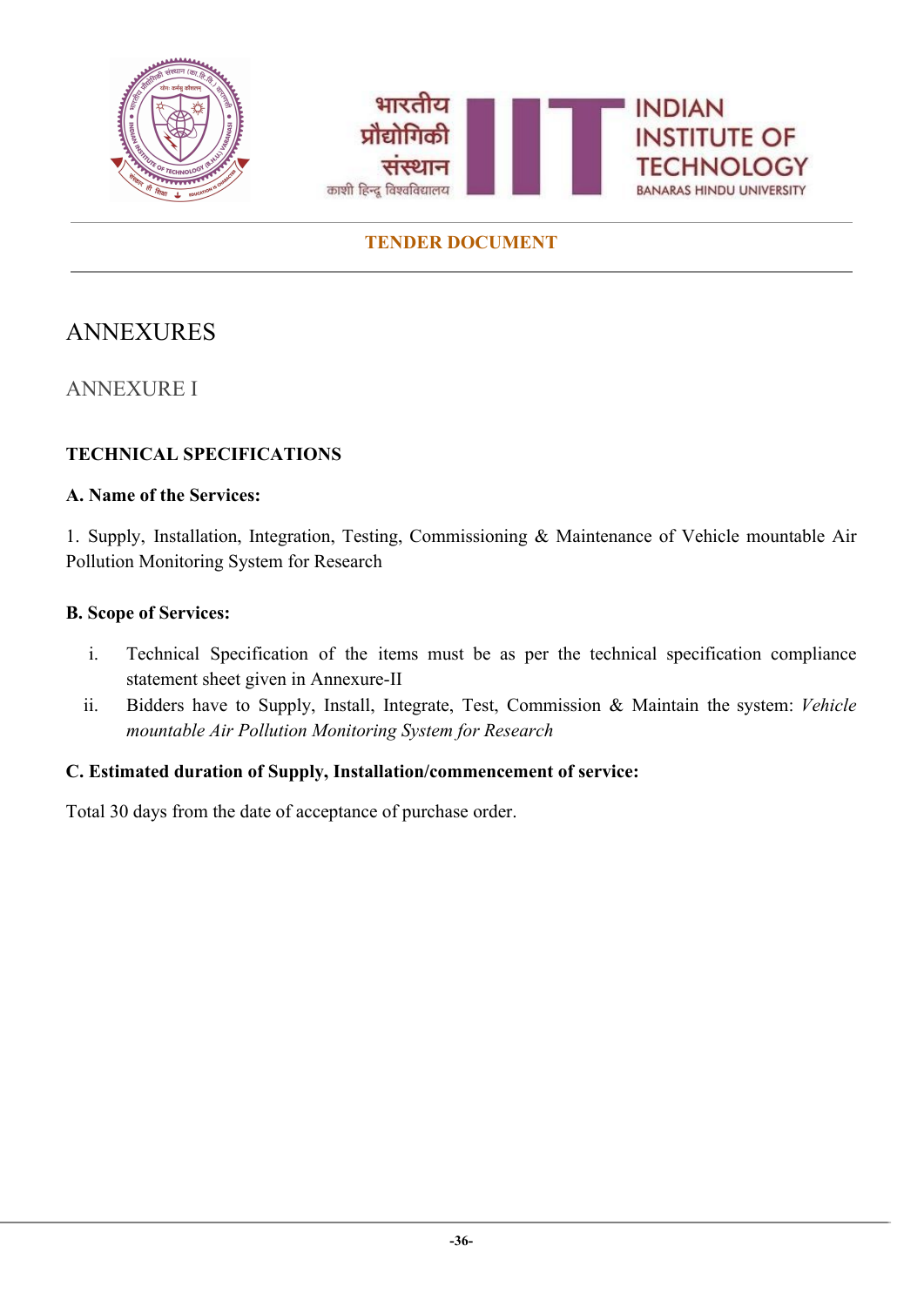



## <span id="page-37-0"></span>ANNEXURE II

## <span id="page-37-1"></span>ANNEXURE – II A

# **TECHNICAL COMPLIANCE STATEMENT**

| <b>Component Description</b>                                                                                                             |          |
|------------------------------------------------------------------------------------------------------------------------------------------|----------|
| 1. Multi Gas Analyser with PM sampler and Metrological parameter- Quantity: 1 No.                                                        | (Yes/No) |
|                                                                                                                                          |          |
| Sensors:                                                                                                                                 |          |
| PM1, PM2.5, PM10, Temp, RH, SO2, NO2, CO, O3<br>$\bullet$                                                                                |          |
| Temperature                                                                                                                              |          |
| Humidity                                                                                                                                 |          |
| Required sensitivity: 1 PPB or better for gas sensor.                                                                                    |          |
| 1 Ug/m3 for PM sensor                                                                                                                    |          |
| Frequency of raw data: 1 Hz<br>٠                                                                                                         |          |
| Raw data storage in instrument: in every 3 Second<br>$\bullet$                                                                           |          |
| Raw data transmission through GSM: every 5 second to 50 second                                                                           |          |
| <b>Location data: GPS Module</b>                                                                                                         |          |
| Data transfer:                                                                                                                           |          |
| Cellular Module                                                                                                                          |          |
| Wi-Fi Module                                                                                                                             |          |
| <b>USB</b> connection                                                                                                                    |          |
| Data Visualization:                                                                                                                      |          |
| Air quality parameters                                                                                                                   |          |
| Ambient conditions (temperature, humidity)                                                                                               |          |
| Vehicle tracking on the map                                                                                                              |          |
| Housing: Acrylic housing with ISO-kinetic sampling for taking sample iso-kinetically                                                     |          |
| <b>Power:</b> $\sim$ 8 hours of data collection in single charge. Also 5V power supply from micro USB (instrument will take<br>$\bullet$ |          |
| power from the car).                                                                                                                     |          |
| <b>Additional requirements:</b><br>$\bullet$                                                                                             |          |
| Ability to copy raw data                                                                                                                 |          |
| Ability to get power through the USB port (available on vehicles, or on power banks)                                                     |          |
| Weight: $500$ g to 1 kg                                                                                                                  |          |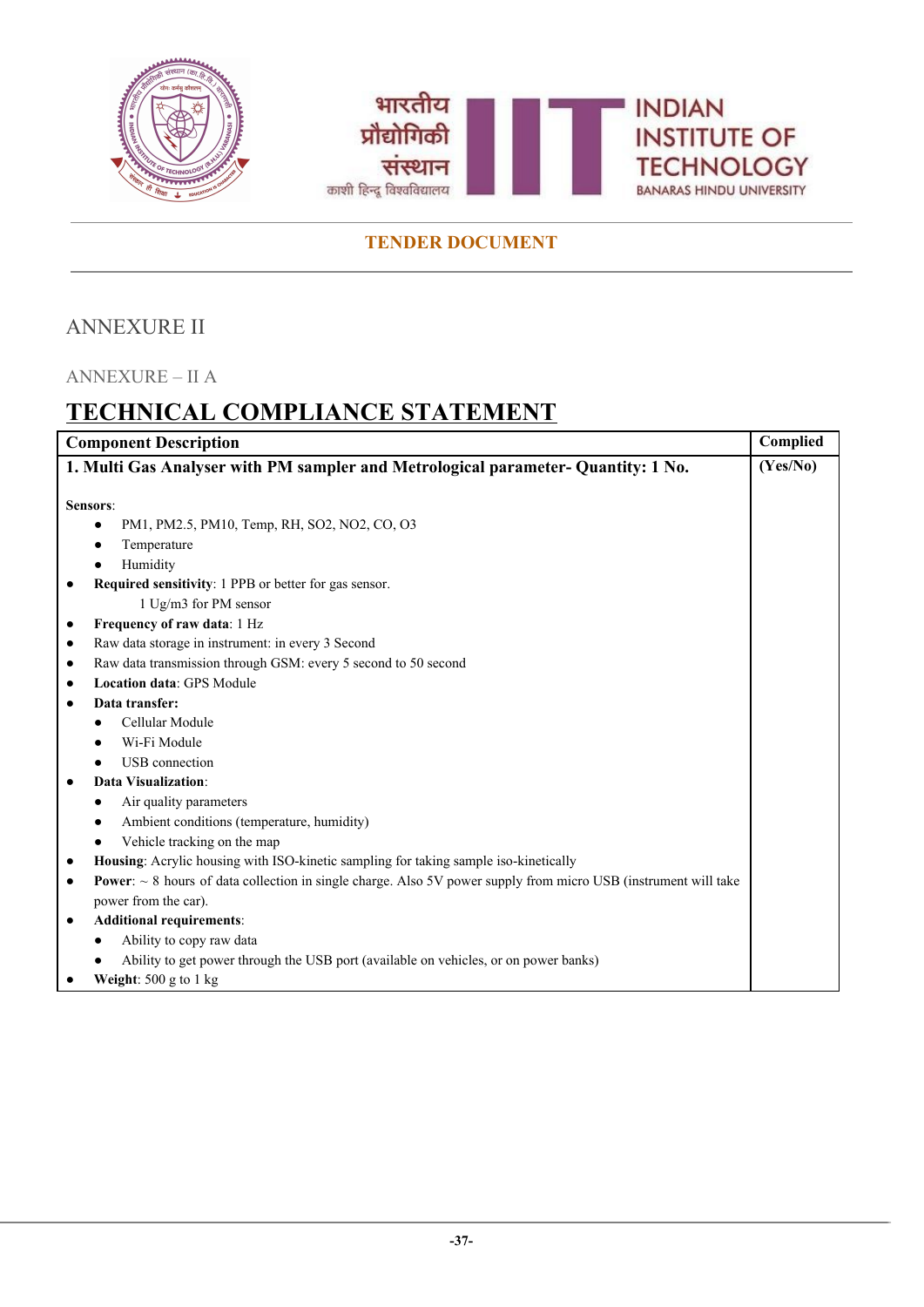



## <span id="page-38-0"></span>ANNEXURE – II B

| <b>Component Description</b>                       |                                                            | Complied |
|----------------------------------------------------|------------------------------------------------------------|----------|
| 2. Lower Air Quality Sensor Kit - Quantity: 8 Nos. |                                                            |          |
|                                                    |                                                            |          |
| $\bullet$                                          | TGS-2600 - Air pollutants                                  |          |
| ٠                                                  | TGS-2610-C00 - LPG, Butane, Propane                        |          |
| ٠                                                  | TGS-2611-E00 - Methane                                     |          |
| $\bullet$                                          | TGS-2602 - Air pollutants esp. VOCs, H2S                   |          |
| ٠                                                  | TGS-2620 - Organic solvents, Alcohol                       |          |
| $\bullet$                                          | TGS-5042-A00 - CO (0 - 10000 ppm)                          |          |
| $\bullet$                                          | TGS-2603 - Air Pollutants esp. Amines & Sulfur Series      |          |
| $\bullet$                                          | TGS-5141-P00 - CO (0 - 5000 ppm)                           |          |
| $\bullet$                                          | MQ-2 - Methane, Butane, LPG, smoke                         |          |
| ٠                                                  | MQ-3 - Alcohol, Ethanol, smoke                             |          |
| $\bullet$                                          | MQ-5 - Natural gas, LPG                                    |          |
| ٠                                                  | MQ-6 - LPG, butane gas                                     |          |
|                                                    | MQ-7 - Carbon Monoxide                                     |          |
| ٠                                                  | MQ-8 - Hydrogen Gas                                        |          |
| ٠                                                  | MQ-9 - Carbon Monoxide, flammable gasses                   |          |
| $\bullet$                                          | MQ135 - Air Quality (CO, Ammonia, Benzene, Alcohol, smoke) |          |
| $\bullet$                                          | Lipo Battery 7.4V 10,000 mAh                               |          |
| ٠                                                  | 5V Buck converter                                          |          |
|                                                    | Raspberry Pi 4, 2GB                                        |          |
| ٠                                                  | MCP3008 x 2                                                |          |
| ٠                                                  | DHT22                                                      |          |
|                                                    | GPS Sensor Ublox Neo-6M                                    |          |
|                                                    | Micro SD Card 32GB Class 10                                |          |
|                                                    | Case                                                       |          |
|                                                    | Misc                                                       |          |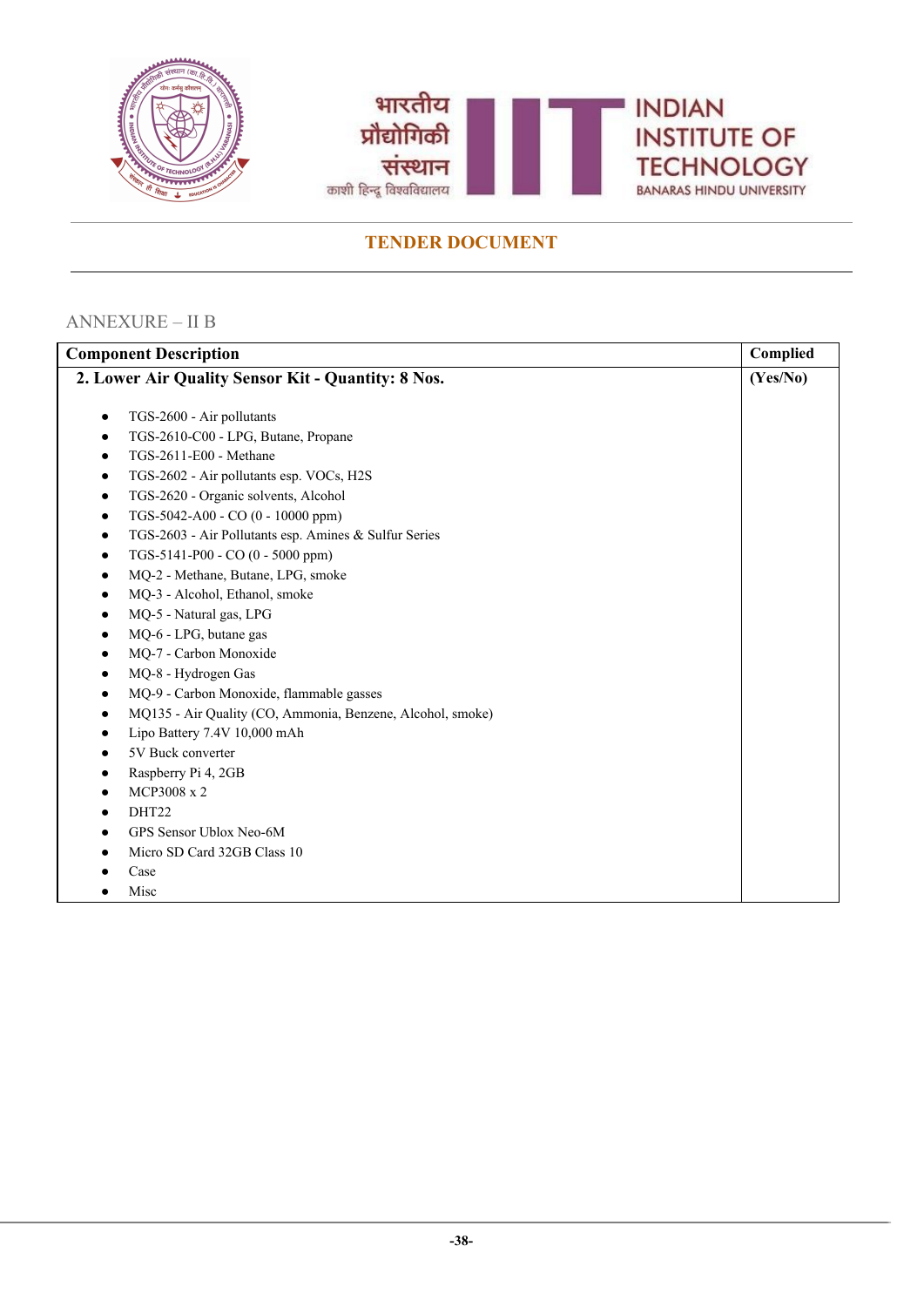



## <span id="page-39-0"></span>ANNEXURE – II C

| <b>Component Description</b>                                                         |  |  |
|--------------------------------------------------------------------------------------|--|--|
| 3. Higher Air Quality sensor kit - Quantity: 2 Nos.                                  |  |  |
|                                                                                      |  |  |
| TGS-821 - Hydrogen<br>٠                                                              |  |  |
| TGS-826 - Ammonia<br>٠                                                               |  |  |
| TGS-6812-D00 - Methane, Propane, Butane<br>٠                                         |  |  |
| TGS-5141-P00 - CO (0 - 5000 ppm)<br>$\bullet$                                        |  |  |
| TGS-5042-A00 - CO (0 - 10000 ppm)<br>٠                                               |  |  |
| TGS-2620 - Organic solvents, Alcohol<br>٠                                            |  |  |
| TGS-2603 - Air Pollutants esp. Amines & Sulfur Series<br>٠                           |  |  |
| TGS-2602 - Air pollutants esp. VOCs, H2S<br>٠                                        |  |  |
| MQ138 - Benzene, Toluene, Alcohol, Acetone, Propane, Formaldehyde gas, Hydrogen<br>٠ |  |  |
| MQ137 - Ammonia<br>٠                                                                 |  |  |
| MQ136 - Hydrogen Sulfide gas<br>٠                                                    |  |  |
| MQ135 - Air Quality (CO, Ammonia, Benzene, Alcohol, smoke)<br>٠                      |  |  |
| MQ-2 - Methane, Butane, LPG, smoke<br>٠                                              |  |  |
| MQ-3 - Alcohol, Ethanol, smoke<br>$\bullet$                                          |  |  |
| MQ-5 - Natural gas, LPG<br>٠                                                         |  |  |
| MQ-9 - Carbon Monoxide, flammable gases                                              |  |  |
| Lipo Battery 7.4V 10,000 mAh<br>$\bullet$                                            |  |  |
| 5V Buck converter                                                                    |  |  |
| Raspberry Pi 4, 2GB<br>٠                                                             |  |  |
| MCP3008 x 2<br>$\bullet$                                                             |  |  |
| DHT22                                                                                |  |  |
| GPS Sensor Ublox Neo-6M                                                              |  |  |
| Micro SD Card 32GB Class 10                                                          |  |  |
| Case                                                                                 |  |  |
| Misc                                                                                 |  |  |

\*Note: The bidder should provide the relevant supporting document in compliance of above.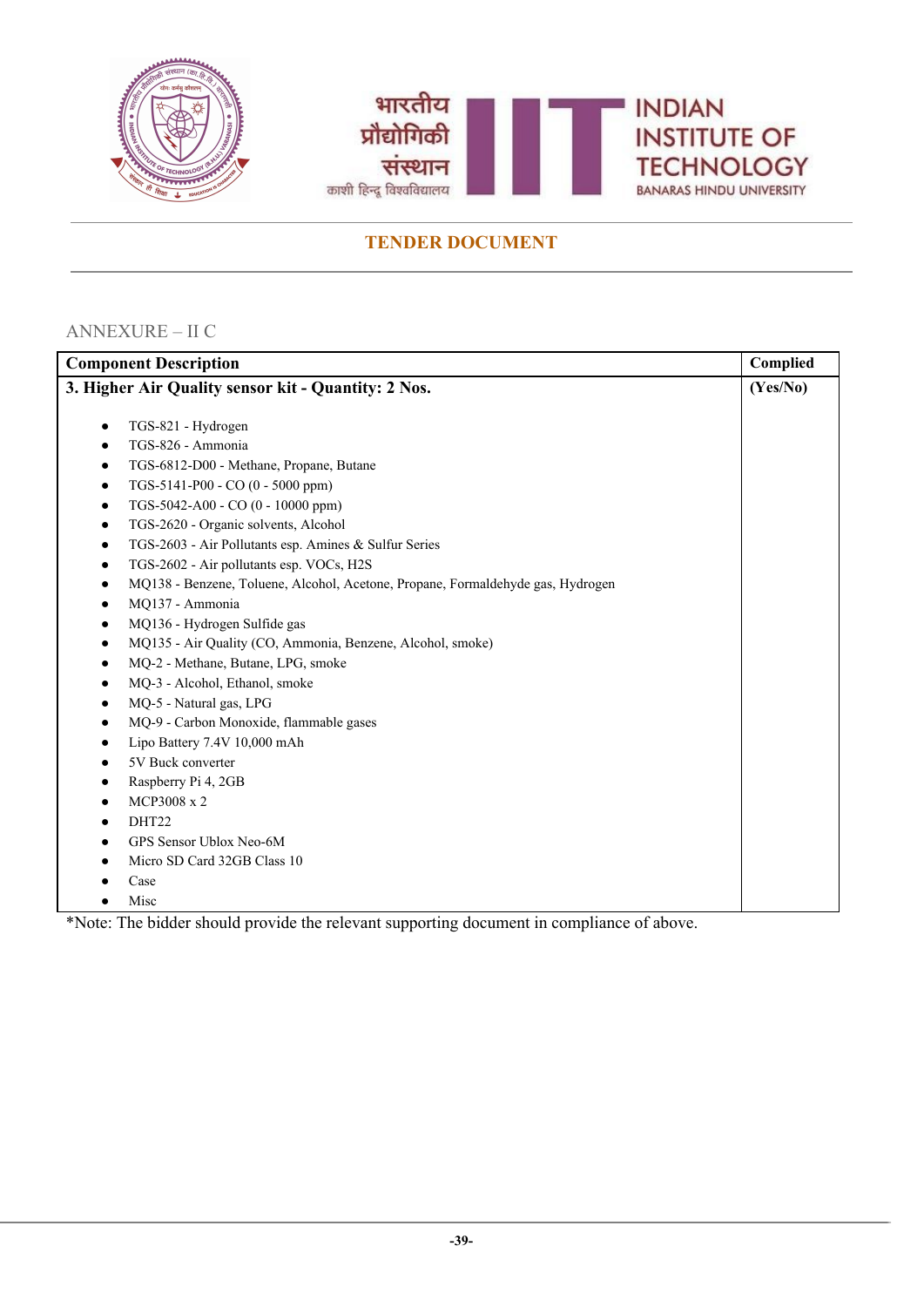



# <span id="page-40-0"></span>SECTION H - COMPLIANCE SHEET

## <span id="page-40-1"></span>TENDER FORM (Techno commercial unpriced Bid)

*(On the letter head of the firm submitting the bid)*

Tender No.IIT (BHU)/HS/2020-21/Tender/01

To

The Head Department of Humanistic Studies Indian Institute of Technology (Banaras Hindu University) Varanasi – 221005, U.P

Dear Sir,

- 1. I/We have examined and have no reservations to the Bidding Documents, including Addenda issued in accordance with Instructions to Bidders;
- 2. I/We meet the eligibility requirements and have no conflict of interest;
- 3. I/We have not been suspended nor declared ineligible in India;
- 4. I/We offer to supply in conformity with the Bidding Documents and in accordance with the Delivery Schedules specified in the Schedule of Requirements the following Goods: *[insert a brief description of the Goods and Related Services]*;
- 5. I/We offer to supply the items as listed in the schedule to this tender hereto/portion thereof as you may specify in the acceptance of Tender at the price given in the said Schedule and agree to hold this offer open for a period of 90 days from the date of opening of the tender.
- 6. I/we shall be bound by a communication of acceptance issued by you.
- 7. I/We have understood the Instruction to bidders and Conditions of Contract in the form as enclosed with the invitation to the tender and have thoroughly examined the specifications quoted in the Schedule hereto and am/are fully aware of the nature of the goods required and my/our offer is to supply the goods strictly in accordance with the specifications and requirements.
- 8. A proof of payment of Rs………………. (Rupees…………………………………….……. only) as Earnest Money in the aforementioned account of Registrar, IIT (BHU) has been uploaded.
- 9. The following have been uploaded to form part of this tender. (a) Schedule of requirements, quoting the make only duly signed and stamped. (without indicating price)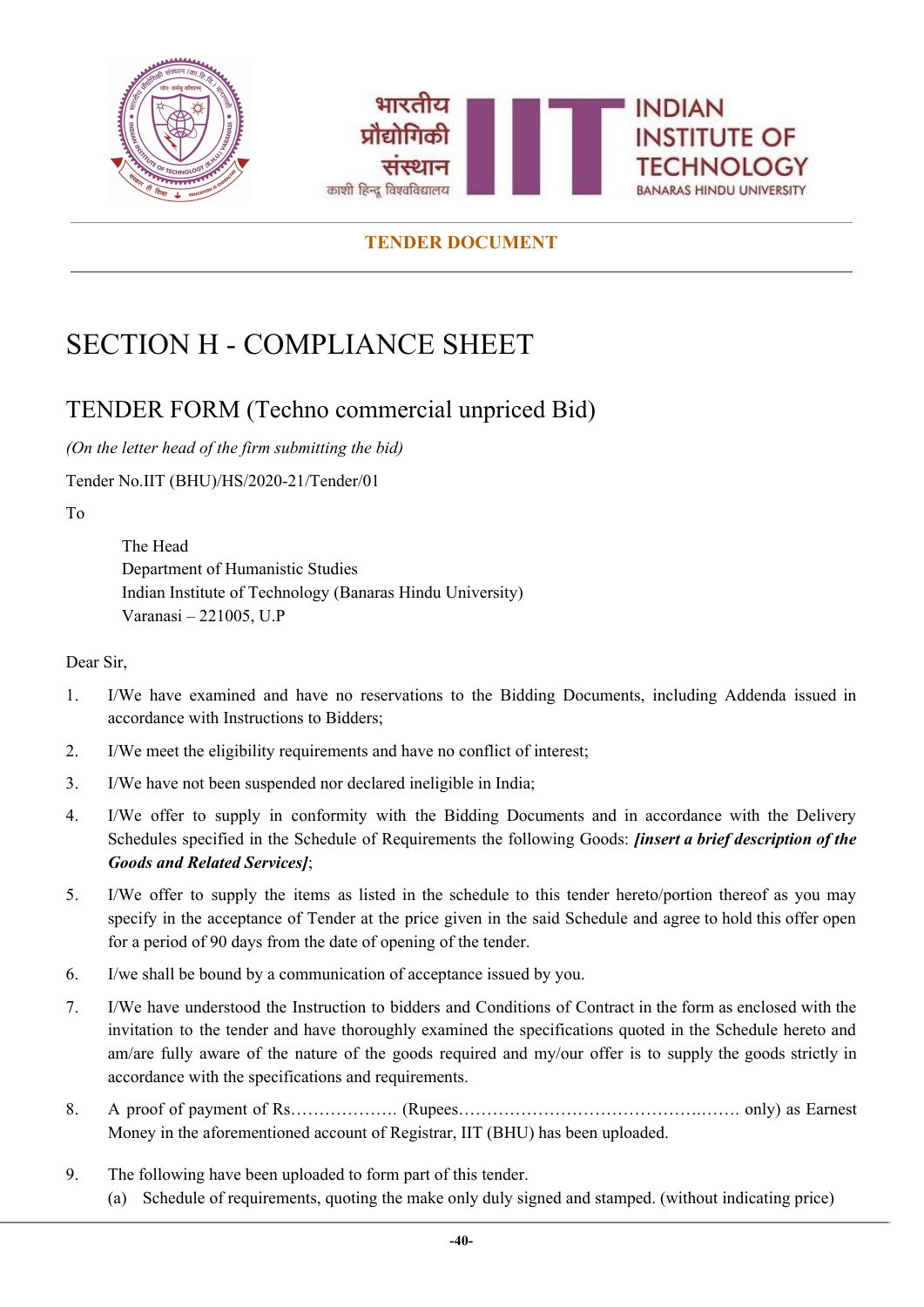

- (b) Scanned copy of PAN Card
- (c) Copy of last three financial audited balance sheets and P&L account.
- (d) Copy of Valid GST registration certificate.
- (e) Copy of similar relevant major purchases within the last 3 years with order type and value as mentioned in essential pre-bid criteria.
- (f) Copy of authorization letter from OEM in Case of authorized dealer only.
- (g) Statement of deviations from financial terms & conditions, if any.
- (h) Any other enclosure. (Please give details)
- 10. We undertake to execute all orders which have been placed to meet emergent requirements on priority basis.
- 11. Certified that the bidder is:
	- (a) A sole proprietorship firm and the person signing the bid document is the sole proprietor/constituted attorney of the sole proprietor, **Or**
	- (b) A partnership firm, and the person signing the bid document is a partner of the firm and he has authority
	- to refer to arbitration disputes concerning the business of the partnership by virtue of the partnership agreement/by virtue of general power of attorney. **Or**
	- (c) A company and the person signing the document is the constituted attorney.

### *(NOTE: Delete whatever is not applicable. All corrections/deletions should invariable be duly attested by the person authorized to sign the bid document).*

- 12. We do hereby undertake that, until a formal notification of award, this bid, together with your written acceptance thereof shall constitute a binding contract between us.
- 13. If our bid is accepted, we commit to obtain a performance security in accordance with the Bidding Documents;
- 14. We are not participating, as a Bidder or as a subcontractor, in more than one bid in this bidding process, other than alternative bids submitted;
- 15. We hereby certify that we have taken steps to ensure that no person acting for us or on our behalf will engage in any type of fraud and corruption

Name of the Bidder\* **…………………………………………**

Name of the person duly authorized to sign the Bid on behalf of the Bidder\*\* **……………….**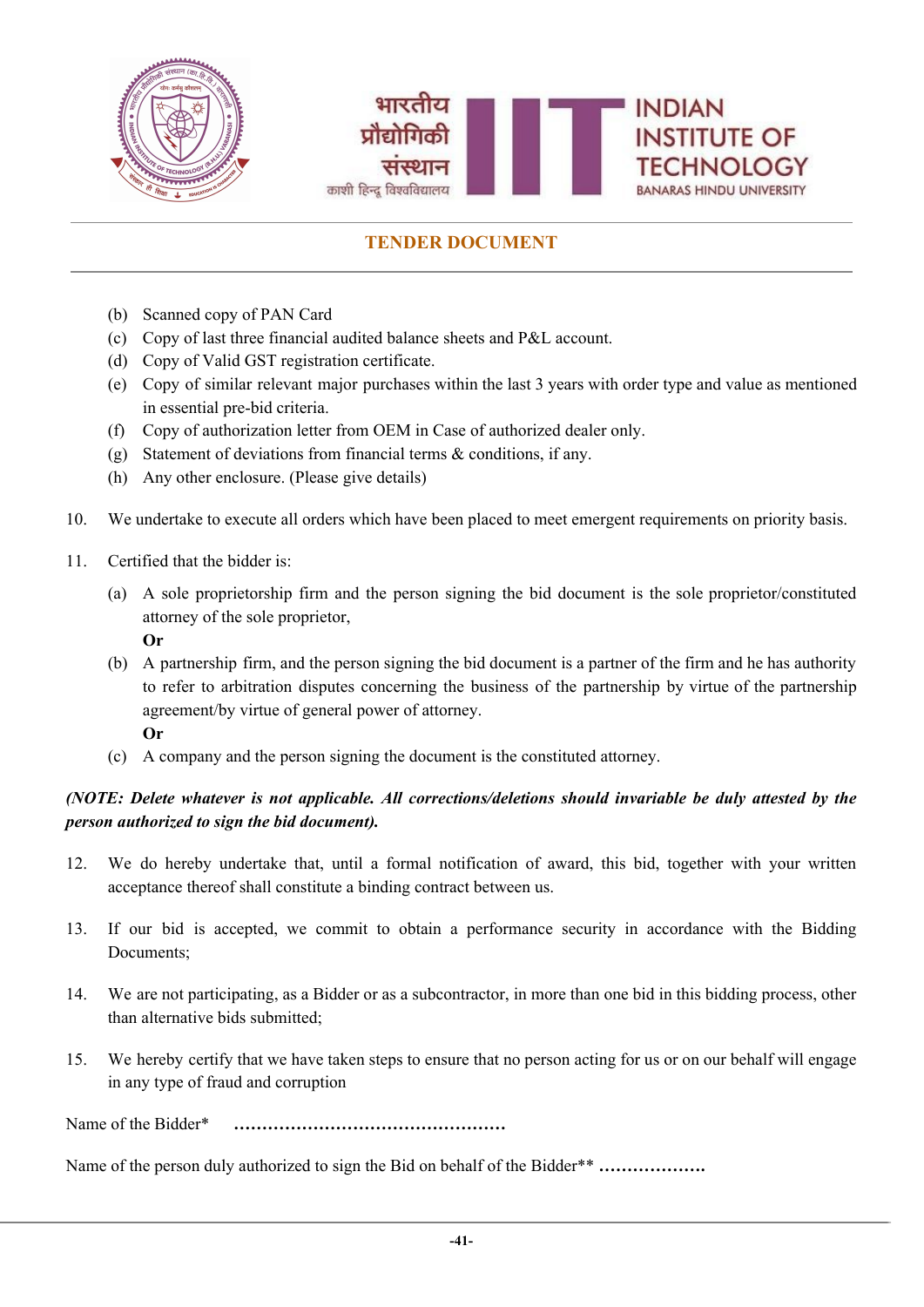



Title of the person signing the Bid **……………………………….**

| Signature of the person named above |  |
|-------------------------------------|--|
|                                     |  |
|                                     |  |
|                                     |  |

Date signed ……………. day of **…………………….**

\* In the case of the Bid submitted by joint venture specify the name of the Joint Venture as Bidder

\*\* Person signing the Bid shall have the power of attorney given by the Bidder to be attached with the Bid Schedules.

Yours faithfully,

(Signature of bidder)

| Dated this day of |  |  |
|-------------------|--|--|
|-------------------|--|--|

|--|--|

| Telephone No.: |  |
|----------------|--|
|----------------|--|

FAX

E-mail

Company seal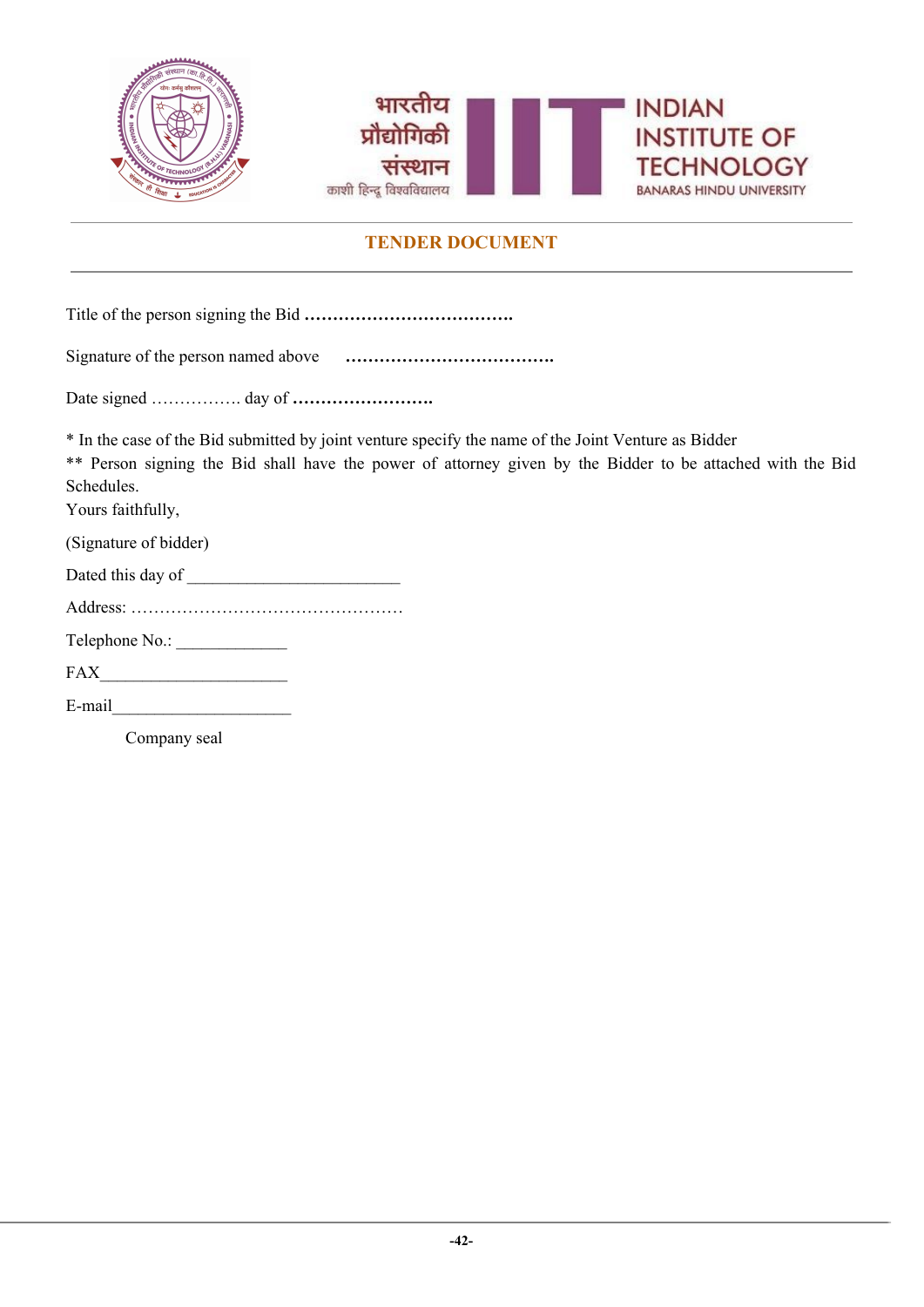

## <span id="page-43-0"></span>TENDER FORM (Priced Bid)

*(On the letter head of the firm submitting the bid document)*

To,

The Head Department of Humanistic Studies Indian Institute of Technology (Banaras Hindu University) Varanasi – 221005, U.P

Ref: Tender No…IIT (BHU)/HS/2020-21/Tender/01 Dated:

Sir,

Having examined the bidding documents and having submitted the techno commercial unpriced bid for the same, we, the undersigned, hereby submit the priced bid for supply of goods and services as per the schedule of requirements and in conformity with the said bidding documents.

- 1. We hereby offer to supply the Goods/Services at the prices and rates mentioned in the enclosed schedule of requirement.
- 2. We do hereby undertake that, in the event of acceptance of our bid, the supply of Goods/Services shall be made as stipulated in the schedule of requirement and that we shall perform all the incidental services.
- 3. The prices quoted are inclusive of all charges net F.O.R IIT(BHU) Varanasi. We enclose herewith the complete Price Bid as required by you. This includes:
	- a. Price Schedule (Bill of Quantity-BOQ) in .pdf format and .xls format
	- b. Statement of deviations from financial terms and conditions, if any.
- 4. We agree to abide by our offer for a period of 90 days from the date fixed for opening of the bid documents and that we shall remain bound by a communication of acceptance within that time.
- 5. We have carefully read and understood the terms and conditions of the bid document and we do hereby undertake to supply as per these terms and conditions. The Financial Deviations are only those mentioned in the statement of deviations from financial terms and conditions.
- 6. We have paid, or will pay the following commissions, gratuities, or fees with respect to the bidding process or execution of the Contract: **[insert complete name of each Recipient, its full address, the reason for which each commission or gratuity was paid and the amount and currency of each such commission or gratuity]**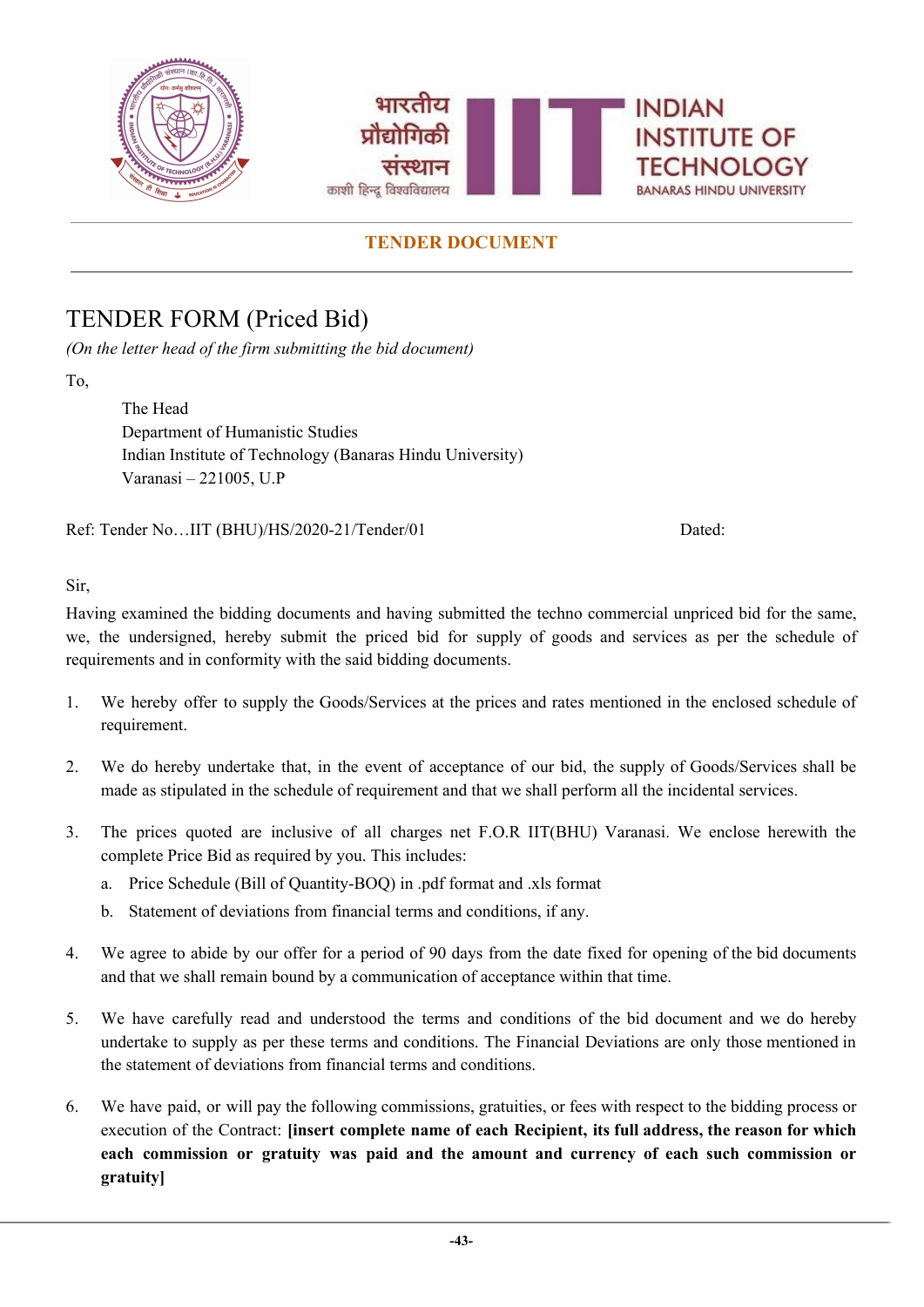



| Name of Recipient | <b>Address</b> | <b>Reason</b> | Amount |
|-------------------|----------------|---------------|--------|
|                   |                |               |        |
|                   |                |               |        |

(If none has been paid or is to be paid, indicate "none.")

- 7. We understand that this bid, together with your written acceptance thereof included in your notification of award, shall constitute a binding contract between us, until a formal contract is prepared and executed; and
- 8. We understand that you are not bound to accept the lowest evaluated bid or any other bid that you may receive.

Certified that the bidder is:

A sole proprietorship firm and the person signing the bid document is the sole proprietor/ constituted attorney of sole proprietor,

**Or**

A partnership firm, and the person signing the bid document is a partner of the firm and he has authority to refer to arbitration disputes concerning the business of the partnership by virtue of the partnership agreement/by virtue of general power of attorney,

**Or**

A company and the person signing the bid document is the constituted attorney.

### *(NOTE: Delete whatever is not applicable. All corrections/deletions should invariably be duly attested by the person authorized to sign the bid document.)*

We do hereby undertake that, until a formal notification of award, this bid, together with your written acceptance thereof, shall constitute a binding contract between us.

| Dated this day of     |  |
|-----------------------|--|
| Signature of Bidder   |  |
| Details of enclosures |  |
| <b>Full Address:</b>  |  |
|                       |  |
|                       |  |
| Telephone No.         |  |

| Mobile No.:  |  |
|--------------|--|
| Fax No.:     |  |
| E-mail:      |  |
| Company Seal |  |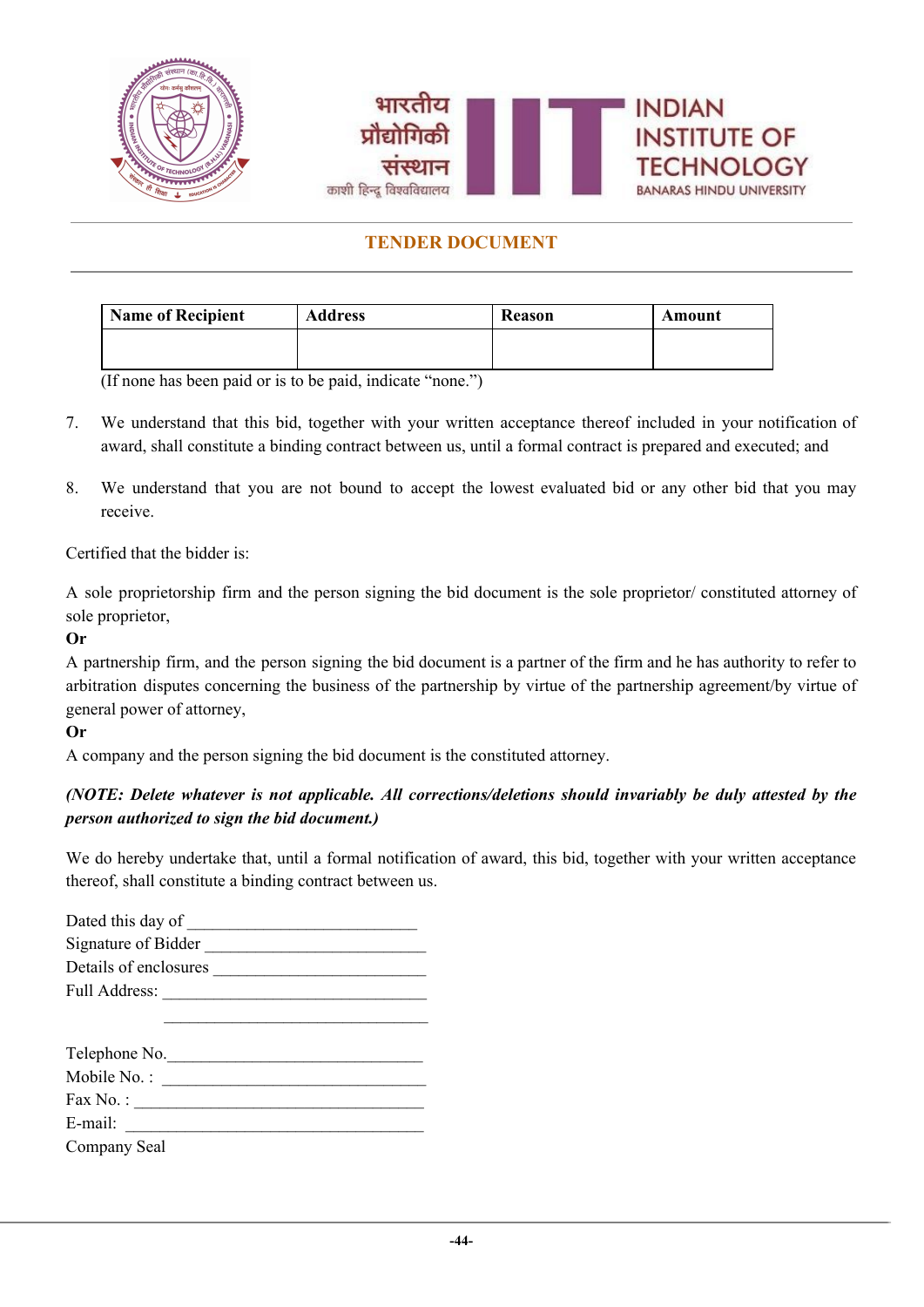



# TENDER ACCEPTANCE LETTER

(To be given on Company Letterhead)

**Date:**

To

The Head Department of Humanistic Studies Indian Institute of Technology (Banaras Hindu University) Varanasi – 221005, U.P

### **Sub: Acceptance of Terms & Conditions of Tender.**

**Tender Reference No. IIT (BHU)/HS/2020-21/Tender/01**

**Name of Tender/ Work: -**

Dear Sir,

1. I/We have downloaded/ obtained the tender document(s) for the above mentioned 'Tender/Work' from the web site(s) namely:

\_\_\_\_\_\_\_\_\_\_\_\_\_\_\_\_\_\_\_\_\_\_\_\_\_\_\_\_\_\_\_\_\_\_\_\_\_\_\_\_\_\_\_\_\_\_\_\_\_\_\_\_\_\_\_\_\_\_\_\_\_\_\_\_\_\_\_\_\_\_\_ \_\_\_\_\_\_\_\_\_\_\_\_\_\_\_\_\_\_\_\_\_\_\_\_\_\_\_\_\_\_\_\_\_\_\_\_\_\_\_\_\_\_\_\_\_\_\_\_\_\_\_\_\_\_\_\_\_\_\_\_\_\_\_\_\_\_\_\_\_\_\_

as per your advertisement, given in the above mentioned website(s).

- 2. I/We hereby certify that I/We have read the entire terms and conditions of the tender documents from Page No. to (including all documents like section(s), schedules(s) etc.), which form part of the contract agreement and I/we shall abide hereby by the terms/conditions/ clauses contained therein.
- 3. The corrigendum(s) issued from time to time by your department/ organisation too have also been taken into consideration, while submitting this acceptance letter.
- 4. I/We hereby unconditionally accept the tender conditions of above mentioned tender document(s)/ corrigendum(s) in its totality/entirety.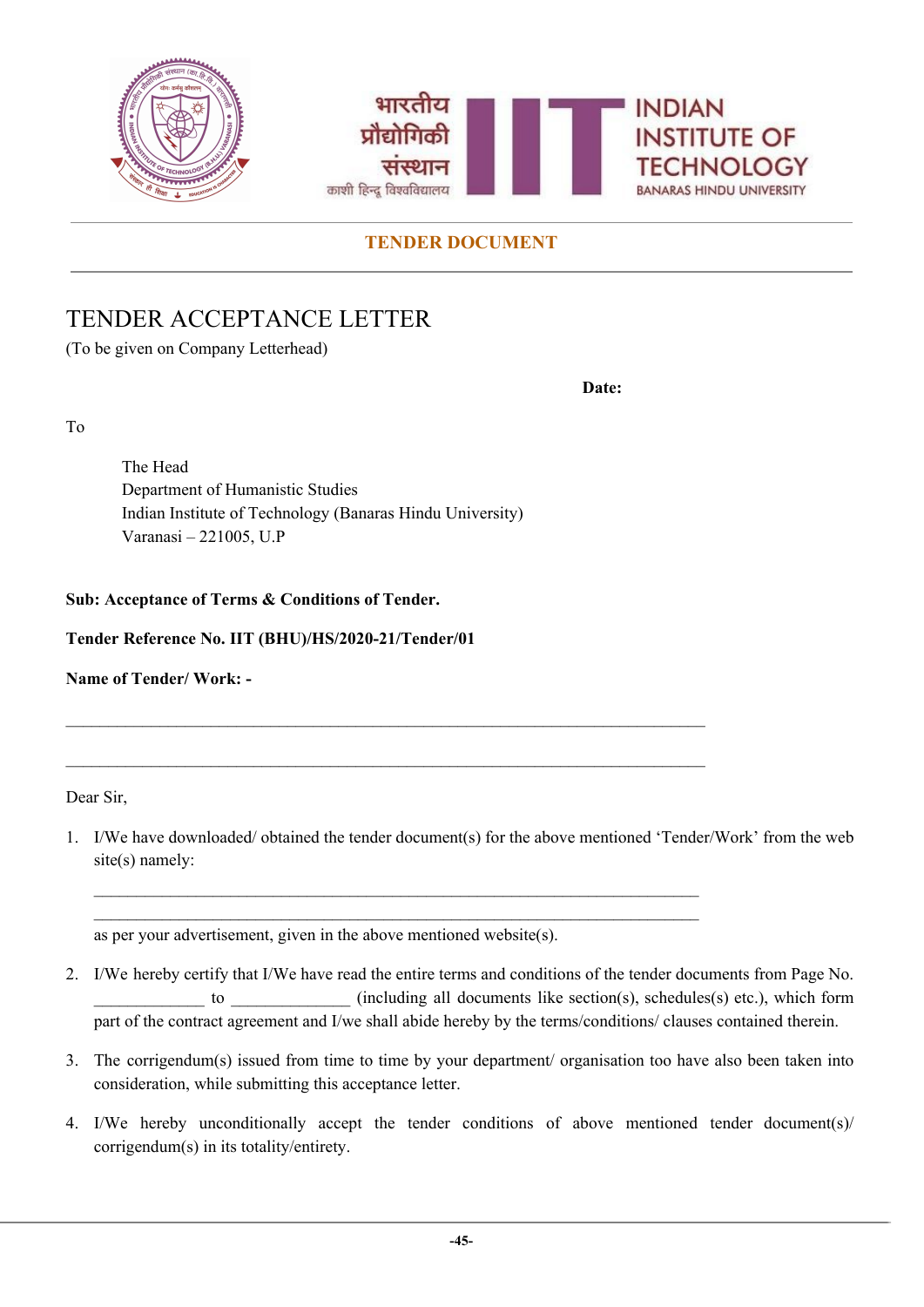

5. In case any provisions of this tender are found violated, then your department/organisation shall without prejudice to any other right or remedy be at liberty to reject this tender/bid including the forfeiture of the full said earnest money deposit absolutely.

**Yours faithfully,**

**(Signature of the Bidder, with Official Seal)**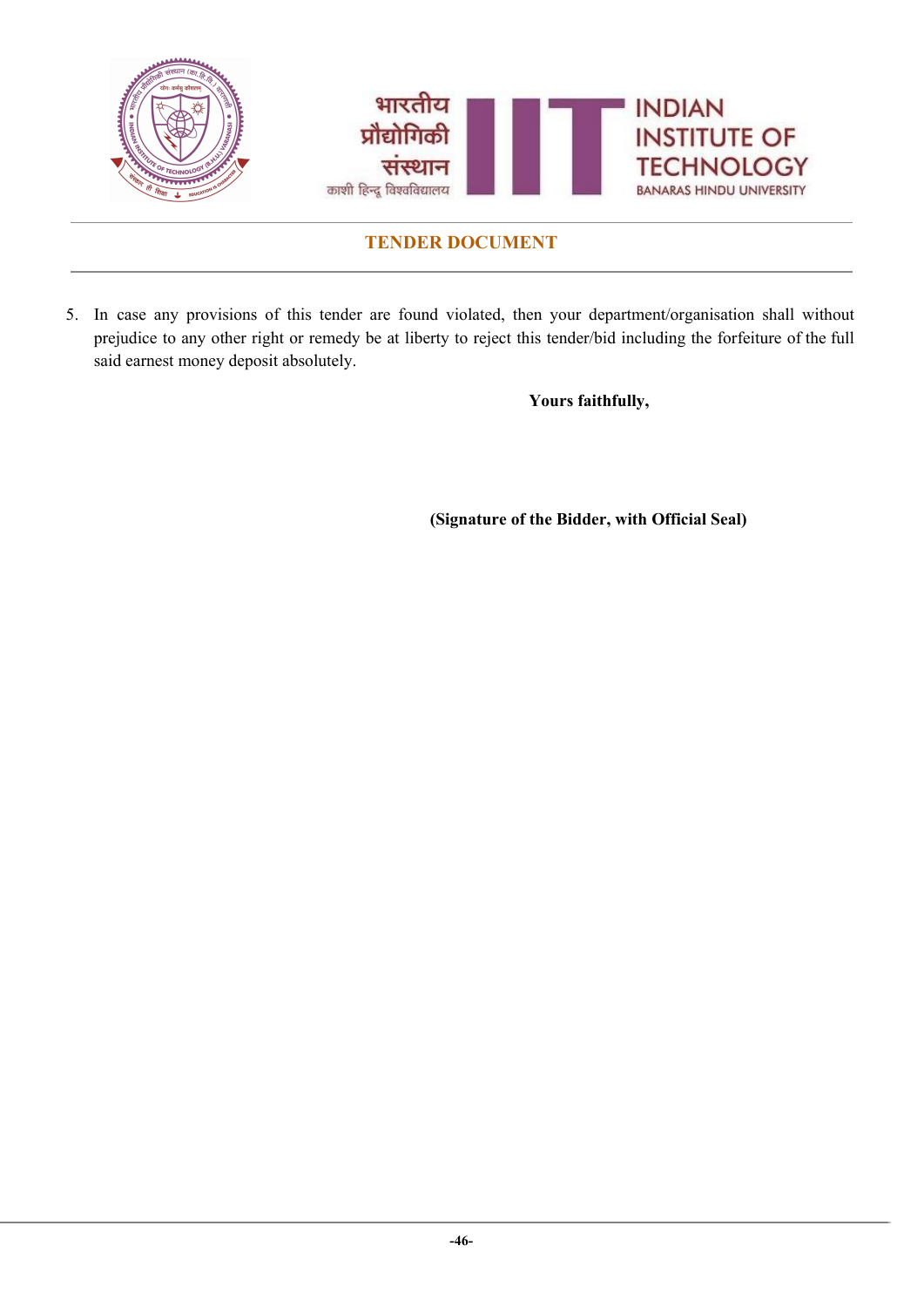



# <span id="page-47-0"></span>FORMAT OF BANK GUARANTEE FORM

- 1. This guarantee should be furnished by a Nationalized Bank / scheduled Bank, authorized by RBI to issue a Bank Guarantee.
- 2. This bank guarantee should be furnished on stamp paper of Rs. 100/-
- 3. The stamp paper should have been purchased in the Name of the Bank executing the Guarantee.
- 4. In the case of foreign bidder, the B.G may be furnished by an international reputed bank acceptable **to the PURCHASER countersigned by any Nationalized / Scheduled Bank in India authorized by Reserve Bank of India.**

-------------------------------------------------------------------------------------------------------

| DATE:                     |  |
|---------------------------|--|
| <b>BANK GUARANTEE NO:</b> |  |
| $Ref.$ :                  |  |

**To**

**Indian Institute of Technology (Banaras Hindu University) Varanasi-221005**

Dear Sirs,

| In accordance with your 'Invitation to Bid" under your Tender No:       |                                                      |
|-------------------------------------------------------------------------|------------------------------------------------------|
| $M/s$ :                                                                 | hereinafter called the Contractor/supplier, with the |
| following Directors on their Board of Directors / partners of the firm. |                                                      |
|                                                                         |                                                      |
| 3.                                                                      |                                                      |

Agrees for the contract/supplies:

 $\mathcal{L}_\text{max} = \mathcal{L}_\text{max} = \mathcal{L}_\text{max} = \mathcal{L}_\text{max} = \mathcal{L}_\text{max} = \mathcal{L}_\text{max} = \mathcal{L}_\text{max} = \mathcal{L}_\text{max} = \mathcal{L}_\text{max} = \mathcal{L}_\text{max} = \mathcal{L}_\text{max} = \mathcal{L}_\text{max} = \mathcal{L}_\text{max} = \mathcal{L}_\text{max} = \mathcal{L}_\text{max} = \mathcal{L}_\text{max} = \mathcal{L}_\text{max} = \mathcal{L}_\text{max} = \mathcal{$ 

**As** an irrevocable Bank Guarantee for an amount of Rs.  $\qquad \qquad$  (in words and figures) valid for days from days from is required to be submitted by the Contractor/Supplier which amount is liable to be forfeited by the purchaser in the event of 1) the withdrawal or revision of the offer by the Bidder as a condition within the validity period. (2) non-acceptance of the Letter of Intent / purchase order by the bidder when issued within the validity period. (3) failure to furnish the valid contract performance guarantee by the bidder within one month from the receipt of the purchase order and (4) on the happening of any contingencies mentioned in the bid documents such as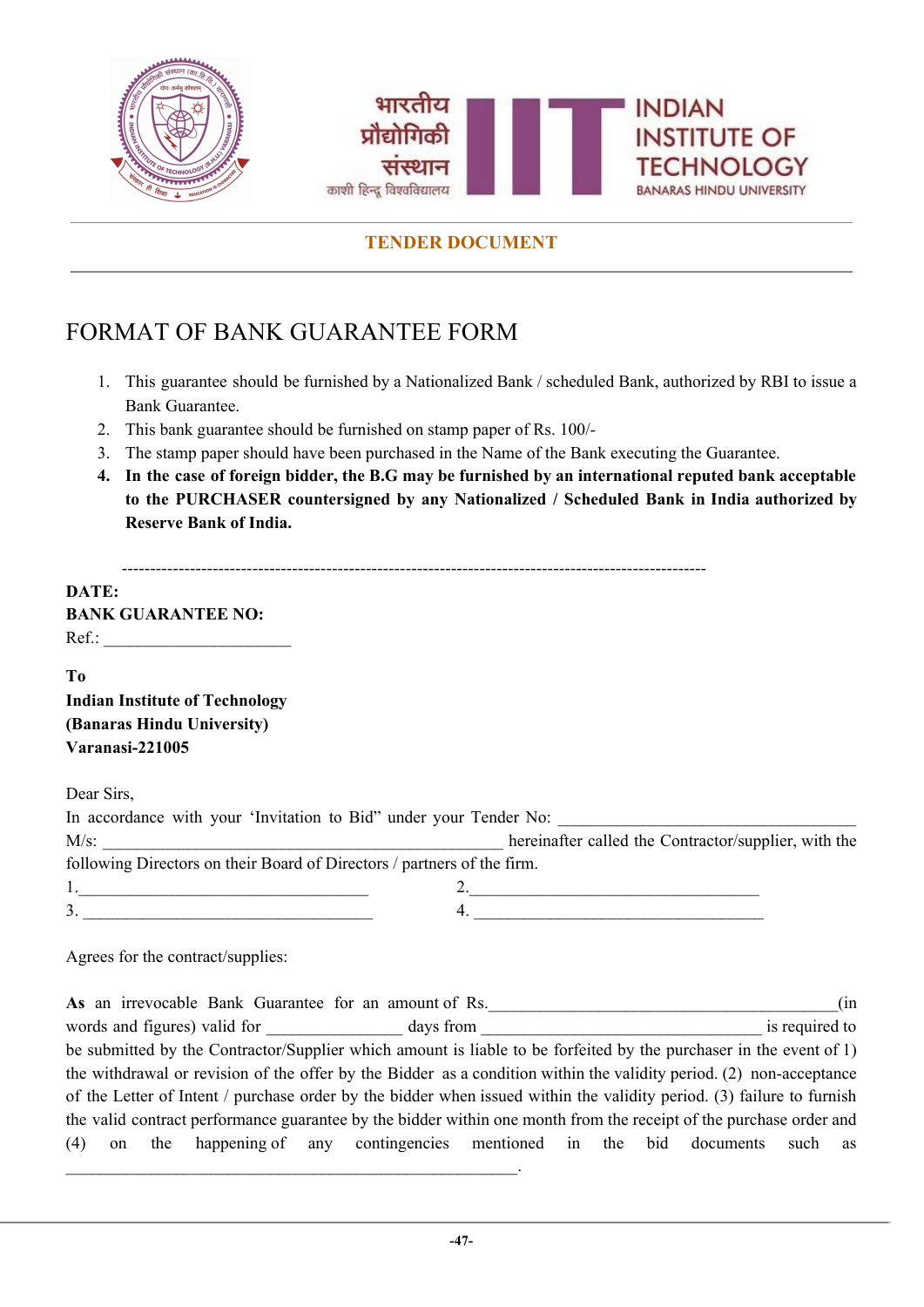

| We, the                                                                                                      |               |       |        | Bank at |   |                                                |     | having our                    |
|--------------------------------------------------------------------------------------------------------------|---------------|-------|--------|---------|---|------------------------------------------------|-----|-------------------------------|
| Head office at                                                                                               |               |       |        |         |   | (Local address) Guarantee and undertake to pay |     |                               |
| immediately                                                                                                  | <sub>on</sub> | first | demand | bv      | Ш | (BHU)                                          | the | amount                        |
| of                                                                                                           |               |       |        |         |   |                                                |     | (in figure and words) without |
| any reservation., protest, demur and recourse. Any such demand made by the Purchaser shall be conclusive and |               |       |        |         |   |                                                |     |                               |
| binding on the Bank irrespective of any dispute or difference raised by the purchaser.                       |               |       |        |         |   |                                                |     |                               |

**The** guarantee shall be irrevocable and shall remain valid up to  $($ This date should be 6 months after execution of the order). If any further extension of this guarantee is required, the same shall be extended to such required period (not exceeding one year) on receiving instruction from  $M/s$  on whose behalf this guarantee is issued.

|         |  |        | In witness whereof the Bank, through its authorized officer has set its hand and stamp on this |  |  |  |  |  |
|---------|--|--------|------------------------------------------------------------------------------------------------|--|--|--|--|--|
|         |  | day of |                                                                                                |  |  |  |  |  |
| witness |  |        |                                                                                                |  |  |  |  |  |

#### **WITNESS**

| $(Signature)$ |  |  |  |  |  |  |  |  |  |  |  |  |
|---------------|--|--|--|--|--|--|--|--|--|--|--|--|
|---------------|--|--|--|--|--|--|--|--|--|--|--|--|

Name in (Block letters)

Designation …………

(Staff Code No.) ………………

(Bank's common Seal)

Official address:

Attorney as per power of Attorney No.

Date: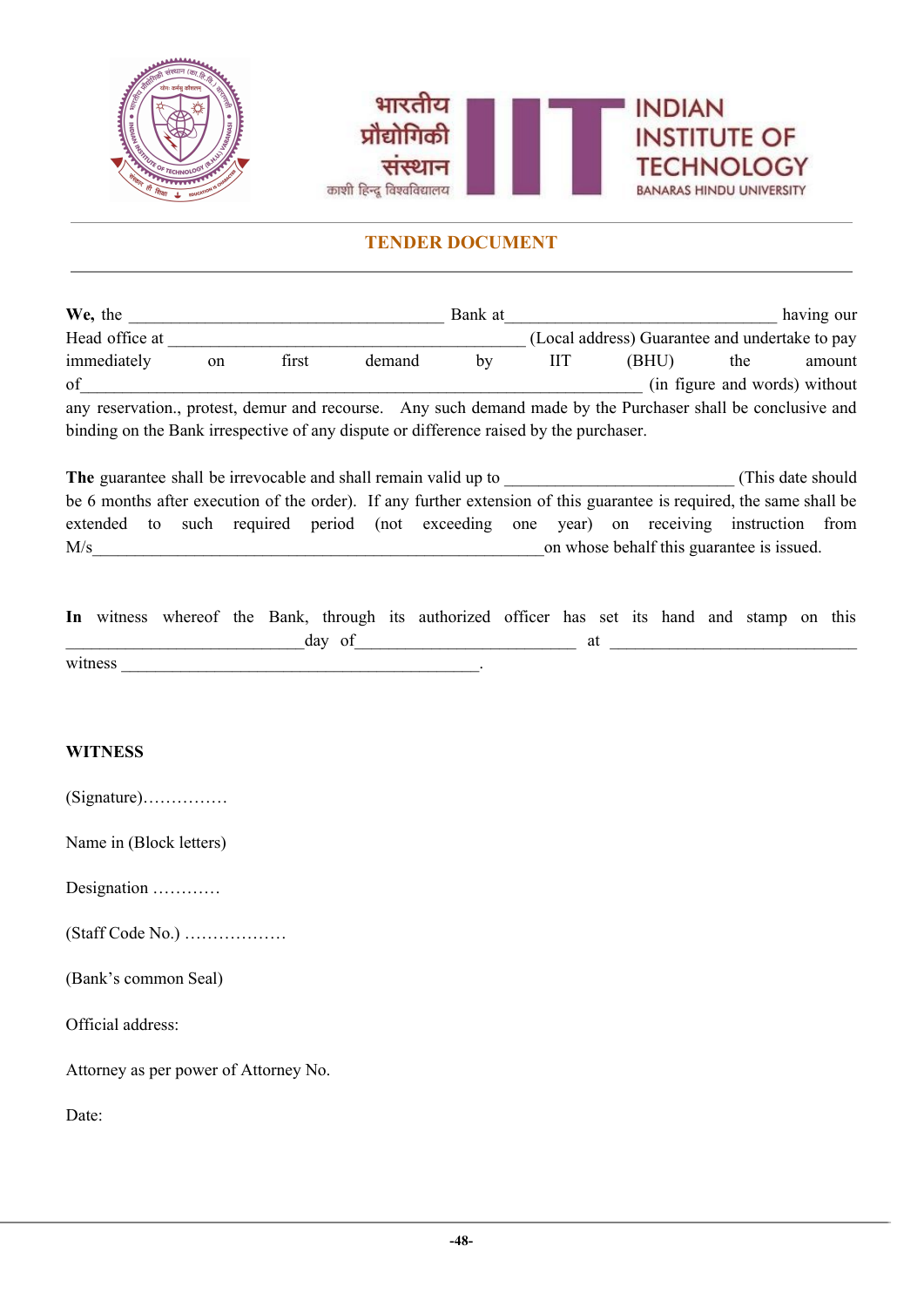



# <span id="page-49-0"></span>FORMAT FOR PERFORMANCE BANK GUARANTEE (PBG)/PERFORMANCE SECURITY

(To be typed on Non-judicial stamp paper of the value of Indian Rupees of One Hundred)

(TO BE ESTABLISHED THROUGH ANY OF THE NATIONALISED COMMERCIAL BANKS (WHETHER SITUATED AT VARANASI OR OUTSTATION) WITH A CLAUSE TO ENFORCE THE SAME ON THEIR LOCAL BRANCH AT VARANASI)

To,

The Registrar, Indian Institute of Technology (BHU), Varanasi-221005 **LETTER OF GUARANTEE**

WHEREAS Indian Institute of Technology (BHU), Varanasi (Buyer) has invited tender vide Tender No............................... dated............................ for purchase of ........................................................ AND WHEREAS the said tender document requires that eligible successful bidder (seller)...................................................................... wishing to supply the equipment / machinery, etc. in response thereto shall establish an irrevocable Performance Bank Guarantee in favour of "The Registrar, Indian Institute of Technology (BHU), Varanasi" in the form of Bank Guarantee for Rs ................................ (**10% of the contract value**) and the Performance Bank Guarantee shall remain valid for a period of 60 (sixty) days beyond the date of completion of all contractual obligations of the seller, including warranty obligations from the date of issue of Performance Bank Guarantee and the eligible successful bidder (the seller) shall submit the same within 14 (Fourteen) days from the date of Award of Contract.

NOW THIS BANK HEREBY GUARANTEES that in the event of the said bidder (seller) fails to abide by any of the conditions referred to in tender document / Award of Contract / performance of the equipment / machinery, etc. this Bank shall pay to Indian Institute of Technology (BHU), Varanasi on demand and without protest or demur Rs ........................ (Rupees......................................).

This Bank further agrees that the decision of Indian Institute of Technology (BHU), Varanasi (Buyer) as to whether the said bidder (Seller) has committed a breach of any of the conditions referred in tender document / Award of Contract shall be final and binding.

We, .................................................. (name of the Bank & branch) hereby further agree that the Guarantee herein contained shall not be affected by any change in the constitution of the bidder (Seller) and/ or Indian Institute of Technology (BHU), Varanasi (Buyer). **Notwithstanding anything contained herein:**

1. Our liability under this Bank Guarantee shall not exceed Rs. .....................…………………… .(Indian Rupees ..................................... only).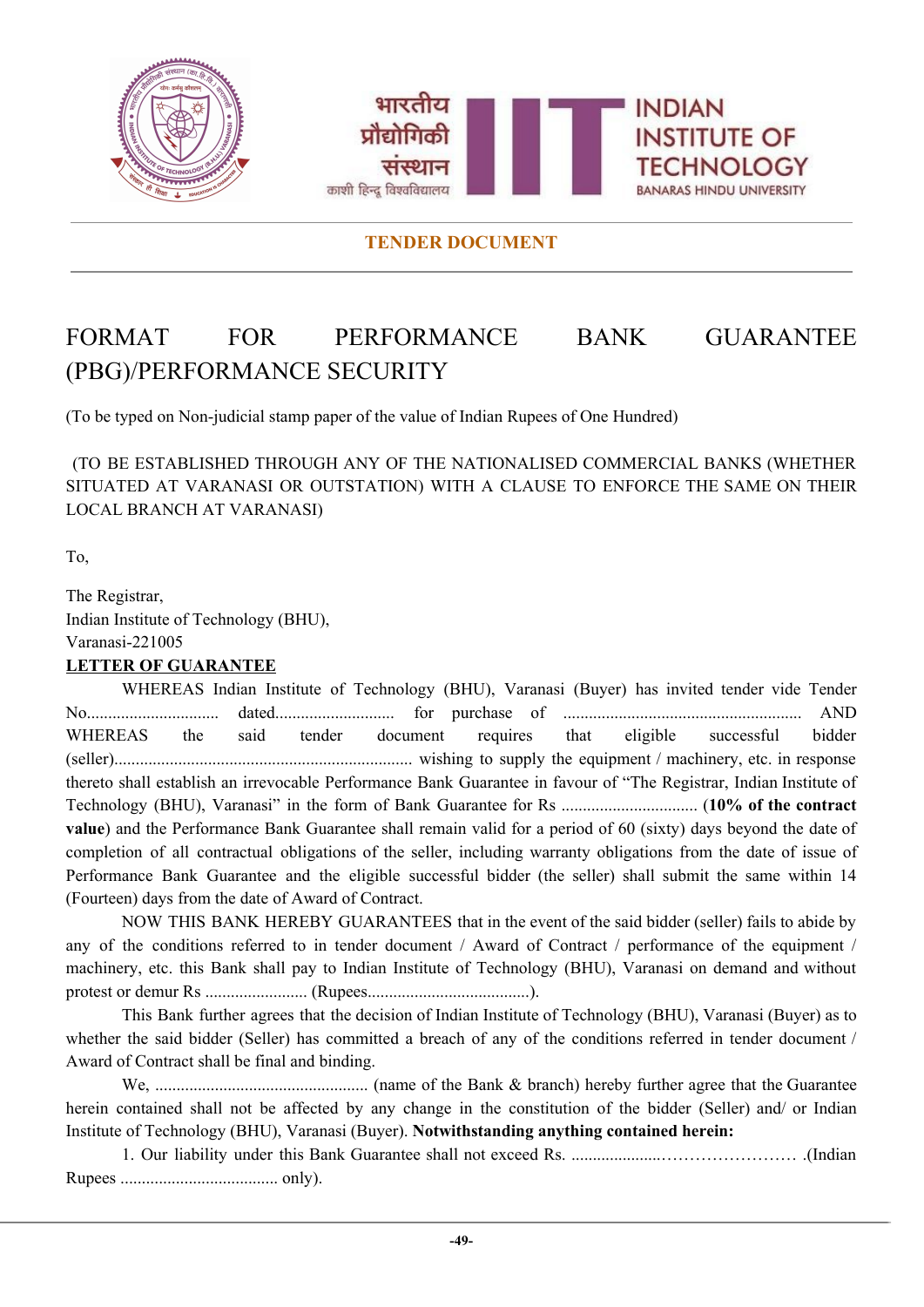

2. This Bank Guarantee shall be valid up to ..........................(date) and

3. We are liable to pay the guaranteed amount or any part thereof under this bank guarantee only and only if IIT (BHU), Varanasi serve upon us a written claim or demand on or before ..........................(date). This Bank further agrees that the claims if any, against this Bank Guarantee shall be enforceable at our branch office at ........................................ situated at .............................. (Address of local branch).

Yours truly,

Signature and seal of the guarantor: Name of Bank: Address: Date: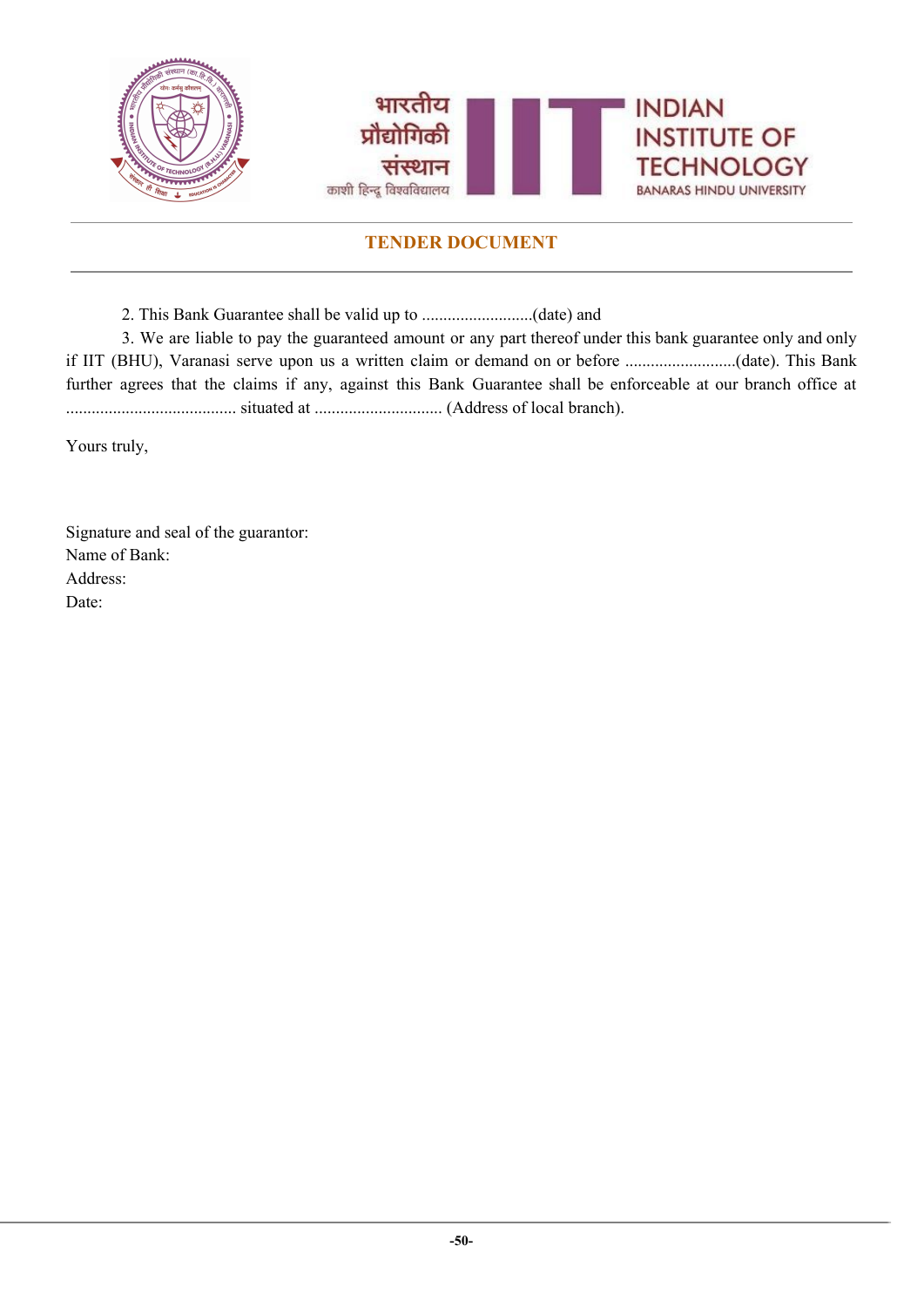

## <span id="page-51-0"></span>ANNEXURE III - PREVIOUS SIMILAR ORDER EXECUTED

Please quote the best minimum prices applicable for a premier Educational and Research Institution. The party must give details of purchase orders identical or similar equipment supplied to any IITs/NITs/University/CFTIs as per below Format in last Three years (to be uploaded in Cover 1) along with the final price paid, these details are mandatory.

Name of the Firm

| Order placed Order No. |          | Description     | Value | Date of     | Has the          | Contact       |
|------------------------|----------|-----------------|-------|-------------|------------------|---------------|
| by<br>(Full            | and Date | and quantity of | of    | completion  | Equipment        | Person along  |
| address<br>of          |          | ordered         | Order | of delivery | being installed  | with          |
| Purchaser)             |          | equipment       |       | as per      | satisfactorily   | Telephone     |
|                        |          |                 |       | contract    | (Attach a        | No.,          |
|                        |          |                 |       |             | Certificate from | Fax No. and   |
|                        |          |                 |       |             | the Purchaser/   | $e-$          |
|                        |          |                 |       |             | Consigner)       | mail address. |
|                        |          |                 |       |             |                  |               |

*(Kindly enclose the scan copy of aforementioned purchase orders)* **Details of Technical Expert**

**Name of application specialist/Service Engineer who have the technical competency to handle and support the quoted product during the warranty period. Name** of the organization **Name Name** of **Contact Person Contact No.** 

Signature and Seal of the Manufacturer / Bidder

Place: \_\_\_\_\_\_\_\_\_\_\_\_\_\_\_\_\_\_\_\_\_

 $\mathcal{L}_\text{max}$ 

Date: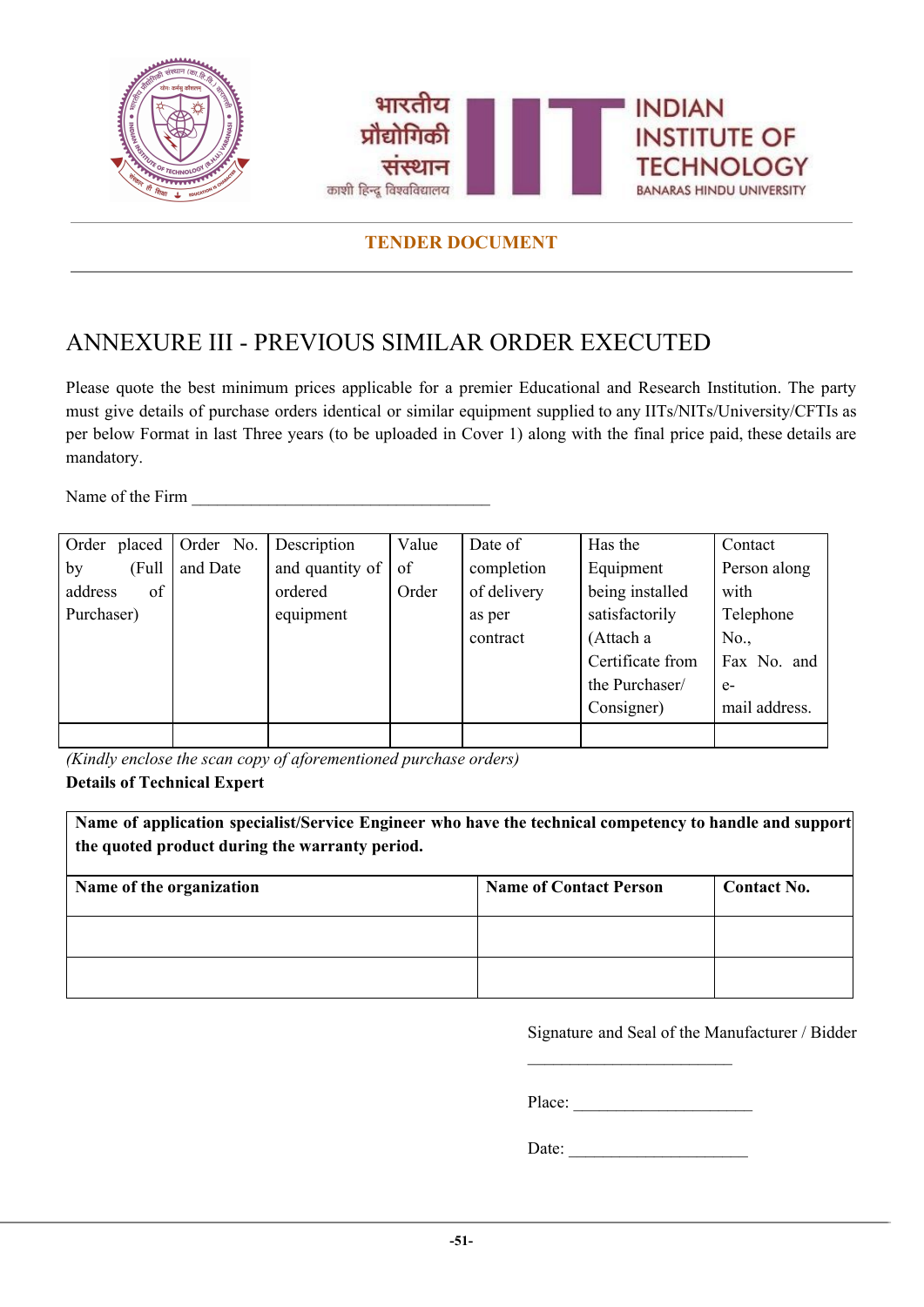



# <span id="page-52-0"></span>BID SUBMISSION

**Online Bid Submission:** The Online bids (complete in all respect) must be uploaded online in **two** covers as explained below:

| $Cover-1$<br>(Following documents to be provided as .pdf file) |                                                                                                                                                                                   |                                                                                                                       |                 |  |  |  |  |  |
|----------------------------------------------------------------|-----------------------------------------------------------------------------------------------------------------------------------------------------------------------------------|-----------------------------------------------------------------------------------------------------------------------|-----------------|--|--|--|--|--|
| Sl. No.                                                        | <b>File Types</b><br><b>Document</b><br><b>Content</b>                                                                                                                            |                                                                                                                       |                 |  |  |  |  |  |
| 1.                                                             |                                                                                                                                                                                   | Technical Compliance Sheet, Bidder information form                                                                   | PDF.            |  |  |  |  |  |
| 2.                                                             |                                                                                                                                                                                   | Organization Declaration Sheet, Compliance sheets for Essential Pre Bid<br>Criteria and Checklist given in Section 5. | PDF <sub></sub> |  |  |  |  |  |
| 3 <sub>1</sub>                                                 |                                                                                                                                                                                   | Checklist, Tender Acceptance, Tender Form, etc.                                                                       |                 |  |  |  |  |  |
| $4_{\cdot}$                                                    | List of organizations/clients where the same products have been supplied<br>Technical<br>(in the last two years) along with their contact number(s). (Annexure-III)<br><b>Bid</b> |                                                                                                                       | PDF             |  |  |  |  |  |
| 5.                                                             |                                                                                                                                                                                   | Technical supporting documents in support of all claims made at<br>Annexure-I                                         | <b>PDF</b>      |  |  |  |  |  |
| 6.                                                             |                                                                                                                                                                                   | EMD and Tender fee submission proof                                                                                   | PDF.            |  |  |  |  |  |
| 7.                                                             |                                                                                                                                                                                   | Brochure of quoted product and other documents, if any                                                                | PDF.            |  |  |  |  |  |
| $Cover-2$                                                      |                                                                                                                                                                                   |                                                                                                                       |                 |  |  |  |  |  |
| Sl. No.                                                        | <b>Document</b>                                                                                                                                                                   | Content                                                                                                               |                 |  |  |  |  |  |
| 1                                                              |                                                                                                                                                                                   | Duly filled and signed Tender form (Price Bid)                                                                        | PDF.            |  |  |  |  |  |
| 2.                                                             | Price Bid                                                                                                                                                                         | Duly signed BoQ in .pdf format (Annexure IV)                                                                          | PDF.            |  |  |  |  |  |
| 3.                                                             |                                                                                                                                                                                   | BoQ in .xls Format (Annexure IV)                                                                                      | .XLS            |  |  |  |  |  |